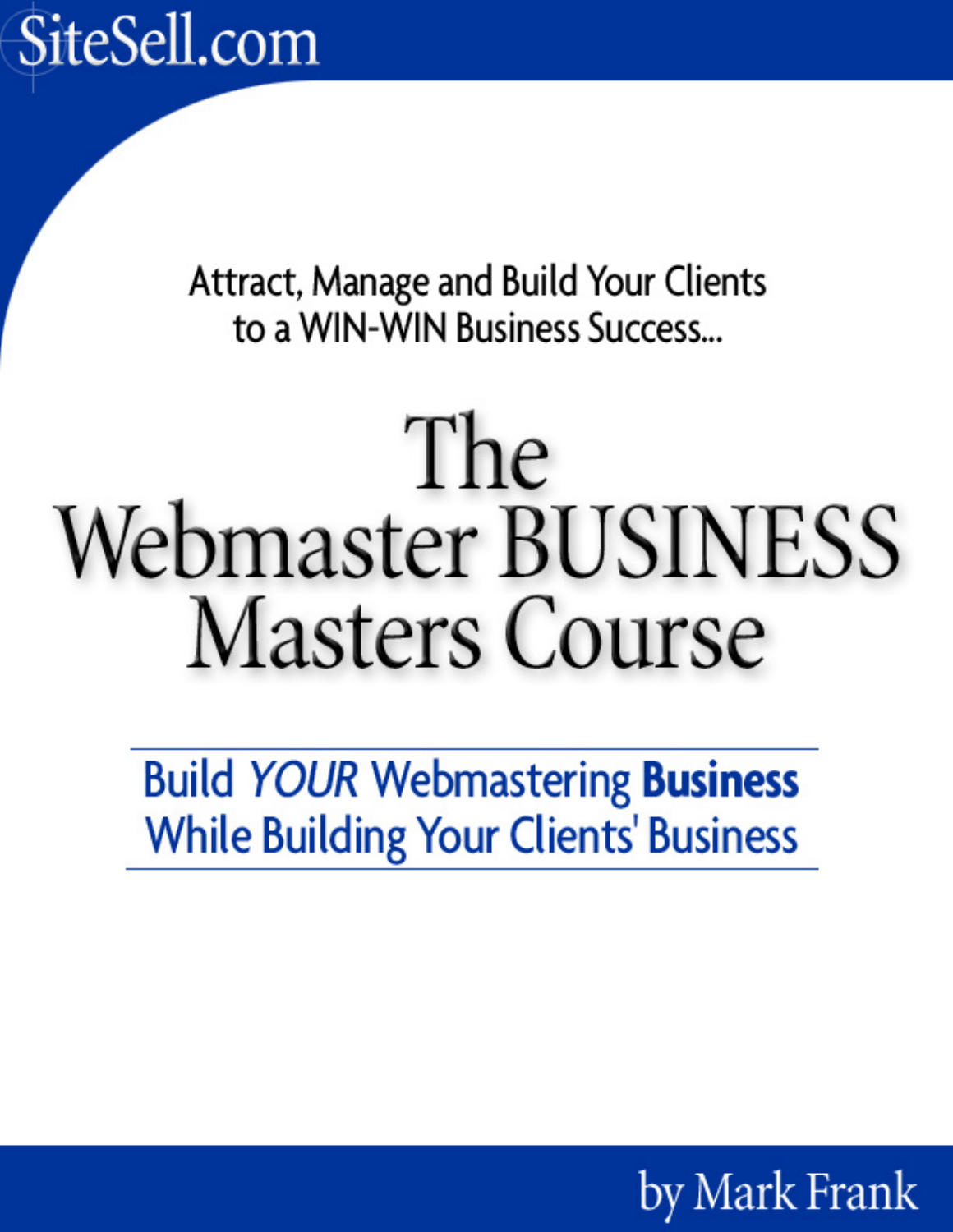### **1. Introduction**

Every day, thousands of people think about starting their own Webmaster business. Some want to break away from the daily drudgery of working for someone else. Some crave the flexibility of working from home. Some need to supplement their main income. Some feel they are ready to expand their services beyond their circle of contacts. Still others… the list of personal reasons could go and on.

But here's the catch…

Every day, most of these people do nothing but dream.

The Webmaster BUSINESS Masters Course was written for Webmasters who are ready to stop dreaming and start building a home-based Web site design business.

#### That's **you!**

Perhaps you are presently employed full-time/part-time in the field. Or perhaps you design sites for relatives, friends or associates as a favor in your spare time. It doesn't matter. You already know, based on current and past experiences, that consumer demand for Webmaster services is substantial and that it's not about to evaporate anytime soon. You are definitely not embarking on a highrisk business proposition.

On top of that, you will have all of the advantages of working from home…

- **•** no office to rent
- **•** no boss telling you what to do
- **•** flexibility to pick your own hours
- **•** ability to generate income in your living room

**•** and the biggest advantage of all, you're the person in charge. You decide how, when and where you want to work.

The Webmaster BUSINESS Masters Course will get your business rolling in the right direction. It gives an insider's view into some of the variables involved in setting up a business, creating a contract, working with clients, and other important operational aspects. This Course will help you avoid common problems and mistakes, the kind that cost you time and money.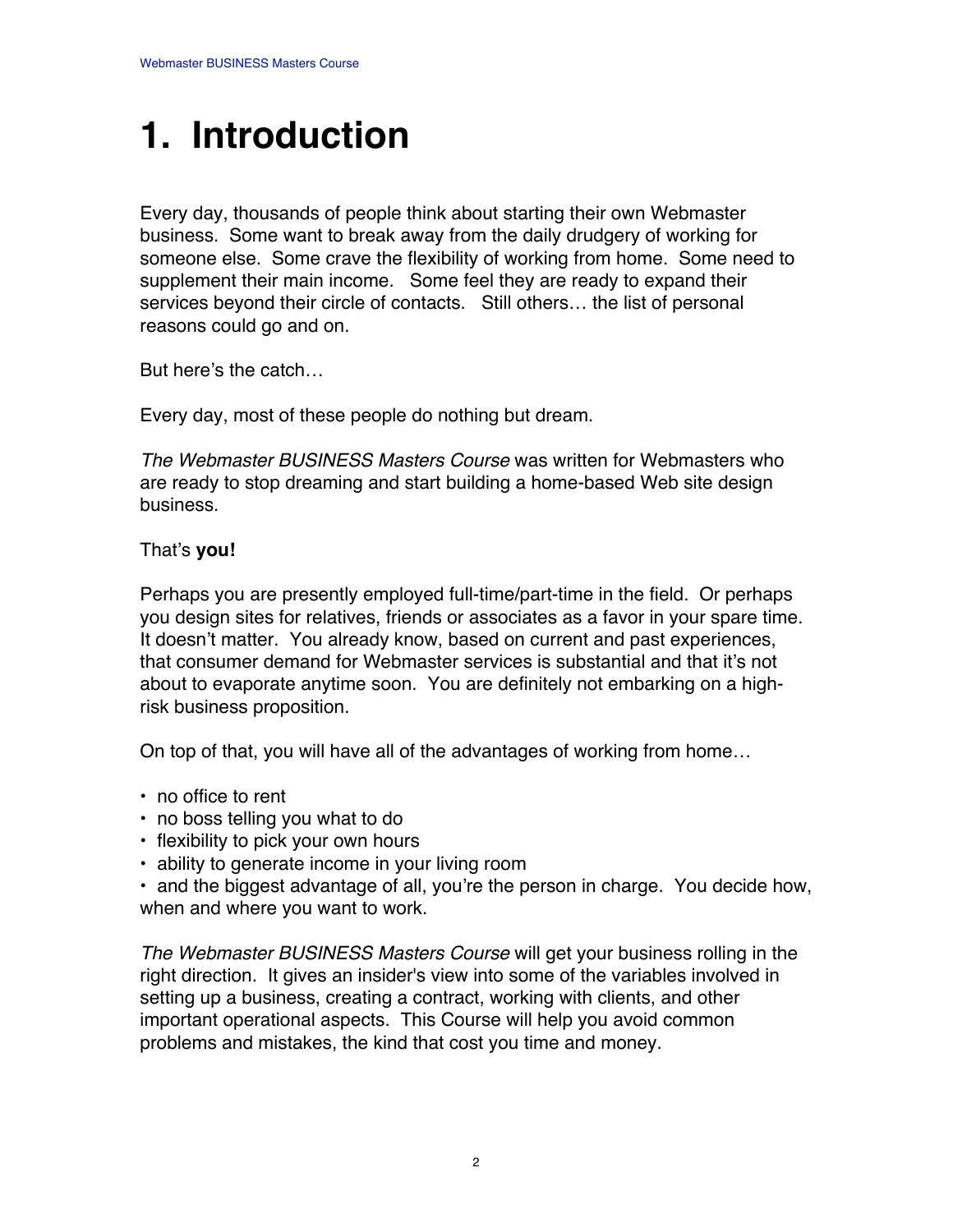**Please note…** The Webmaster BUSINESS Masters Course won't teach you how to design Web sites or help you layout pages or show you any cute HTML tricks. You must already have that under control or you wouldn't be getting ready to hang out your business shingle.

The Webmaster BUSINESS Masters Course will, however, help you establish your business on solid footing and position yourself as a successful independent designer.

How?

A quick overview of the Course will answer your question…

#### **Chapter 2** - **The First Steps**

Start off on the right track. Use the guideline provided to develop a business plan that will keep you on the path to success.

#### **Chapter 3 -- Web Site Marketing Secrets**

The focus in this chapter is on niches. You will also discover some marketing secrets that will change the way you look at Web sites.

#### **Chapter 4 -- Designing for Success**

Get the most of your design time and learn about some very effective tools for creating the kind of results your clients will love.

#### **Chapter 5 -- Attracting Clients**

No clients… no business. Effective advertising is the key to pulling in contracts.

#### **Chapter 6 -- Dealing with Clients**

Your "people skills" are just as important as your design skills. Use communication tools and techniques that will help you build a positive relationship with clients.

#### **Chapter 7 -- The Legal Stuff… Proposals and Contracts**

A Webmaster business is built upon contracts. A good proposal can make the difference between working and not working.

Just one more thing before we launch into the Course…some brief introductions.

You first…

If you are reading this, chances are you fall into one of three categories…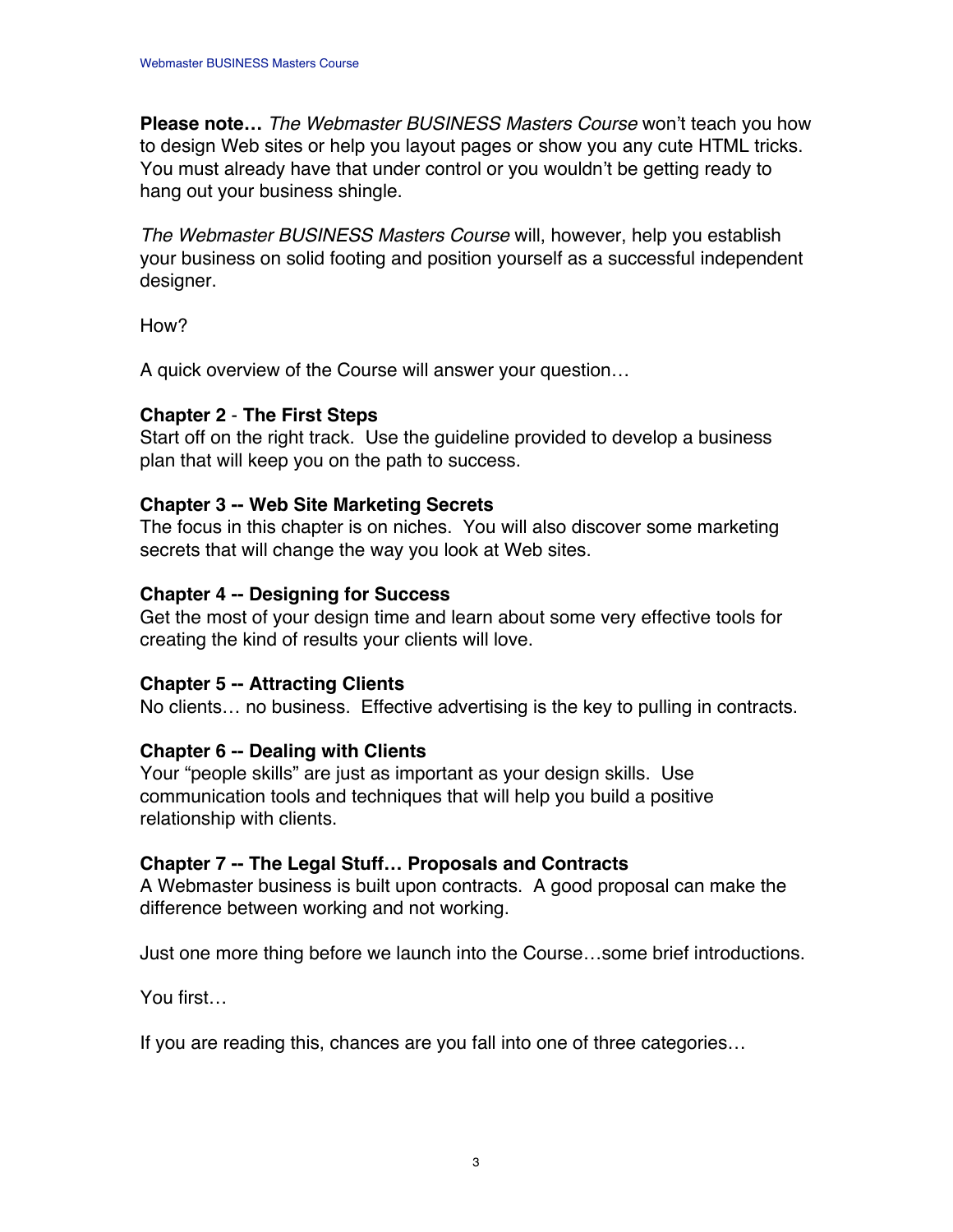**Category #1** -- You like designing Web sites and you want to do more of them. In your Net travels, you have found lots of material on site design. But you have come to the realization that there is a real shortage of information on the "business end" of things.

You also like the thought of having your own business, working from home, and getting paid to do something you like.

**Category #2** -- You have already started your own Web site design business (either formally or informally) but it isn't going as well as you had hoped. You know that others are doing this successfully, but you just haven't quite figured out how to make your business work. You just need a little direction and someone to hold you by the hand until you get the hang of things.

**Category #3** -- You already have a successful design business and you want to pick up a few additional tools, tips and techniques to make things go a little smoother.

Whatever your category is, welcome to The Webmaster Business Masters Course!

And now, let me introduce myself. My name is **Mark Frank.** I have been operating my own home-based Web site design business since 1998 (forever in Internet time!). When I started my business, I had no experience running a small business and I had only designed a couple of Web sites. Even so, I was able to incorporate my business, put up a promotional Web site, and generate income from a computer in my kitchen.

I read everything that I could get my hands on, about design, business, working at home, etc. I took classes at the local community college in design and business. I also made every mistake I could possibly make (honestly, some of them I repeated two or three times).

As a result, these positive and negative experiences taught me loads of valuable lessons. I even wrote these lessons down in a book, ["Start Your Own Home-](http://www.websitedesignbiz.com/)**Based Website Design Business."** I am sharing some of them in The Webmasters BUSINESS Masters Course but there are many more outlined in the book. (Additional details about the book are available at the end of the Course.)

I don't claim to be the world's greatest expert on this stuff. However, I have been where you are now and I have found a path that will also take you where you want to go. I can tell you what to do to get started on the right foot, and better yet, I can help you stay out of trouble by telling you what **not** to do.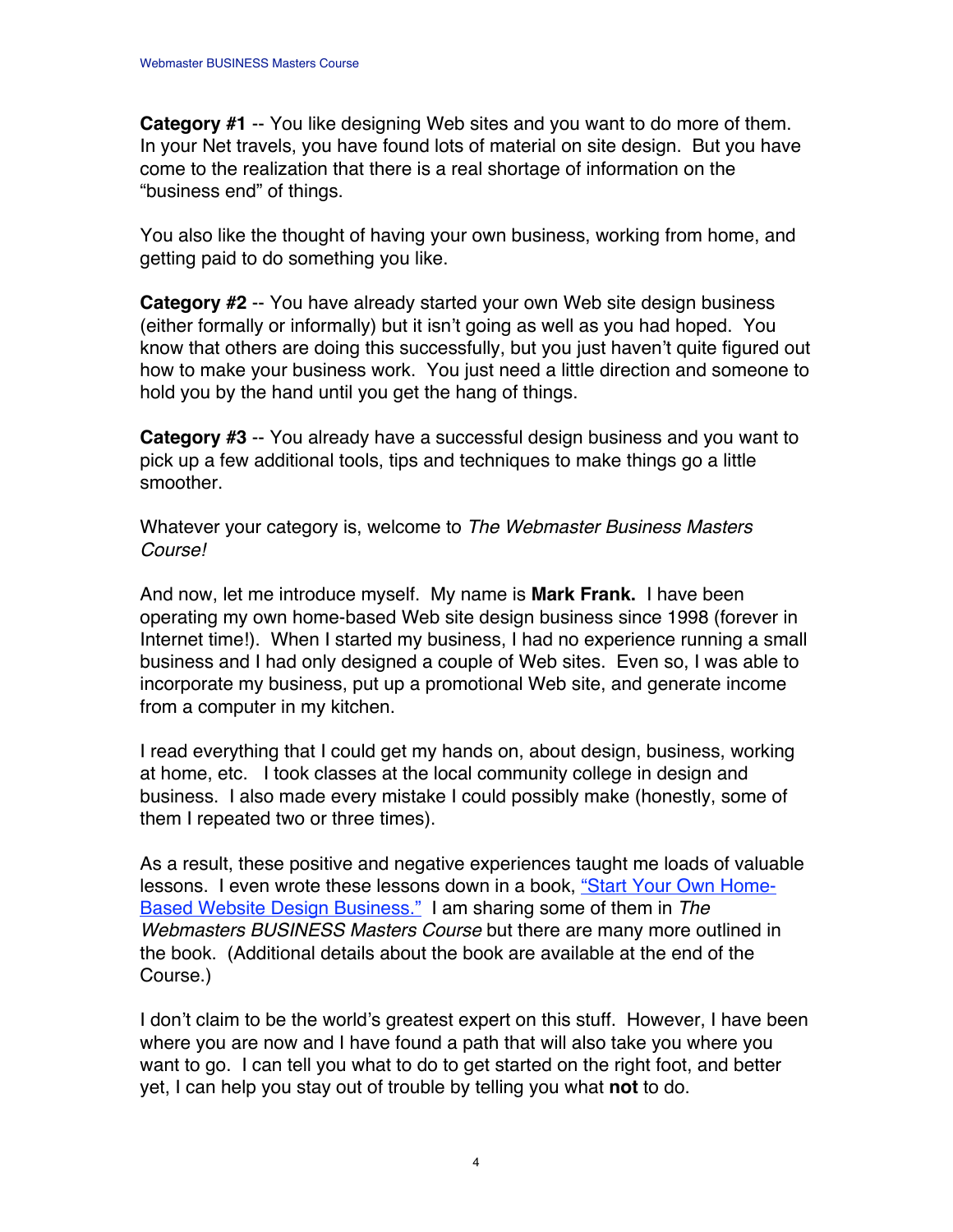So, follow the valuable guidance offered in The Webmaster BUSINESS Masters Course. Not only will you receive answers to questions you might have, you will also receive answers to questions that you didn't know to ask.

As an added bonus, the Course will point you towards an excellent **businessbuilding resource**, called **Site Build It!**. Its comprehensive system of tools will help you deliver traffic-generating, successful sites (good for your clients' business) in less time and with a **profit** (good for your business).

Now that our introductions are finished, let us get on with the Course…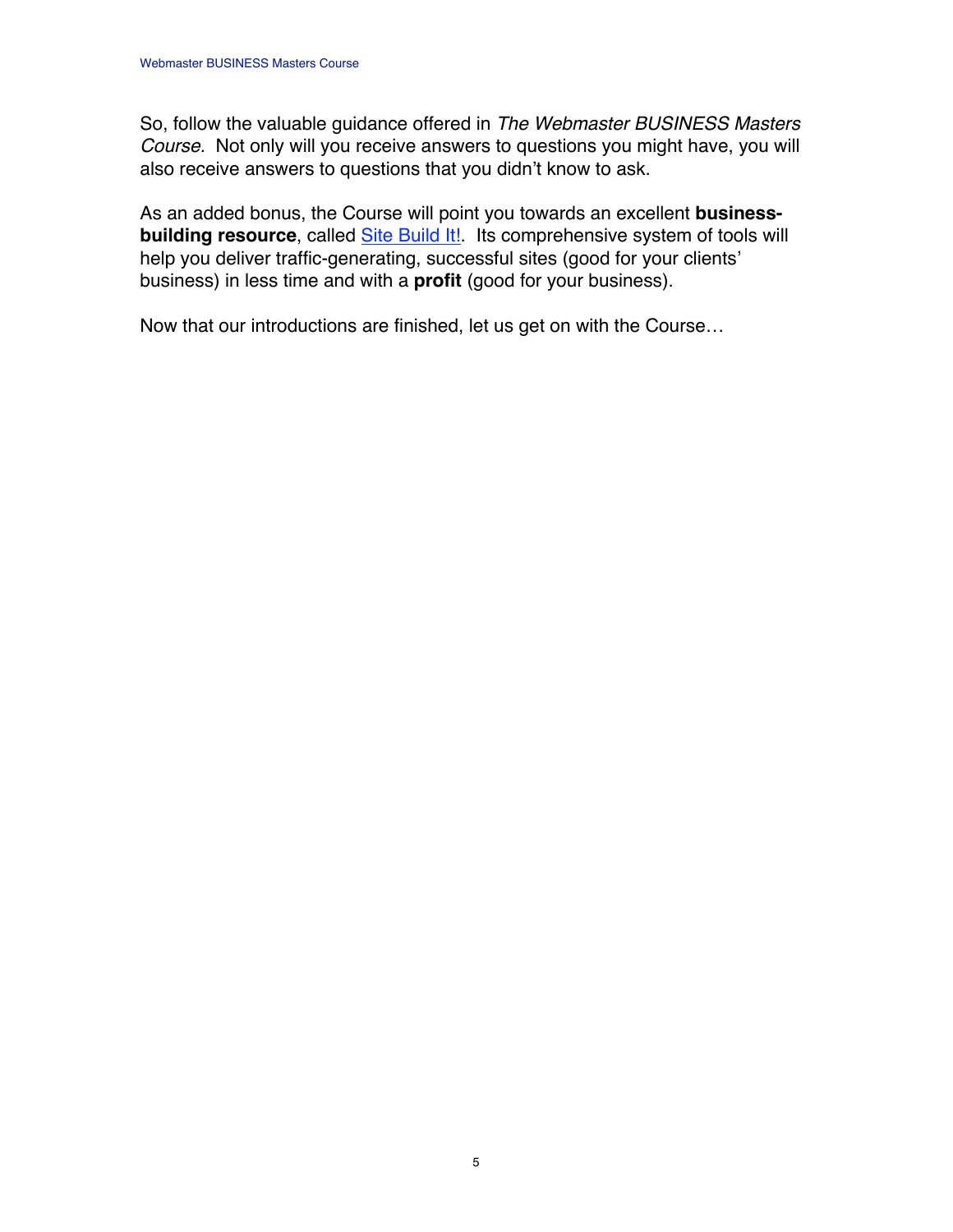### **2. The First Steps**

Your own business… sounds impressive, doesn't it? It conjures up visions of office buildings and row after row of designers producing Web sites while you sit back and rake in the cash.

Okay. Get your head out of the clouds. The office building is a desk in your spare bedroom. The rows of designers, nah... it's just you. It's time to quit fooling around. You have a business to run.

There is a lot more to starting a business than just saying, "I want to start a business." There are legal requirements, forms, permits, licenses, and fees to pay.

But before you attack the paperwork, sit down and decide just what it is **you** want from **your** business.

Take some time to think carefully about your new venture and how you will define "success." Think about what kind of hours you can put in at home, how hard you are willing to work, and any other personal factors that might influence your business decisions…

- **•** Are you looking to make a little money from your Web site design hobby?
- **•** Do you want to generate income in your spare time?

**•** Would you like to work in the evenings to supplement the income from your present job?

- **•** Do you want to build a business that will let you work at home full time?
- **•** Are you planning on becoming a major force in the Web site design market?

After you have given your "vision" some sort of framework, talk it over with someone else or a few people. Don't skip or rush this exercise. **The clearer your goals are, the stronger your business foundation will be.**

Great! At this point, you are ready to establish…

#### **Your Business Structure**

A business is considered a legal entity. This means that it has real rights and real responsibilities as far as the law is concerned. It can…

- Open bank accounts
- **•** Write checks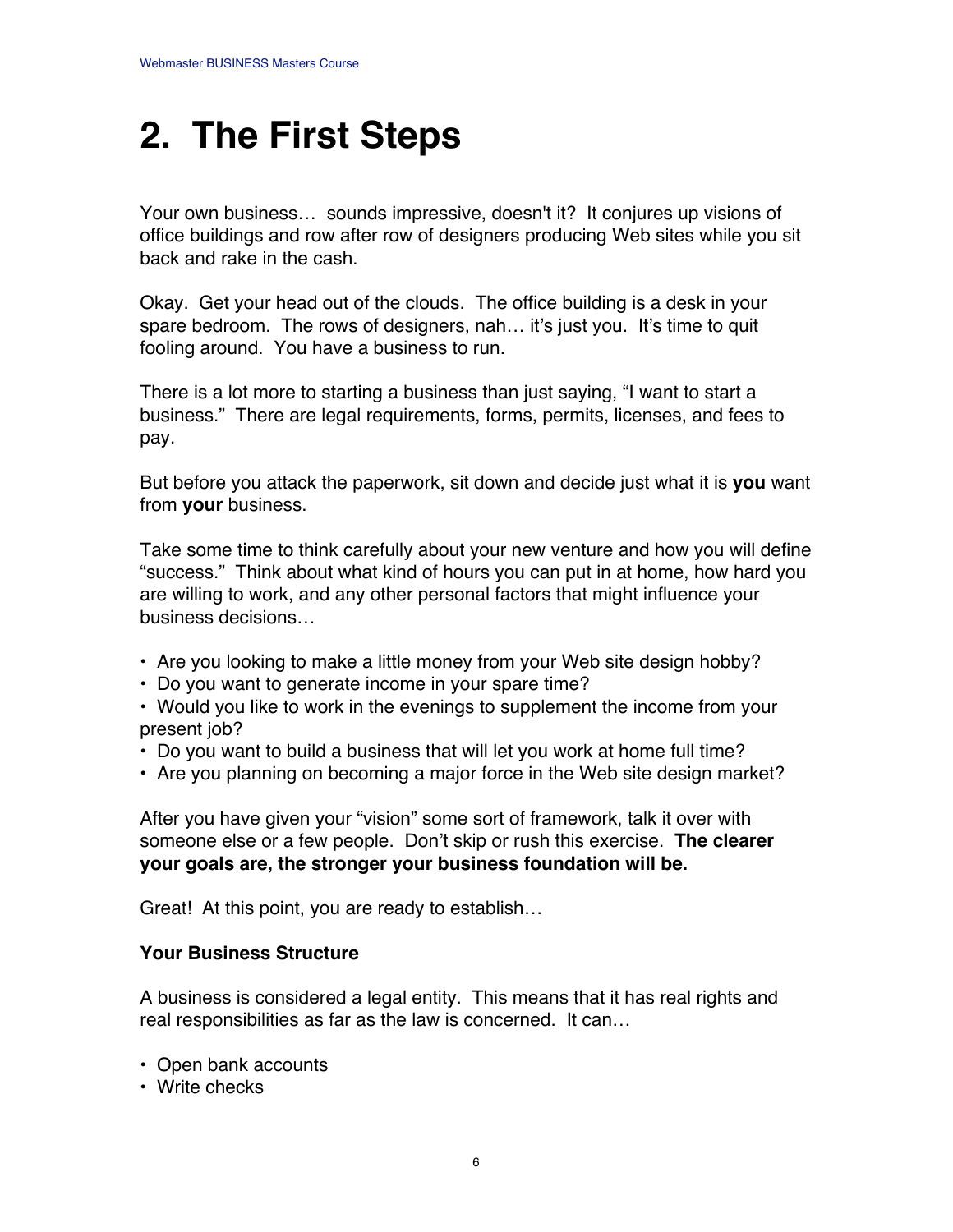- **•** Pay taxes
- **•** Generate income
- **•** Distribute profits

(Generating income and distributing profits -- that's the good stuff!)

Where you live determines what types of business options are open to you. Each country has its own set of rules and regulations. These rules can even vary from one place to another within a given country.

That being said, when you start looking around, you will find that almost every place has a version of the three basic legal business structures…

- **•** Sole Proprietorships
- **•** Partnerships
- **•** Corporations

Each structure is different from the others and each has its own set of requirements, advantages, and disadvantages as you will soon see…

#### **1) Sole Proprietorships**

A sole proprietorship is a business run by one person.

As a sole proprietor, you will provide products and services under your business name, but there is no legal distinction between you and the business. All of the profit from the business goes to you and is taxed as personal income. All business losses are your personal losses and they come out of your pocket. If you stop working, the business stops.

In short, **you** are the business.

To start a sole proprietorship, go to your favorite Search Engine and type in "sole proprietorship" and the name of your state, municipality, etc. You will find links to your federal and local regulatory boards.

These government sites will tell you what you need to do and what paperwork you need to file. The rules may vary somewhat, but the following is what you should expect:

**• A business license:** Many states, counties, and cities license businesses. Some require licenses only for certain kinds of businesses.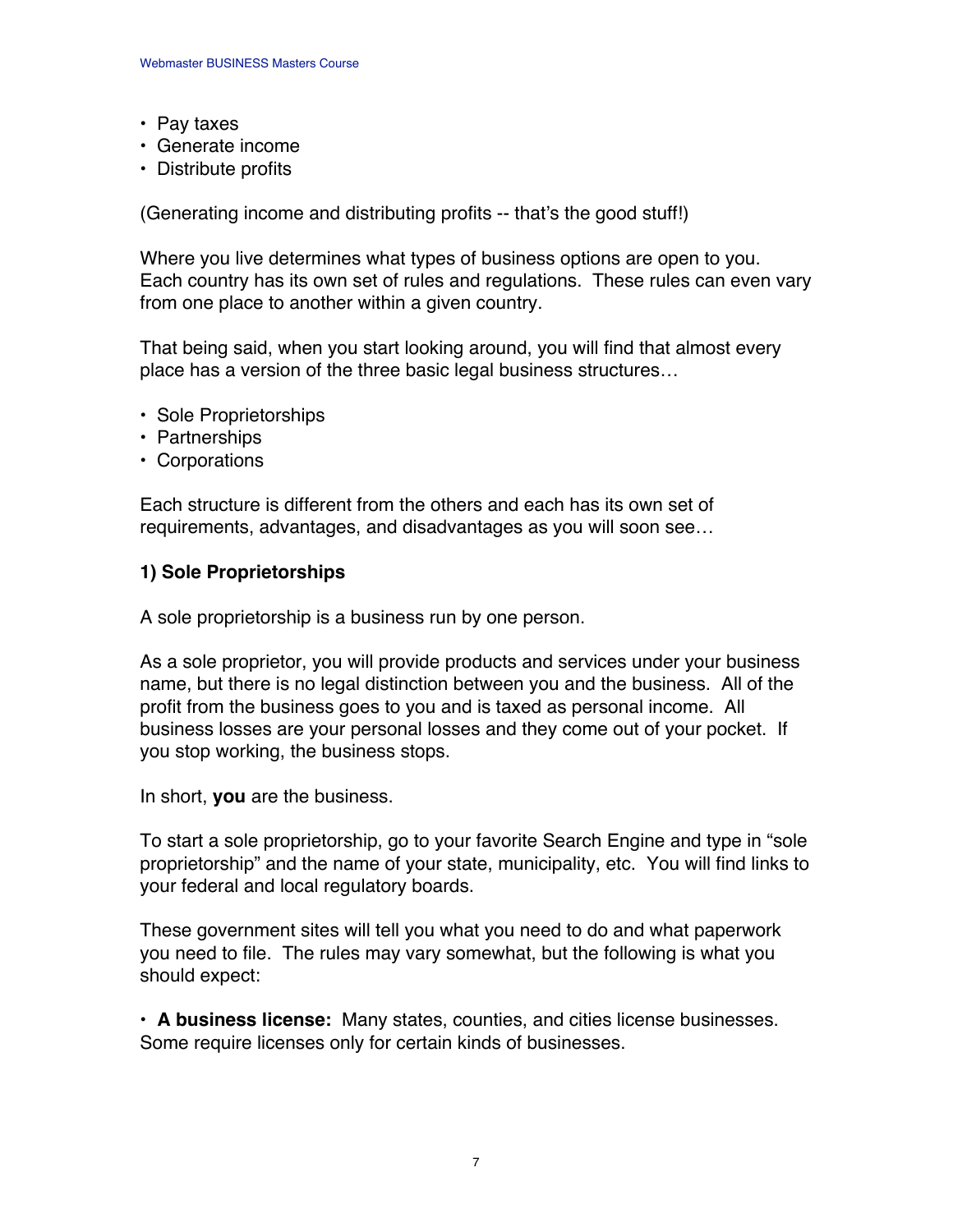**• A Doing Business As (DBA) certificate**: As a business, you will be working under an assumed name. To prevent fraud, most places require that you register assumed business identities.

**• A zoning permit:** To control what kind of businesses are allowed to operate in residential areas, the Department of Zoning in your area may require a special permit.

Sole proprietorship is the simplest form of business organization, and the most popular. Roughly 75 percent of all businesses are sole proprietorships. They are easy to set up/operate, and are the most inexpensive option available.

However, there are risks with this type of organization. If something happens and the business is sued, you will pay the bills out of **your** pocket. This is the biggest drawback of a sole proprietorship -- your personal assets are on the line. You can lose your kid's college tuition, your car, your cash assets, and even your house.

The chances of being sued for designing a bad Web site are pretty slim, and even if a client does initiate legal action, you would expect the costs to be limited to a refund of the fees paid. The risk is there just the same so it's important to take that factor into consideration.

#### **2) Partnerships**

Your next option is a partnership. This can be considered a proprietorship of two or more people.

Many of the rules and requirements associated with the sole proprietorship also apply to the partnership (e.g., DBA, zoning permits, etc.) But there is an additional consideration for partnerships… "The Partnership Agreement."

The Partnership Agreement is a legal document that outlines the **relationship** between all partners. For those involved, it defines job assignments, responsibilities, profit sharing, and expense sharing. The Agreement also addresses how business disputes are to be resolved, how to dissolve the partnership, and how to deal with the resignation or death of a partner.

Basically, it defines who does what and who gets what.

**Never** enter into a partnership without a Partnership Agreement. Your Web site design business is not a social activity and money can make friends, relatives or colleagues behave very strangely. This is a business. Treat it that way.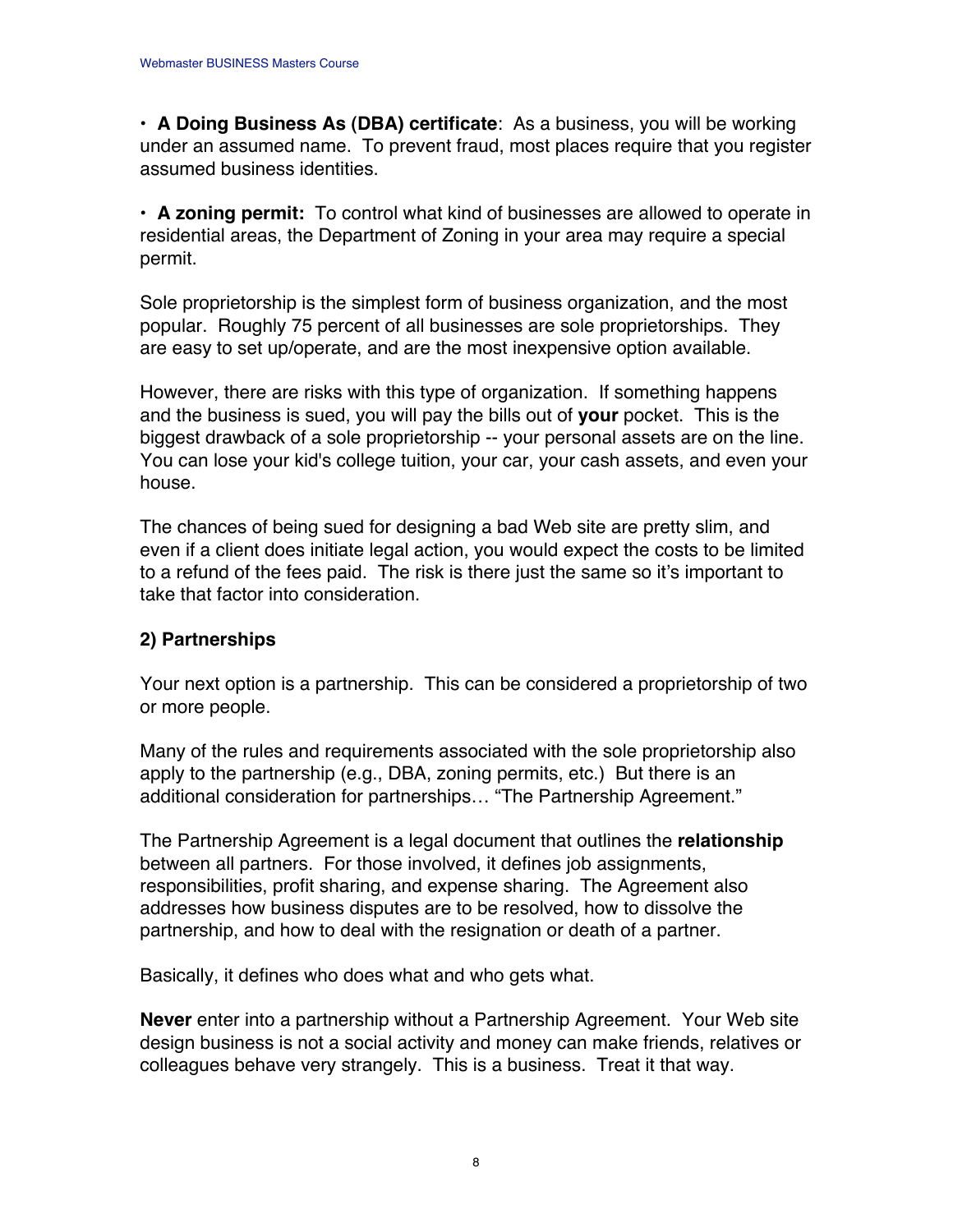There are some real advantages to starting a partnership…

- **•** You will have more people to share the work
- **•** There may be more funds available to get things started
- **•** More people means more experience to draw from

These are all good things. However, a partnership can have its problems.

Like sole proprietorship, the partners **are** the business. Your personal assets are at risk in the event of a lawsuit.

And in many places, there is an additional risk -- each partner can be held financially responsible for 100 percent of business debt. You can wind up personally responsible for expenses incurred by your partner. If your partner charges \$100,000 to the business and leaves the country with the money, **you** will be responsible for repaying it.

This is **not** a good thing. So the lessons to learn here are…

**•** Only go into business with people you trust

**•** Visit a lawyer and set up a detailed Partnership Agreement before you do anything else.

#### **3) Corporations**

As was just outlined, with a sole proprietorship or a partnership, **you** are the business. There is no legal distinction. What you do, your business does. Any profit is your profit. And if there are legal problems, they are your personal problems.

Corporations are different.

A corporation is a **legal entity all by itself.** Instead of just working with you, your clients will deal with "The Corporation" -- a corporation that can enter into contracts, pay taxes, and be sued.

But if your business is sued, your personal assets (car, house, etc.) will be protected because you are just an employee of the corporation. This is a good thing.

Yes, your clients will still talk to you on the phone and you will still write the checks and pay the bills. But there is a key difference to note. You are no longer acting as an individual. You are now a **company representative,** not an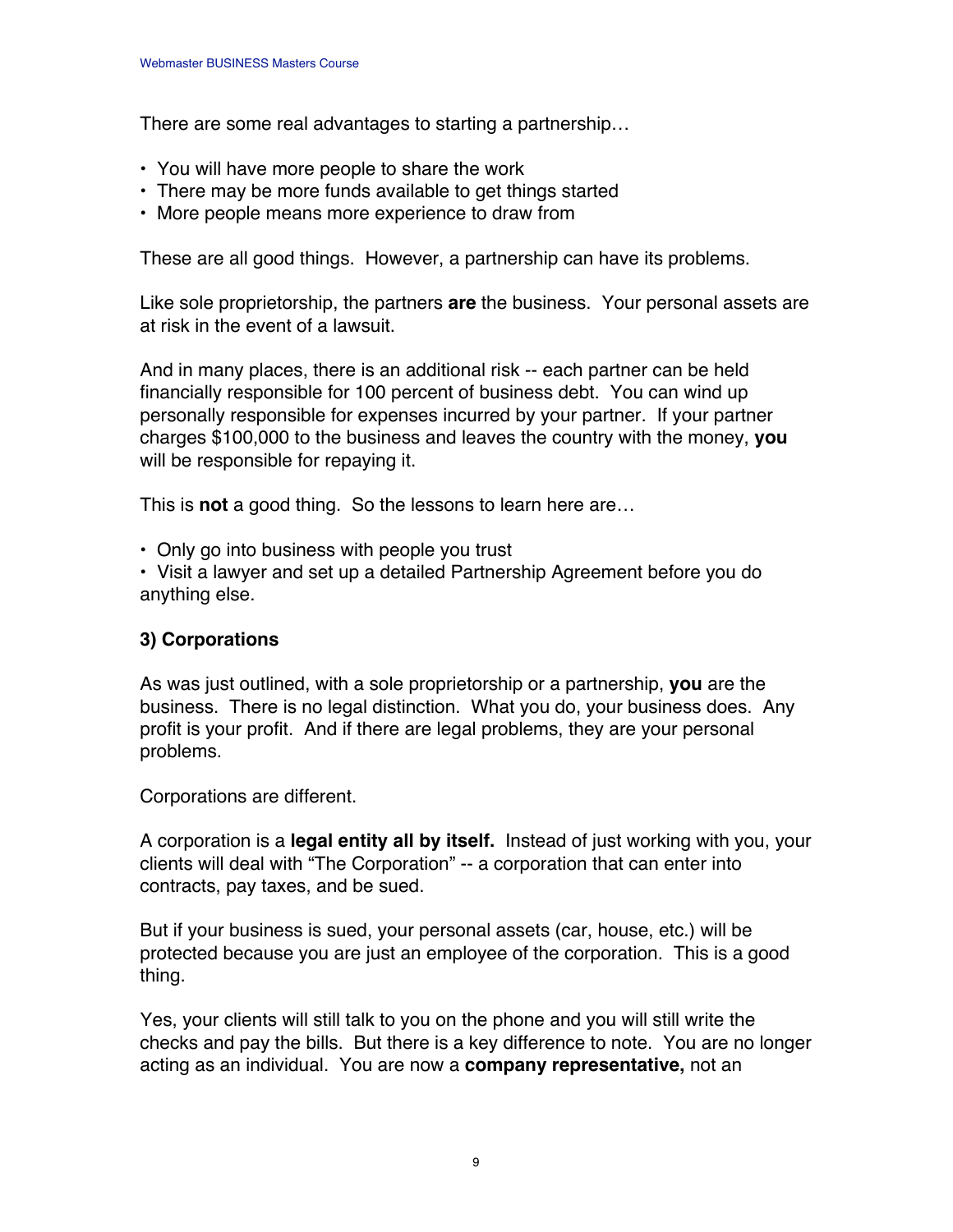individual doing business. And it's this distinction that protects your personal assets.

Setting up a corporation is usually a little more involved and a little more expensive than setting up a sole proprietorship or a partnership. You may feel it's worth the money for the legal protection and peace of mind it brings.

The big question is… which is the best choice for your Webmaster business? And the answer is… it depends.

It depends on what your long term business goals are, how much work you expect to get, who your target market is, where you live, and so on.

Most home-based businesses start out as sole proprietorships, but my recommendation is that you incorporate as your first step. It's a little more work, and it costs a little more, but it's worth the effort to protect your personal assets.

If you aren't sure which way to go, pick up the phone and call your local Small Business Association or Chamber of Commerce. Speak to the people who do this stuff for a living. They can't make your decision for you, but they will take the time to review the details of your situation and give you the advice you need to select the option that is right for you.

OK, the next step…

#### **Your Business Plan**

A business plan is a written document that defines…

- **•** The purpose of your business
- The products and services you will offer
- Who your clients will be
- The legal construction of your business

For most new entrepreneurs (like you!), writing a business plan is the hardest part of starting a business. That's because you don't know what to expect and it can be very difficult to plan things you have never done.

And because it can be such a pain, some people just don't bother to do it. Big mistake! According to the people who study these things, lack of planning is the #1 reason why many small businesses fail.

Before you start a business, you need to know **what** you are going to do and **how** you are going to do it. If you don't, your new business will run into trouble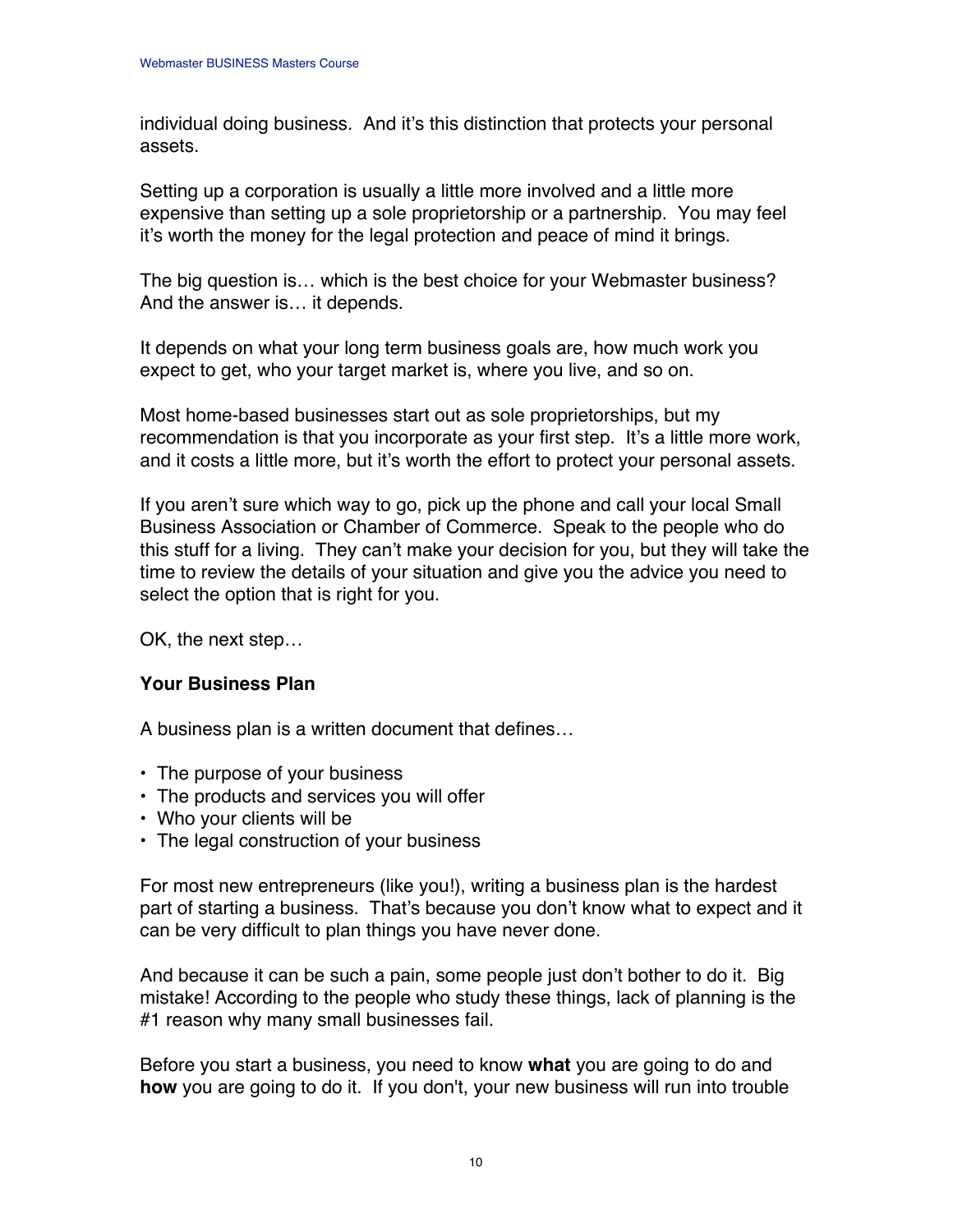as soon as you begin allocating your limited resources. You will wind up spending your time and money on those things that seem to need immediate attention but have no real bearing on your long-range business goals. And then, when the really important things come around, your business will suffer because you will not have laid the groundwork to address them and your available funds will have been depleted.

The bottom line is**… you must do the prep work.**

So fire up the word processor or go get a pencil. We will walk through the basics together. It will then be up to you to complete the full business plan afterwards…

**1)** Let's start with the **name** of your business. I don't know the name you've chosen, so I'll make one up for this exercise…

Business Name: Apple Web Site Design, Inc.

**2)** Write a very brief statement that tells **what kind of business** you are in. Obviously, you are designing Web sites. Will you be doing anything else?…

Type of Business: Web site design and consulting services for private organizations and small businesses.

**3)** Create a **"Statement of Purpose"** for your business. Some people call this section a "Mission Statement." Think of it as an explanation of what your business is, what it does, and any features or assets that make your business special or unique (i.e., stand out from the crowd).

Here's an example, but don't just copy this presentation. You need to think about your own business reality and customize this section to reflect your particular situation…

Statement of Business Purpose:

Apple Web Site Design, Inc. is a home-based design company that provides quality Web site design, consultation, and Internet services to small business owners at competitive prices. The company will focus on providing Web site design services to professionals and to companies that provide business-to-business (B2B) and business-to-consumer (B2C) services and products.

As an Internet-based business, our primary storefront and primary advertising tool is our Web site (www.applewebsitedesign.com). This site makes us available to our prospective clientele twenty-four hours a day, seven days a week.

The business draws on the experience and education of the owners, who have on-the-job experience in business management and web site design. This comprehensive background provides the skills necessary to support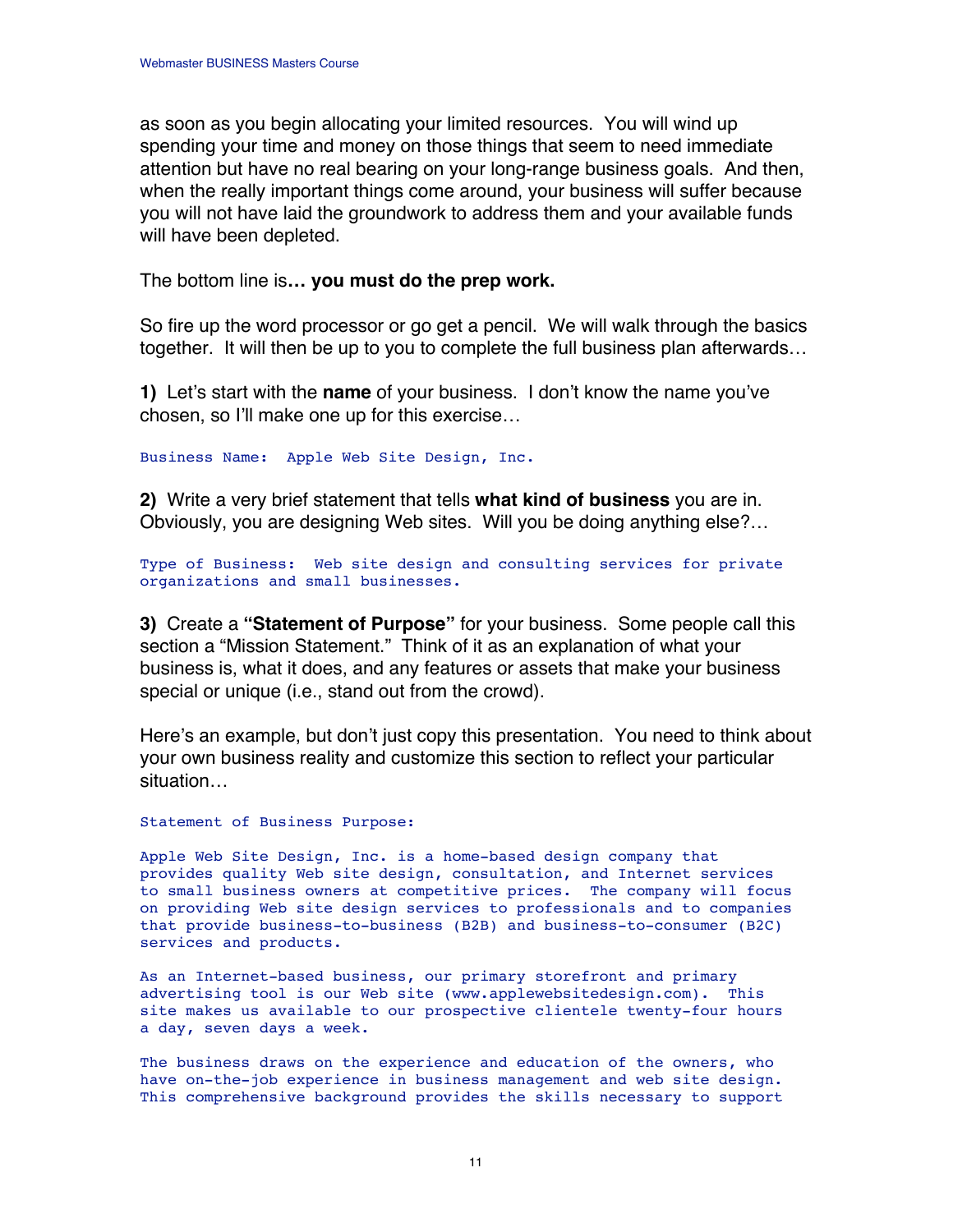business operations, technical aspects of a computer-based business, and the design and development of products for our clients.

**4)** List the **services** that your business will provide.

Look at the sample list below. Cross out those that don't apply to you and add others if you wish. If there are services that you won't offer now, but expect to offer in the future, list them as well and indicate when you intend to start providing them…

Products and Services:

Apple Web site Design, Inc. will provide a full range of web site design and development services including:

- Web site design services
- **•** Consultation services
- **•** Web site reviews
- **•** Search engine optimization
- **•** Copywriting
- **•** Web site maintenance services
- **•** Graphics services
- **•** Logo development
- **•** Photo editing
- **•** Database development
- **•** Subcontracting

**5)** Develop a list of **potential clients** who might be willing to pay for a Web site. You may wish to serve a variety of markets or you may want to target a particular group only.

Clientele Served:

Our clientele will consist of business-to-business companies, business-to-consumer companies, nonprofits, and professionals (doctors, lawyers, etc.) who are looking to promote their services and products on the Internet, and other Web site designers that need subcontractors for specific tasks.

**6)** Define your **business goals** clearly. This is often one of the most difficult sections of the plan to determine.

Don't consider your goals as wishes on a list ("I'd like to sell 500 Web sites this year"). Write down a set of well-defined realistic objectives. All your activities for the next few months will focus on meeting them. For example, if you plan to sell six Web sites within the next twelve months, you need to give some thought as to how you are going to accomplish that feat.

Take some time to consider your services and potential market. Set business/sales goals that you think are challenging, yet achievable. Stay away from goals that are way beyond your reach or that are too easy to attain…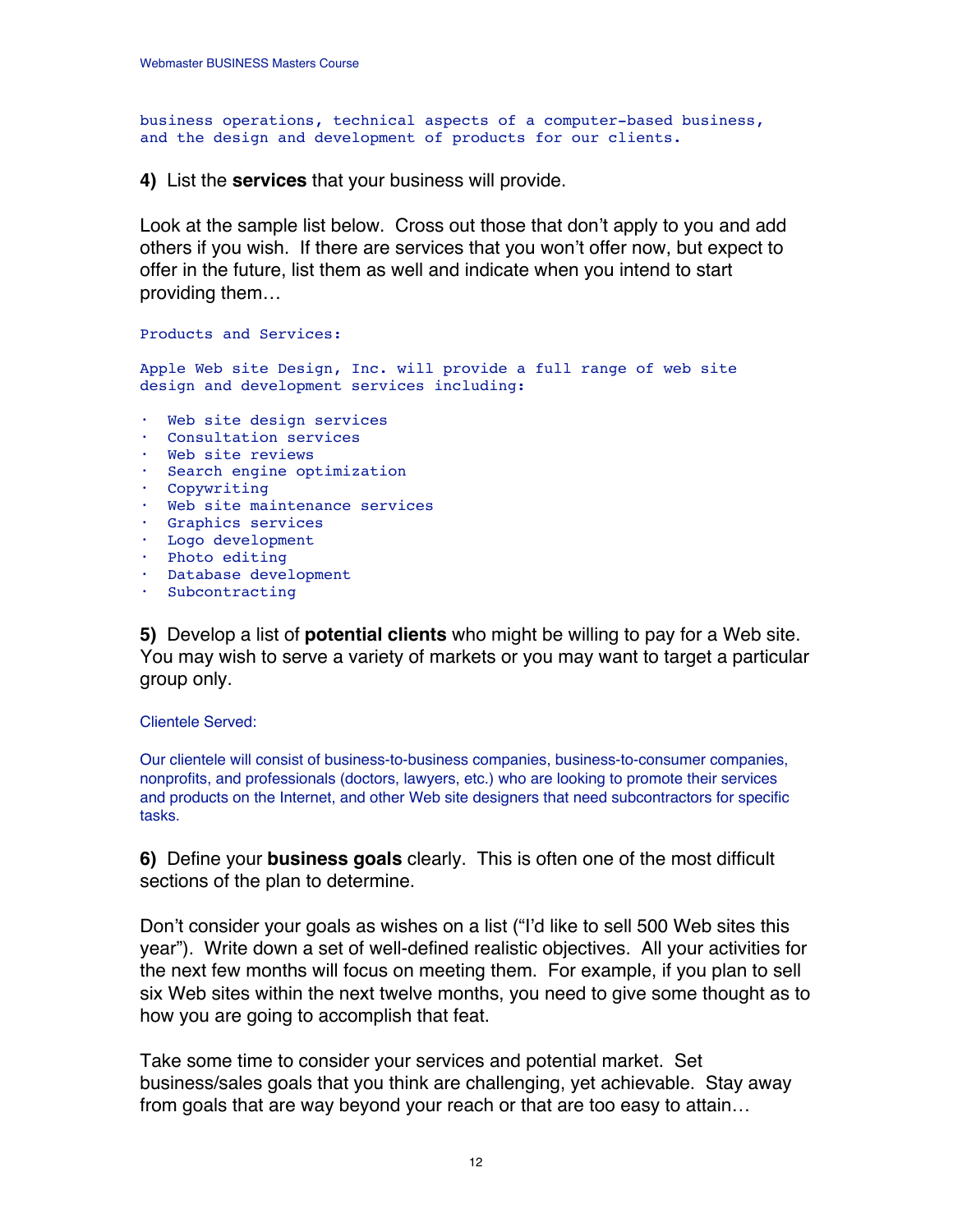Business Goals:

Our goal is to become profitable by the end of the second year of operation. We will do this by selling a minimum of six Web sites in the first year and twelve in the second. We will achieve these goals through aggressive marketing and promotion to specific segments of our target market -- that is professionals (doctors, lawyers, etc.)

**7)** List your **coordinates.** These include…

**a)** Civic address (which is also your home address!)…

```
Location of Main Office:
Apple Website Design, Inc.
123 Winesap Road
Seattle, Washington 98101
```
**b)** Mailing address. This might be the same as your Main Office, or it could be a private mail box…

```
Apple Website Design, Inc.
413A Granny Smith Ave.
Seattle, Washington 98101
```
**c)** URL…

```
http://www.AppleWebsiteDesign.com
```
**10)** Describe the **legal construction** of your business. It can be a sole proprietorship, partnership, or a corporation. It may also have special features depending on local requirements and regulations…

```
Legal Construction:
Apple Web site Design will be structured as an S-Corporation.
```
**11)** Define **who is running your business and their position** in the company. The format of this section may change depending on the legal construction…

```
Principal Officers:
Your Name -- President
VP's Name -- Vice President
Treasurer's Name -- Treasurer
```
Your business plan is a living document. It will change and evolve as your business develops. With time, you will gain a better understanding of how everything fits together, and your original plan may require some revisions. Try to keep it in tune with your daily reality.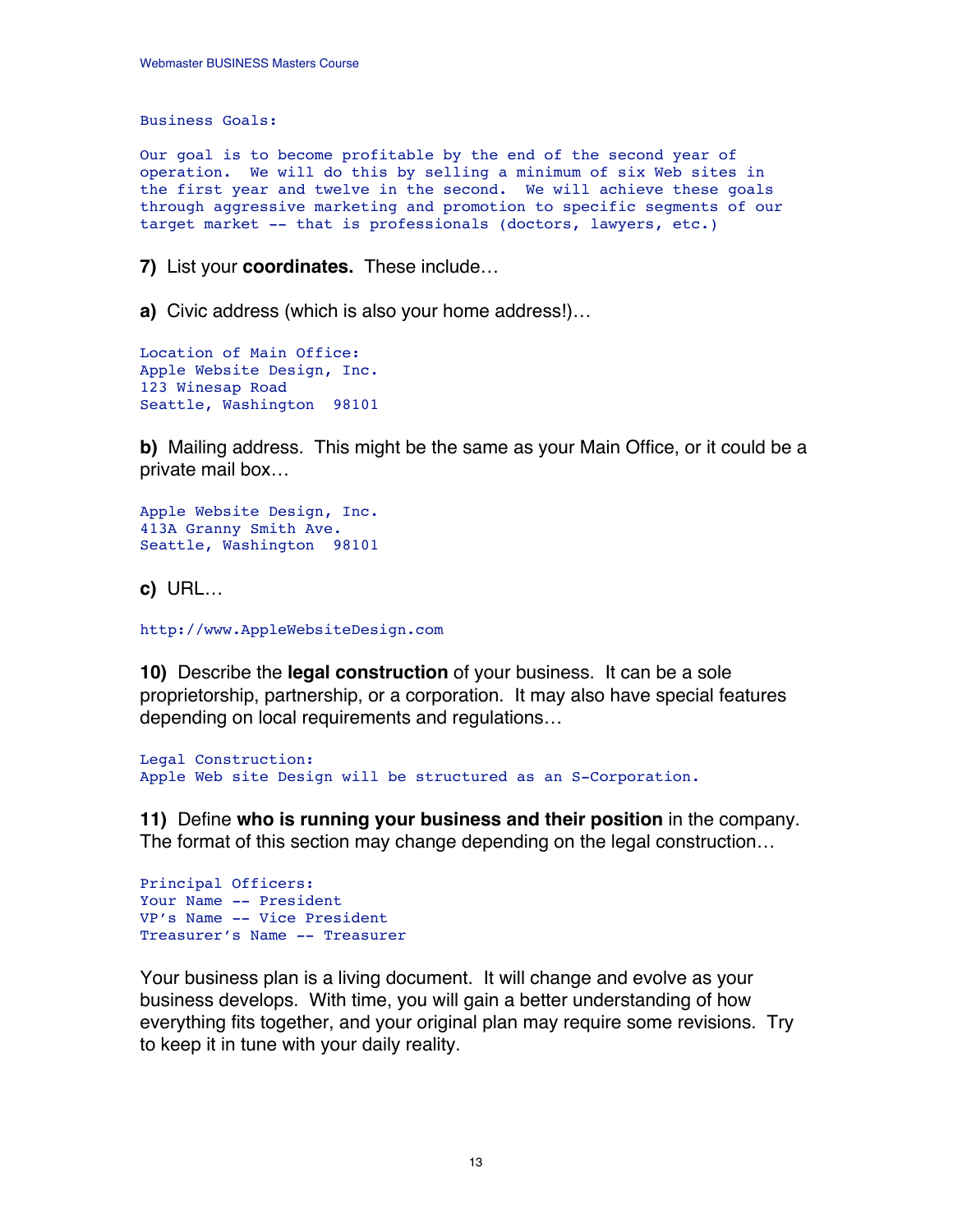[\(Start Your Own Home-Based Website Design Business](http://www.websitedesignbiz.com/) provides a more indepth discussion on this essential business element.)

Now for a quick summary of your actions so far…

You have gained a basic understanding of the three kinds of business structures and, hopefully, you have decided which is best for you. (If you are still not quite sure, call your local small business support organization and discuss different scenarios with them.)

You also have a workable outline for your business plan -- a plan that you spent time reflecting upon and discussing objectively with a friend or two.

So now it's a matter of following your plan!

Don't just file it away. Check your progress against your plan and, in turn, check your plan against your progress. If you deviate, get back on track. If your goals change or you get new information, revise your plan accordingly.

It's critical that you maintain a clear vision of your goals and that you have a **welldefined path** to get there.

With that roadmap in place, we will turn our attention to three essential marketing "secrets" that will change the way you look at Web sites…

Blogging vs. a Web site? Which is best for your business. This page will help you make your decision…

[http://blogorbuild.sitesell.com/](http://blogorbuild.sitesell.com/gitbwebaffiliate.html                 )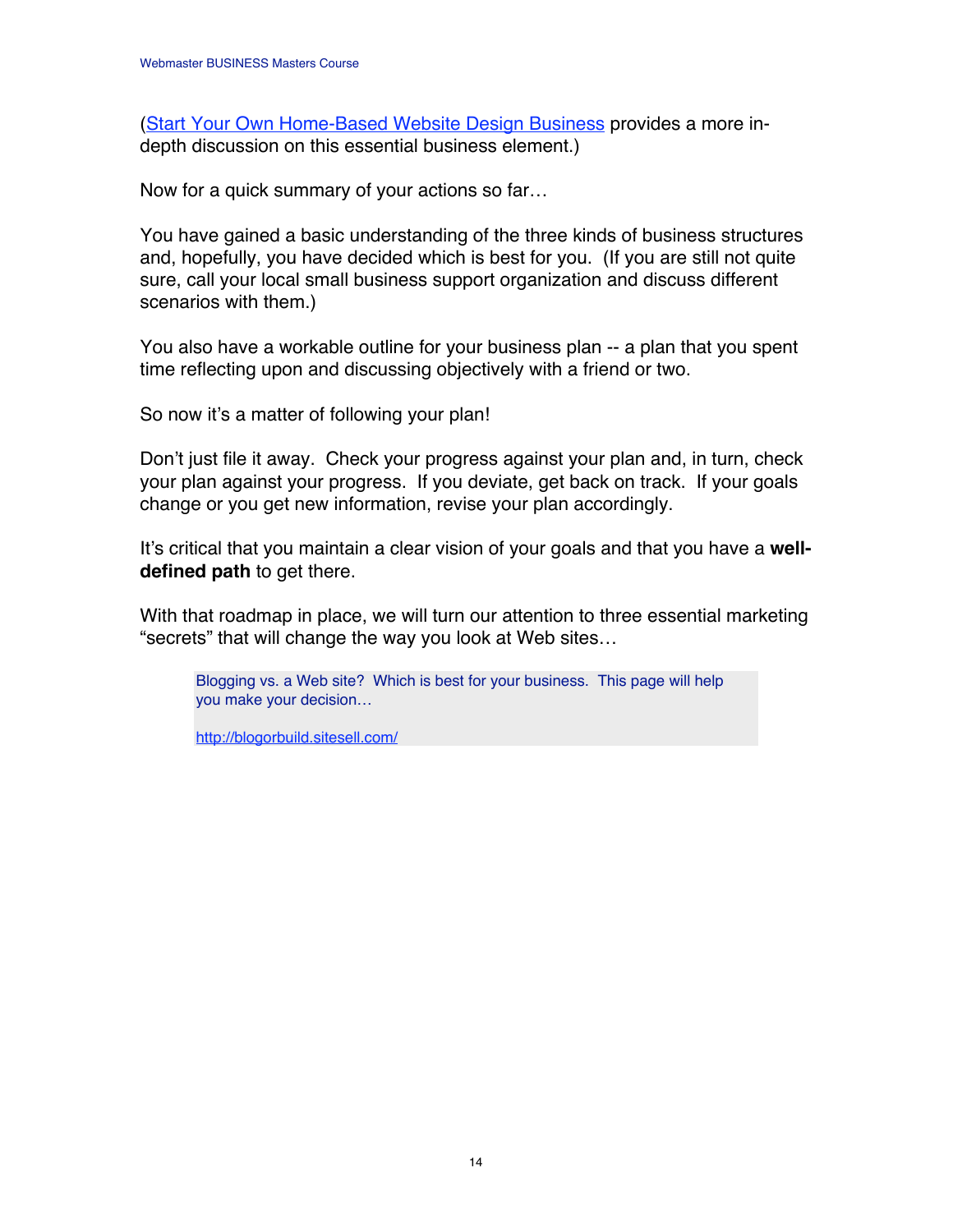### **3. Web Site Marketing Secrets**

No business can survive without **marketing.** Not my business. Not your business. Marketing brings in clients. And clients bring in the money that keeps your business alive.

As Webmasters, we sharpen our design skills constantly and try to keep up with new developments in the field -- trends, new tools, etc. However, for many of us, our understanding of marketing theory is less refined.

What is the core meaning of marketing?

There are sales and marketing professionals who do nothing but discuss and debate what marketing really means. They hold seminars and write books and articles on the subject. In my opinion, these people have too much time on their hands.

As far as you and I are concerned (as Webmasters), marketing means promoting your own business and your client's business. Anything you do to attract potential customers and encourage potential sales (or whatever action creates income) is marketing.

You may not realize it yet, but Web site design is all about marketing. For the most part, your clients will want to promote their products/services (i.e., their business) online and they will pay for your Webmaster services through their advertising budgets.

Very few clients will pay thousands of dollars for a Web site just for the sake of having a Web site. They **expect a return on their investment,** whether that ROI is more customers (leads), or increased sales, or cost savings due to a reduction in customer interface time (or whatever else contributes to their bottom line).

Your job is to build Web sites that will achieve the kind of **results your clients want and expect.** And in order to do that, you must build sites that attract ongoing targeted traffic, pull these interested prospects to the money-making Web page (s) and close the deal (i.e., get the order/contract/lead/etc.)

The ability to meet client expectations is the reason why **Site Build It! (SBI!)** is an excellent system for Webmasters. It will help you produce impressive traffic results for your clients, no matter what kind of business they own. See what I mean by results… [http://results.sitesell.com/](http://results.sitesell.com/gitbwebaffiliate.html                     )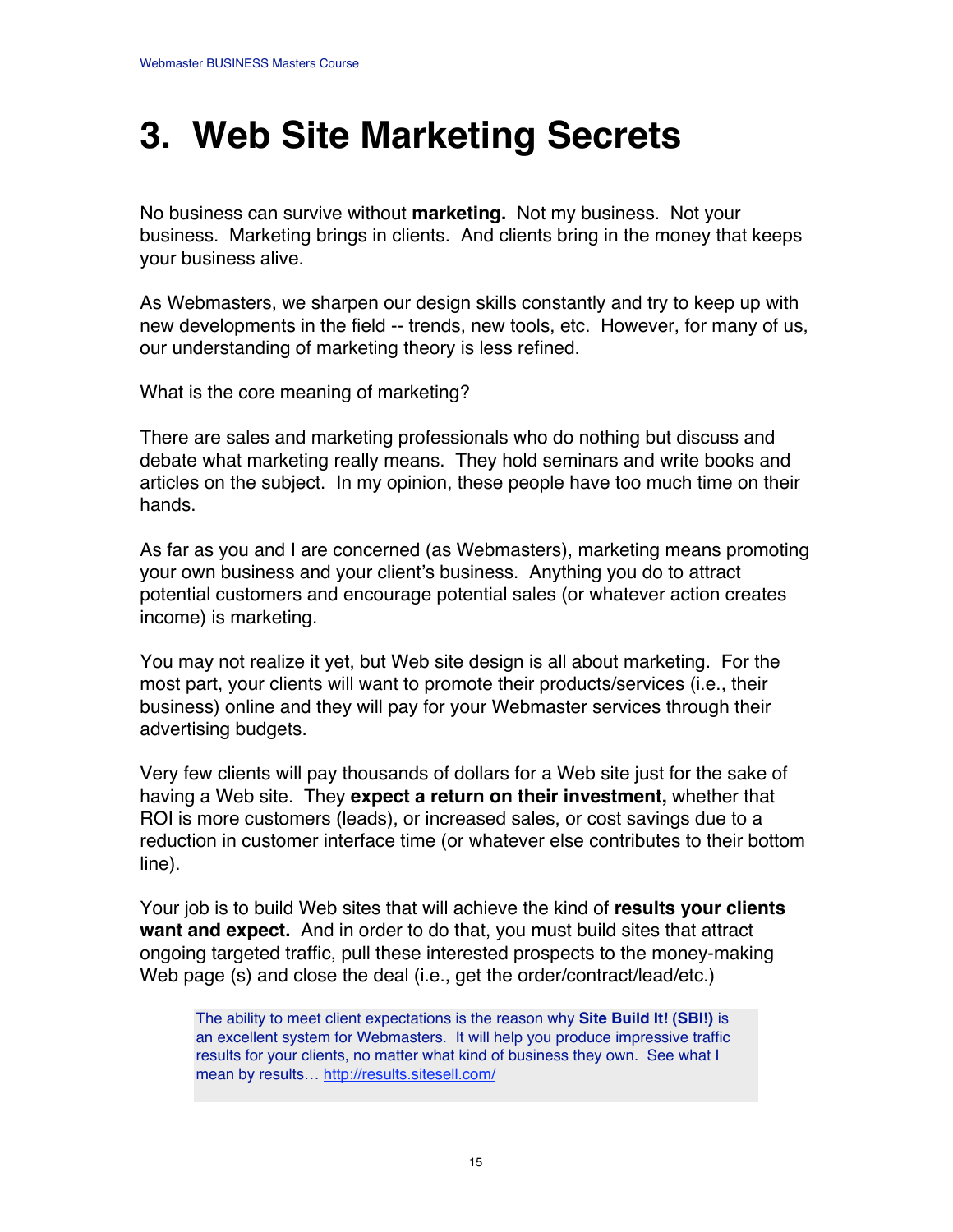Your clients' business growth directly influences your own business growth. We both know that satisfied clients create repeat contracts and/or enthusiastic referrals.

SBI! provides you with the ideal working package for all but the most complicated projects… **design flexibility** (use your own HTML editor and graphic software), integrated into **traffic-generating backend automation/functionality** (like page optimization, SE sitemap updating, SE listing and ranking reports and clickin/click-through traffic analysis). You get to concentrate your efforts on the creative parts of your business (designing and copywriting), while **SBI!** automates the more tedious parts of traffic-building.

**For more information about SBI!, visit** [http://webmaster.sitesell.com/](http://webmaster.sitesell.com/gitbwebaffiliate.html                   )

In this chapter, you will learn how to define your target market by narrowing possibilities to a specific group of consumers. You will also hear about three marketing secrets that reinforce why Web sites are more than just eye candy.

Actually, the most important secret of successful Web site design has already been alluded to in the opening paragraphs.

In case you missed it, here it is…

#### **Web sites are marketing tools.**

Most new designers don't recognize this reality immediately. And a surprising number of experienced designers don't know this either. They design sites that are beautiful looking. Unfortunately, their client sites don't rank well with Search Engines and as a result, there is no traffic generated. The content on these sites is not focused on the needs of customers so that when visitors do stop by, they "click out" instead of clicking on the client's money-making links -- those links that lead to sales/service contracts/leads/referrals/contact.

These sites may be beautiful… but they are failures all the same.

They are failures because they don't get results.

Your clients need successful Web sites in order to develop successful online businesses. They need sites that do the following (these are just a few examples to spark the discussion) …

- **•** Rank well with the Search Engines
- **•** Attract interested targeted visitors
- **•** Are focused on the needs of their visitors
- **•** Keep visitors on site (and encourage repeat visits)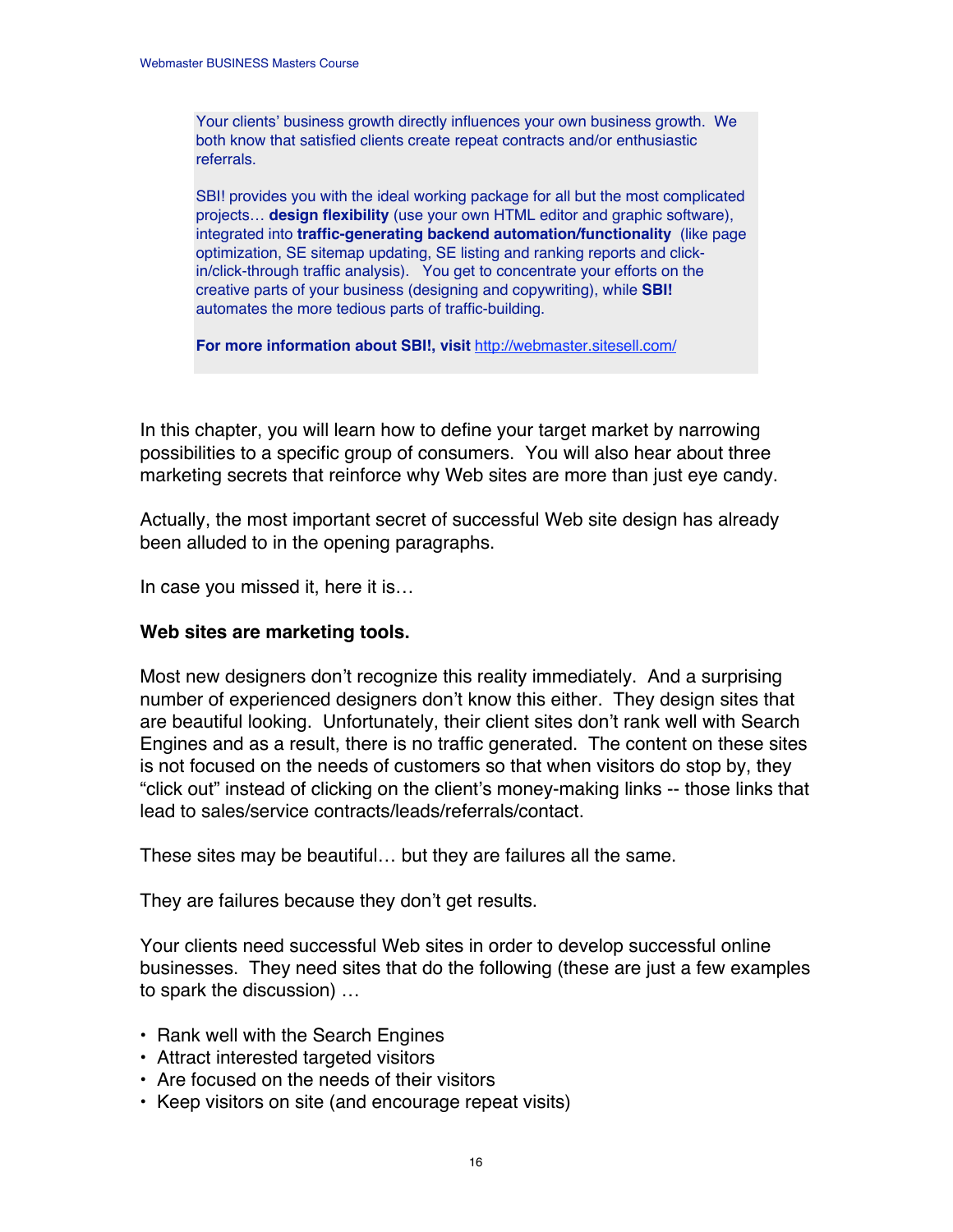**•** Get the desired response (contact, buy, etc.)

In your work as a Web designer, these needs must drive your actions. As I said earlier, your ability to create successful business sites for your clients will directly determine the growth of your own Webmaster business. They win… you win.

Designing for success is a much bigger job than just putting up some content, adding some photos, using multi-media, etc. and because of that, you can charge hundreds or thousands of dollars for your services (more on this in Chapter 5). Your design efforts must produce **results… traffic and sales.**

Secret #1 is so obvious that we often miss it (i.e., Web sites are marketing tools). However, it's a secret you and your business can't afford to miss.

Secret #2 involves "targeting" and its role in the marketing equation.

How would you complete the following sentence?…

"I am planning to sell my services to…."

If you say "anyone," you are mistaken.

"Anyone" is not your market. It is unlikely that you will sell Web sites services to any of the following groups…

- **•** Children
- **•** Retired couples who want to do extensive travelling
- **•** People who don't want Web sites
- **•** Businesses with no advertising budgets

You can't be all things to all people. Cost-effective marketing (in both time and money) requires **focus.** It matches the needs/desires of the most appropriate target group with your "solution" (i.e., services).

So how do you identify your best niche? Begin by asking yourself the following questions…

- **•** Who hires Webmasters?
- **•** Why do they hire?
- **•** What do they want?
- **•** What do they need?
- **•** What solutions do I offer that meets these needs?
- **•** What makes my solutions unique?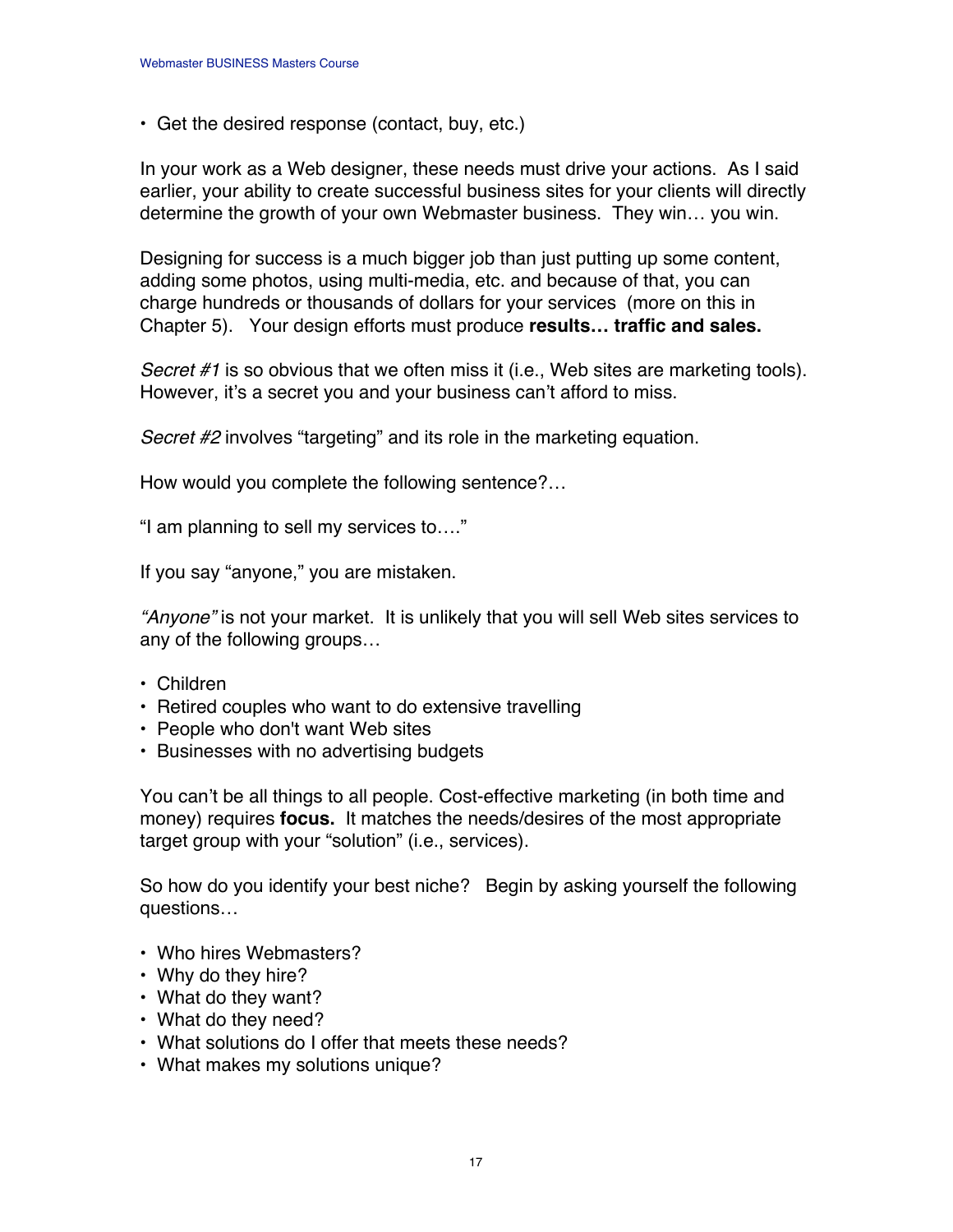Jot down your answers. Add some of your own questions. The goal of this exercise is to find the **ideal balance.** You want to identify a target group/niche that is neither too general (too much competition) nor too narrow (not enough potential clients).

You will do this same exercise many times in the future -- not for you but for your clients. "Narrowing the focus" can sometimes be a challenge for small business owners. However, most can't afford trial and error testing before they identify the right niche for their type of business.

Some of your future clients will require your assistance to find their niche. Unless you are knowledgeable about their business, you will have to get up to speed by surfing for information. Or you can save time with Site Build It!.

SBI! uses a proven process for identifying the most profitable niche markets. Its brainstorming tool will research related keywords/keyword phrases and provide their profitability ratio at the click of a button.

You don't have to be an expert in marketing theory with [Site Build It!.](http://buildit.sitesell.com/gitbwebaffiliate.html                     )And your clients will never know how easy your research was. They will just see resultsproducing marketing in action.

Back to your own niche-identifying exercise…

Your "specific" answers and niche will be unique to your own situation. However, for the purpose of this Course, we'll keep your niche more neutral …

Your target group is **small business owners** without a Web site who recognize that they need one. Now go one step further…

Your target group is small business owners without a Web site who recognize that they need one and have money available for advertising.

Narrow your focus again… Your target group is small business owners without a Web site who recognize that they need one, have money available for advertising, and have a budget big enough to hire an independent professional Web designer.

Not a surprising conclusion when you think about it. However, you would be surprised at the number of Web site designers that try to market to the entire world!

So when you start looking for contracts, focus your design and marketing efforts on your particular niche. Why?

Simple economics…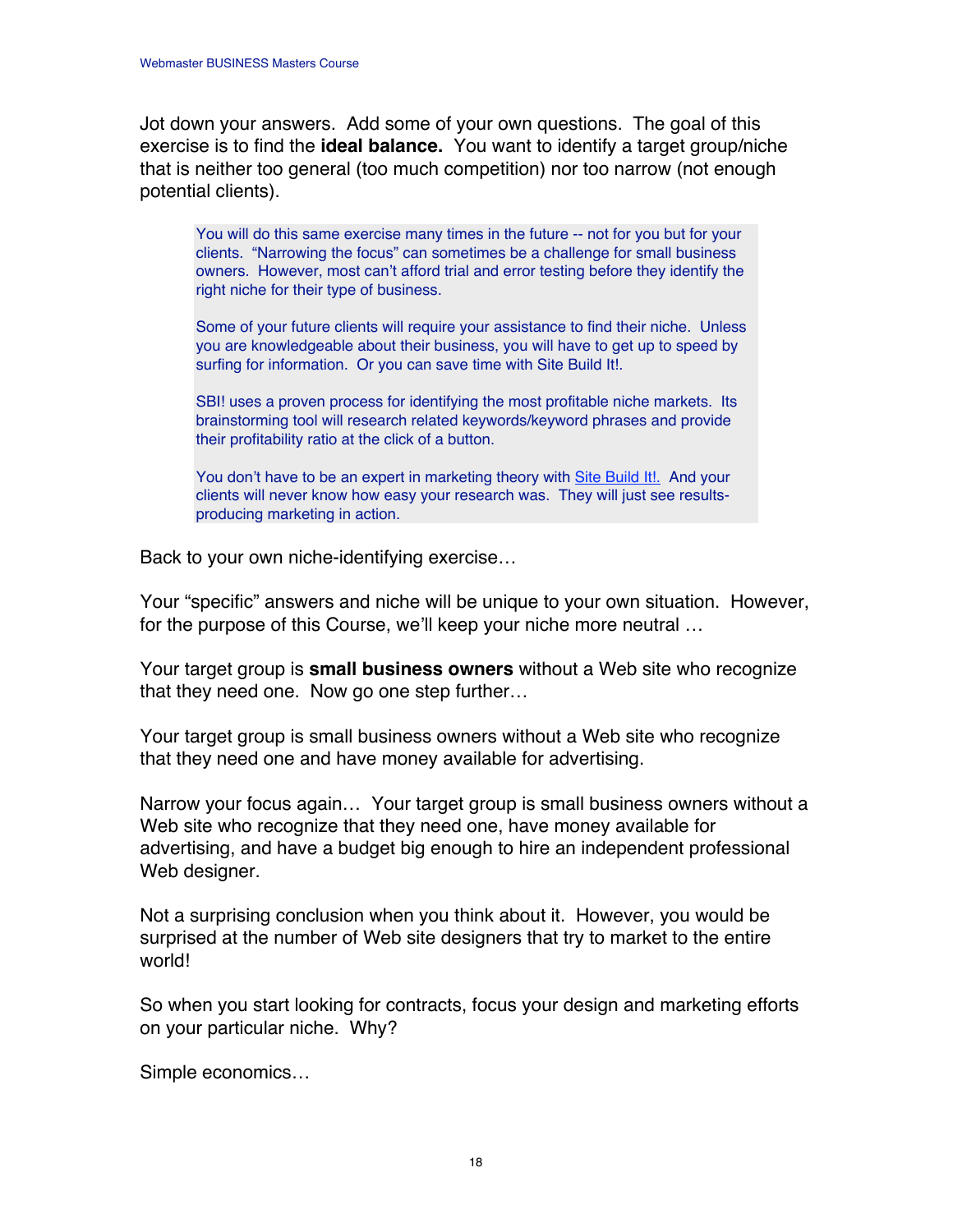#### **That's where the work is.**

At this point in the "narrowing down" process, it's important to determine the price range for your services -- low, mid and high-end-- and exactly what type of services are available at each price level. This framework will direct your future marketing efforts. So what's the connection?

Economic factors come into play once again. For the most part, the advertising budgets of the different segments within your target market will mirror your price range. In other words, some small business owners will have more money to spend on your services than others do. You need to decide which type of clients you want to attract… those who demand high-end, or those who want mid-range, or those who seek low-end services.

A rough pricing framework might look like this…

Low End  $$100$  to \$200 per page) = simple pre-designed template, a 2-page brochure-style Web site, client provides content, basic Web presence, etc.

Mid Range (\$2000-\$3000 per site) = some customization, content editorial assistance, graphic design, traffic generation, marketing advice, etc.

High End (\$4000-\$5000 per site) = more customization, content development, graphic design, traffic generation, traffic stats collection and reporting, ongoing site maintenance, marketing, etc.

Realistically, in the start-up phase of your business, most of your work will come from **clients looking for low to mid-range priced services.** So here are a few things to consider with these two particular groups…

**Low-end** service has some distinct advantages. Simple construction and predesigned templates allow you to produce several Web sites very quickly. Even though the profit per job is low, you can make it up in volume. A decent income is achievable as long as you can establish a steady flow of work.

Like any business decision, there are pluses and minuses to consider. On the plus side, it is much easier to find work in this price range. Many small business owners have no idea what is involved in designing a Web site. The low-end price range fits with their preconceived price notions and more importantly, their advertising budgets.

On the minus side, any design job requires client interface. The more time you spend working directly with individual clients, the lower your hourly income is and the fewer jobs you can do.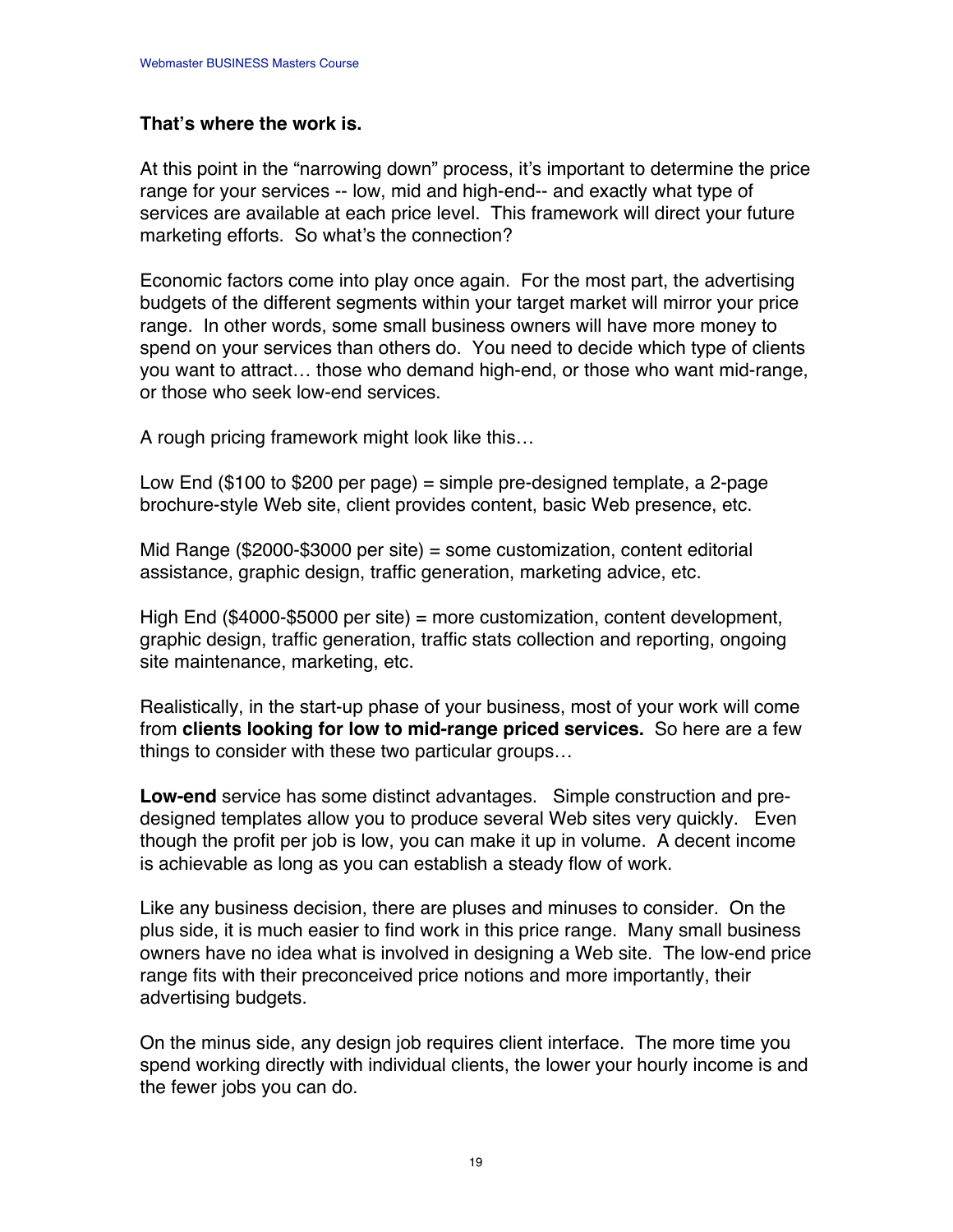The key is to **clearly define what the client gets for the price… and stick with it.** Maintain a balance between good client service and reasonable support. If you don't, the job can easily take two or three times longer than you initially expected. When that happens, you are moving from low-end to "zero-end" territory -- a huge waste of time and money for you.

At the **mid-range** price level, work is harder to find, but it pays better. These clients expect more than "just a Web site." They expect you to be able to talk to them about Search Engines/traffic generation, Internet marketing, and what a Web site can/should do to promote their businesses.

Usually, fees for these designs are quoted by the job, with an hourly rate for unscheduled labor, changes, and support. The jobs tend to be bigger than the lower-priced work, and they require much more time investment in dealing with clients.

If you are new to Web site design and marketing, your best option is to start with low-priced designs while you develop your skills. Once you have assembled a decent portfolio, secured some testimonials, and honed your skills, you can then move on to mid-range, custom design work.

You may, of course, decide to stick to making lower-cost Web sites because you enjoy that type of work and you find the income level satisfactory. Or you could go for the combo. It's up to you. It's your business (literally) as to which segment of your niche market you want to target.

The SBI! system will increase your profit margin for every contract, regardless of which price range it fits into. With SBI!, you will be more productive. It will help you build sites faster and make more money per site. (SBI! looks after the timeconsuming, tedious tasks involved in traffic generation.) You can have more happy clients with less effort on your part! See [http://webmaster.sitesell.com/](http://webmaster.sitesell.com/gitbwebaffiliate.html                   )

And now it's time for the final marketing secret for your Webmaster business to be revealed. It's short and sweet.

**Always write content directed at your primary clients.** This applies to all your promotional efforts -- Web site, direct mail, phone calls, print advertising,

You might be tempted to make your copy appeal to other groups that you think may want to hire you. **Don't.** When you identify other potential markets, run a separate advertising effort for them.

The most profitable marketing is specific to a clearly identified market. If you try to make it appeal to everyone, it will appeal to no one. And your site will be in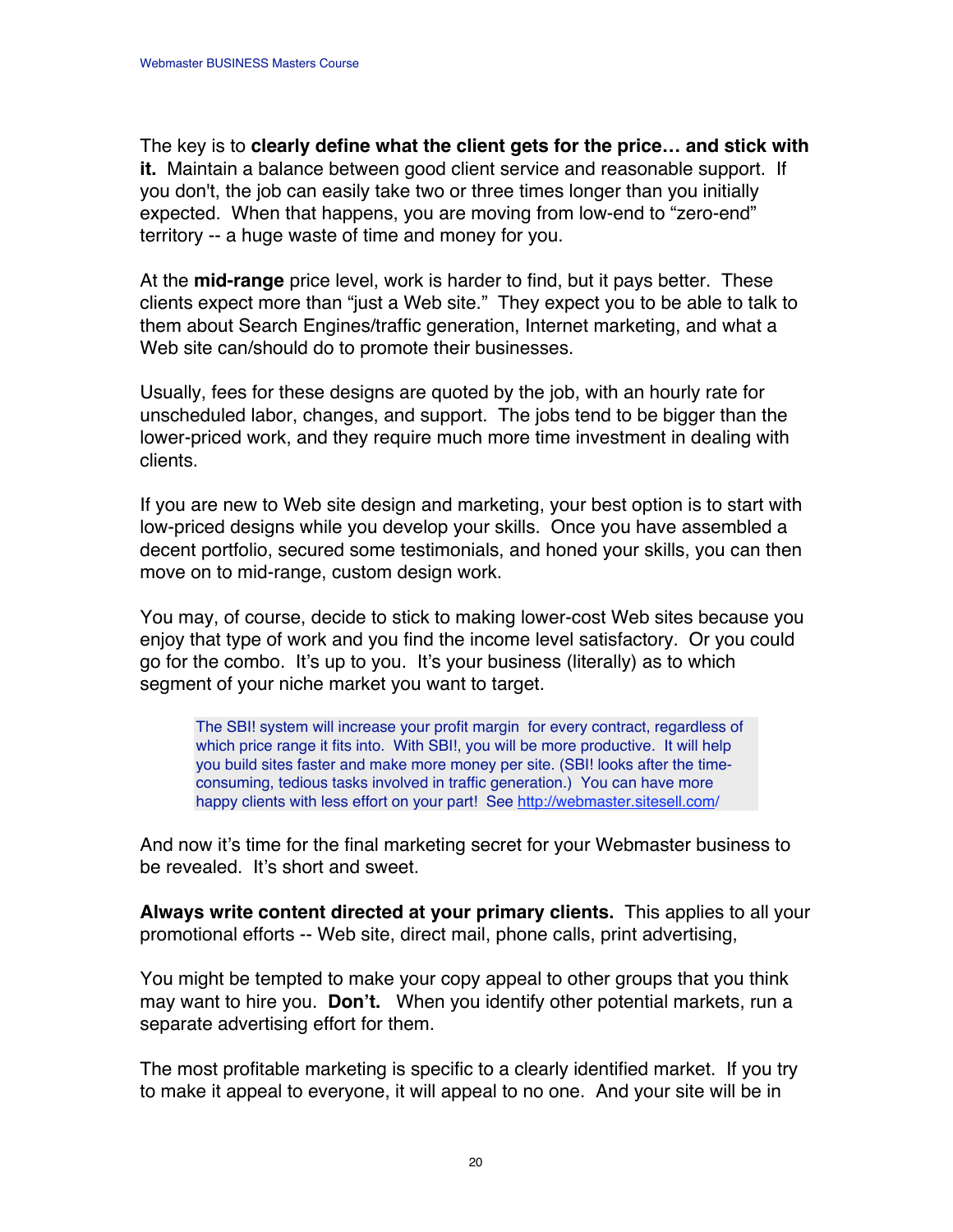the Search Engine hinterland, far away from those traffic-producing first-page search results positions.

**For the best ROI, don't dilute your marketing efforts.** Keep your focus on people who already want/need your services -- your niche.

It's a good time to note that sometimes you will attract prospects within your niche that are definitely not your ideal clients. People will contact you who want very complex Web sites for a cheap price like \$200 or \$300, or by people who believe that everything on the Internet is free, and/or by people who do not realize the distinction between a Web site and an effective Web site.

Your first response will be to try to sell the **value** of your services to these people. You will spend precious time sending/answering e-mails and writing proposals. Then, without any warning, there is a break in communication and you don't hear from them again. What a waste! These people were not your target market in the first place.

After you have done this a few times, you will realize that people with unrealistic expectations almost never become paying clients, even if they appear to be part of your target market. What's the solution?

In this case, respond to their e-mail (or follow-up phone messages) with a standard e-mail (customize the template as required). Clearly outline your services and price ranges. Then wait for a response. The ball is in their court.

It's important to educate potential clients, but for the most part, be very selective with your time. You will almost never get certain prospects to sign on the dotted line. Try not to show impatience or frustration. Treat all prospects with courtesy and professionalism. Even if they don't hire you, they may pass your name to others. "Word of mouth" promotion can go either way… **positive or negative.** The latter is preventable.

If you walk away from this Course and forget everything else, remember these three important marketing concepts or secrets. They will make the difference between the success and failure of your business...

**•** Web sites are marketing tools.

**•** Identify your most profitable niche (including a particular segment within that target group). Find the balance between being too broad or too narrow. **•** For the best ROI, don't dilute your marketing efforts. Keep the focus on your

niche.

The next chapter, "Designing for Success," crosses the line between design and marketing…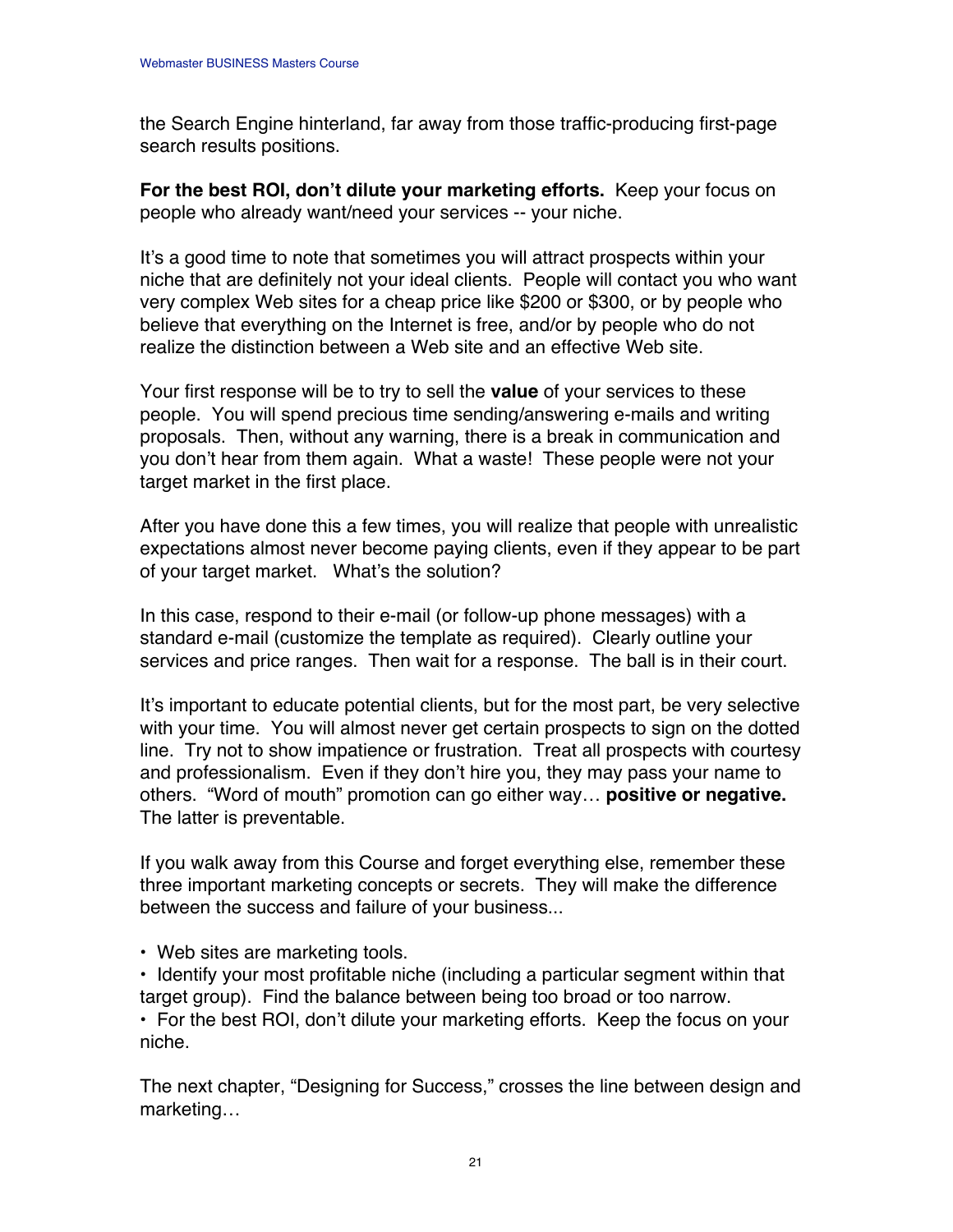## **4. Designing For Success**

When inexperienced designers start a Web site design, they typically begin by laying out the major functional blocks of the home page or by doing a color and graphic layout.

But designing a site is just the same as building a house. You have to **start with the foundation** and work up.

If the foundation isn't solid, it will need reinforcement work later on. If the foundation isn't the right shape, then the final form of the house will not be what you need. Trying to fix a foundation after it has a house built on top of it is an expensive and time-consuming process.

A Web site is the same way. The functions of a site will drive its final form. You need to define the requirements as completely as possible **before** you start the site layout.

Why? Because if you don't, you may have to throw away what you have done and start over.

Not defining the requirements early can easily double the amount of work you have to do. Unfortunately, you don't get to increase your price to compensate for this. After all, it's not the client's fault that you didn't collect all of the requirements before you began.

There are certain steps to follow whenever you design a Web site. It doesn't matter how big or how small the site is, the steps are always the same. The professionals design this way and so should you -- after all, you are a professional designer now.

First, the big picture…

- **1)** Define the purpose of the site.
- **2)** Identify your client's target market.
- **3)** Conduct a competition survey.
- **4)** Define the features of the site.
- **5)** Identify keywords.
- **6)** Develop the wire frame.
- **7)** Create the storyboard.
- **8)** Build the prototype.
- **9)** Complete the final design.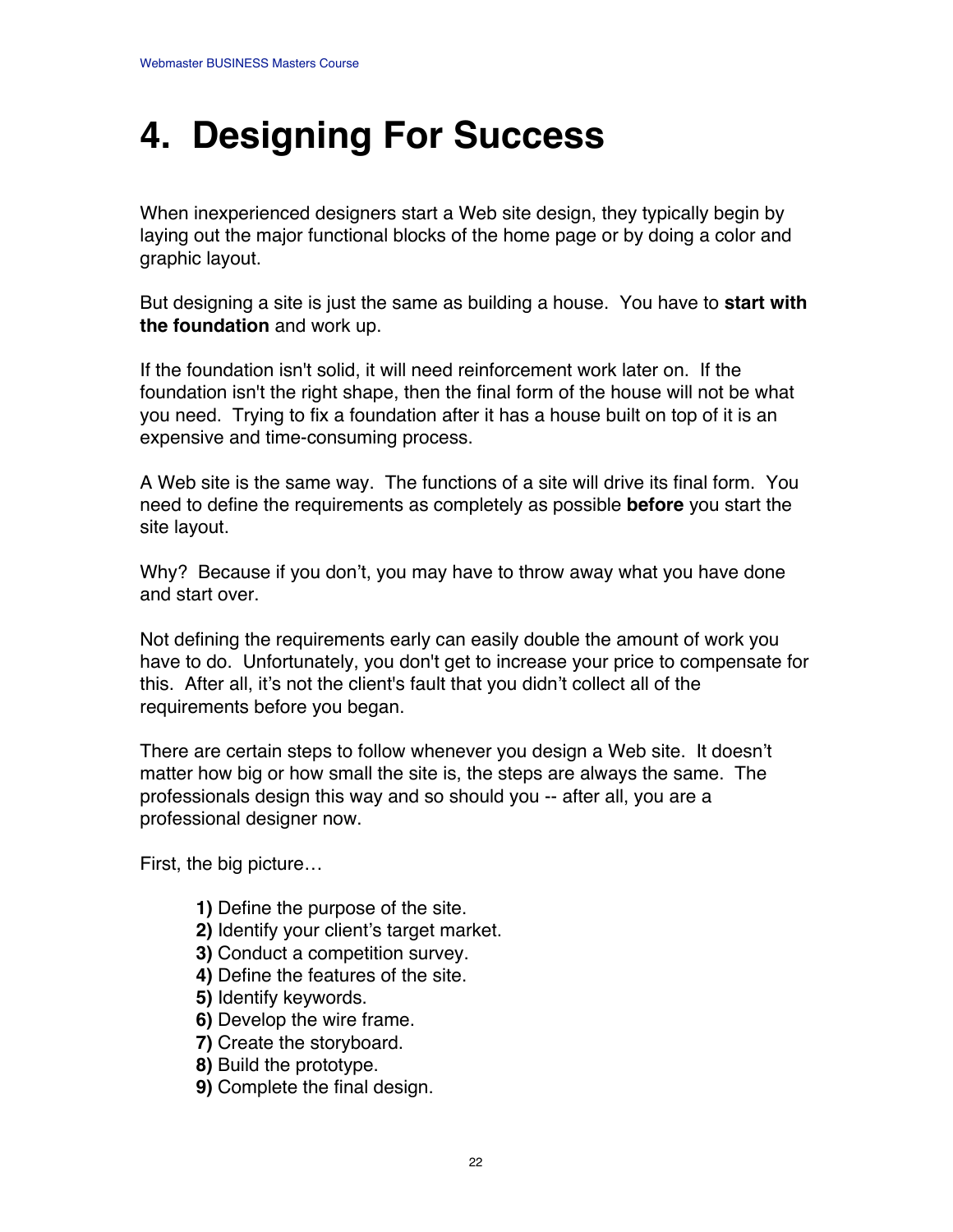Now, a closer look at each step…

**STEP #1** -- Define the **purpose** of the site.

Just like a business, a Web site needs clearly stated goals. Without clear goals, the site will be much more difficult to design. The design will lack direction and the Web site will never quite meet the user's needs.

The site goals should just pop right out of your initial client interview, but often they will not be so apparent. Your client may not have well-defined objectives and may not even realize that they are required. It is also possible that s/he expects so much from the site that dozens of goals are presented.

When this happens, you will have to work with the client to define the real goals of the site. Discuss each one but keep narrowing down the choices as you go along.

Ken Evoy, well-respected Internet marketing author/guru and founder of **SiteSell.com** [\(http://www.sitesell.com/\)](http://www.sitesell.com/gitbwebaffiliate.html                         ) coined the phrase "**MWR** (**M**ost **W**anted **Response)."** It's an excellent term to use when you are helping a client pinpoint the purpose of his or her site.

Don't get trapped into goals that you cannot achieve or cannot control. A goal to sell 637 books a day is not realistic. You can design a site to sell books, but you can't control how many it sells. There are too many factors involved -- you don't have absolute control over the site's Search Engine ranking, the size of the market, or the popularity of the book.

It's acceptable to have more than one goal, but if you attempt too many things, the site will not accomplish anything well.

Here are a few examples of goal statements…

**•** The primary objective of this site is to promote and sell Mr. Smith's new book. The site will provide a direct sales outlet for the book, and it will also promote seminars associated with this book.

**•** The goal of the site is to create an online scholarly journal to promote the study of natural history.

**•** The Web site will be designed to encourage potential clients to contact the company about contracting Web site design services.

(Did you recognize the last one? It could be a possible goal statement for a designer's site.)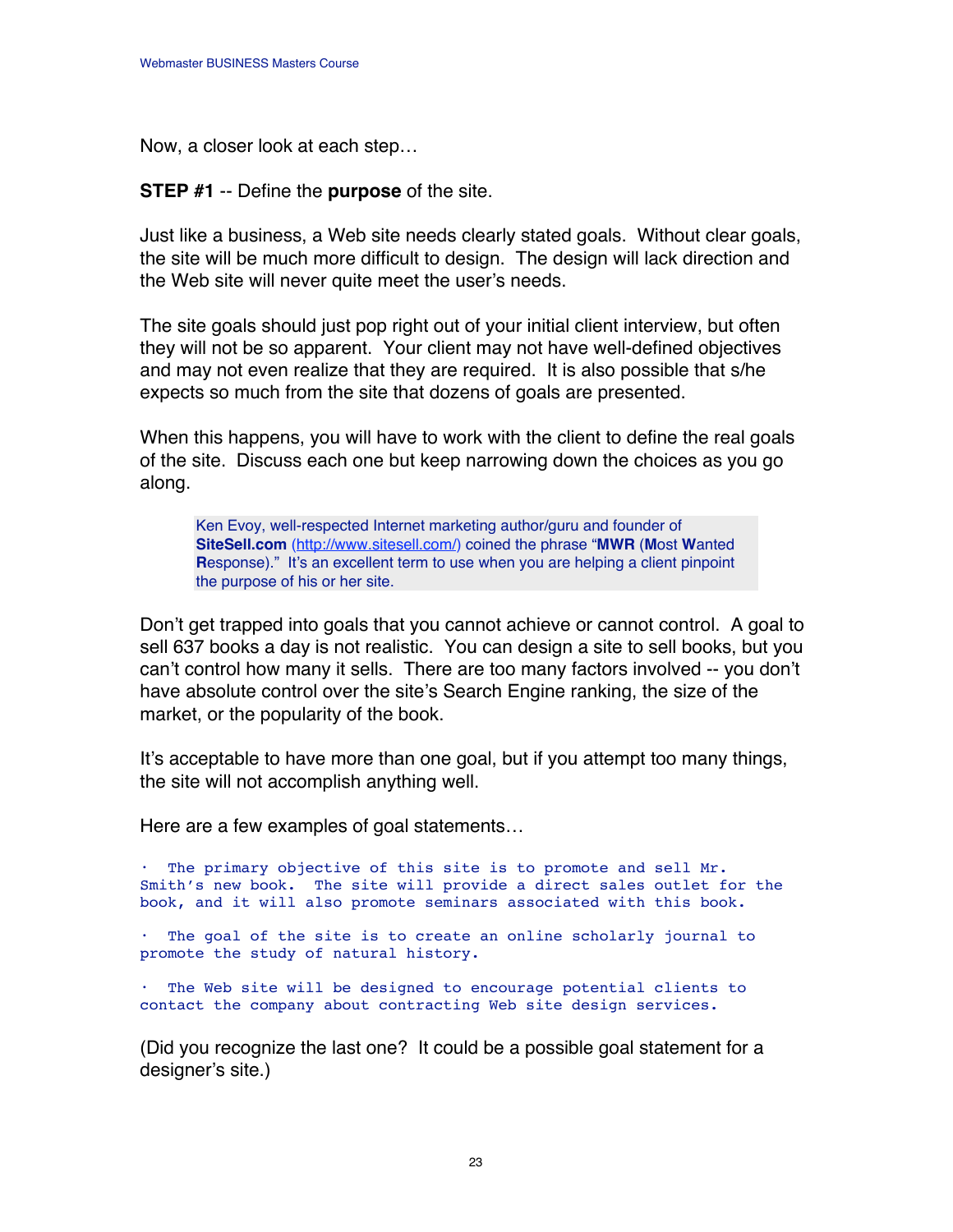Once you have a clear goal for the site, everything else in the design should work towards achieving that goal.

**STEP #2** Identify your client's target market.

After you figure out the goals of the site, you have to determine its audience. The best way to do this is by developing a "Customer Profile." You and your client need to define as many specific customer characteristics as possible.

This is where your marketing skills come into play -- especially, your knowledge about niche marketing and market segments. You don't have to be an expert but you do need to share what you know. Your client may or may not (the latter is the usual situation) have any experience with this.

Work with your client to figure out exactly who is going to visit his site and buy his products and services. How will they use the site? How do they shop? How will they buy?

Knowing who is going to visit and how they will use the site will shape the design.

**STEP #3** Conduct a competition survey.

Search the Internet for similar sites to see what your client's competitors are doing.

Check out the features and content of their sites. You are certainly not going to copy their sites, but you don't want to overlook anything that might leave your client at a competitive disadvantage. You can also get a good feel for the needs of the target market by reviewing these sites.

You can do this manually via your favorite Search Engine tool, or you can use Site Build It! (http:buildit.sitesell.com/). Its super-brainstorming tool will automatically provide the URLs of the most popular sites for hundreds of keywords/topics related to your client's business theme.

#### **STEP #4** Define the features of the site

The features of the site can best be described as those things that add functionality and utility. These include the client's requests, the features that you found during your Internet searches, and those items that you know need to be there (based on your expertise as a designer.)

Your features list might look something like this…

**•** 2" x 3" product photos (16) **•** 4" x 6" product photos (16)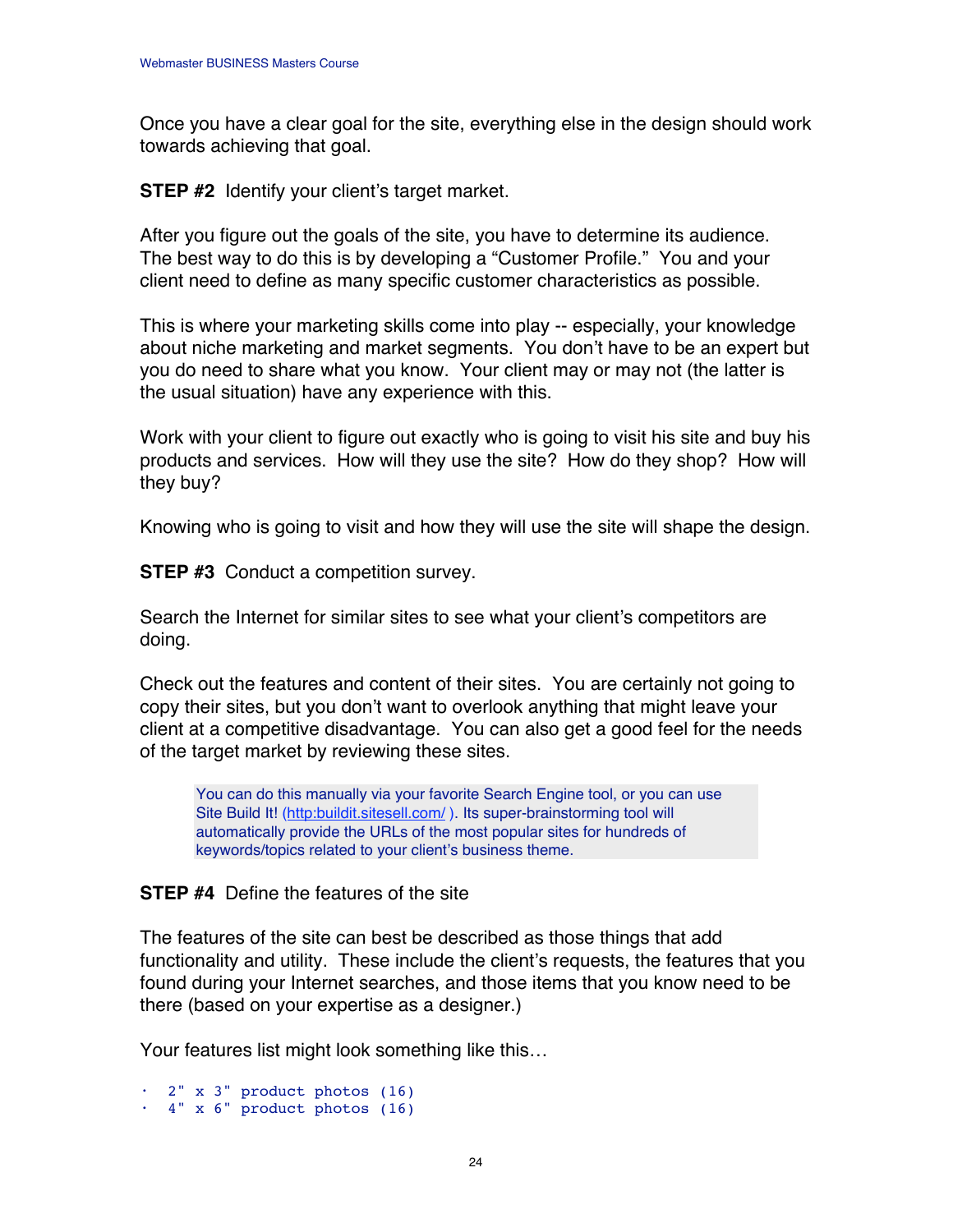- **•** Flash animation of product #1
- **•** Contact Us form

The purpose of this step is to make sure that you have identified anything and everything that may drive the design of the site. You don't want to find yourself trying to squeeze something in later on in the process.

**STEP #5** Identify the best keywords.

Discuss and create a list of keywords that the client believes his target market would use to find his business. There are also several keyword search tools available online that can help you supplement the list.

I like [SBI!](http://buildit.sitesell.com/gitbwebaffiliate.html                     )'s brainstorming tool because it quickly identifies a list of related keywords/keyword phrases along with a profitability ratio. You can see at a glance, which keywords are the best choices to build theme-related pages around. The brainstorming software is also part of a complete all-in-one package, so it comes at no extra cost.

#### **STEP #6** Develop the wire frame.

Developing a **wire frame** is an essential step. You start integrating the information you have into a Web site. The wire frame is a tool that lets you organize and reorganize the site information quickly and easily. It makes it easy to spot any inconsistencies and omissions and it lets you view the entire Web site on one piece of paper.

Start by making a site map (list of all pages). Under each page name, list the features that you will put on that page, as well as any subordinate pages. You should include comments, ideas, and as much detail as you like in your wire frame. In fact, the more detail you include, the easier the next step will be.

Wire framing forces you to examine the site **page by page and function by function.**

It's important to carefully consider the **role** of the site's content pages. Highvalue relevant content pages are the key ingredients for building traffic. This reality is often the most overlooked and forgotten part of site development, especially with an e-commerce site. Don't fall into the same trap.

You should expect to make several versions of the wire frame before you are satisfied. Every time you update the wire frame, review it from the visitor's viewpoint, from the client's, and from your own as the designer.

OK, back to the present task at hand… imagine that you are a visitor and walk through the site…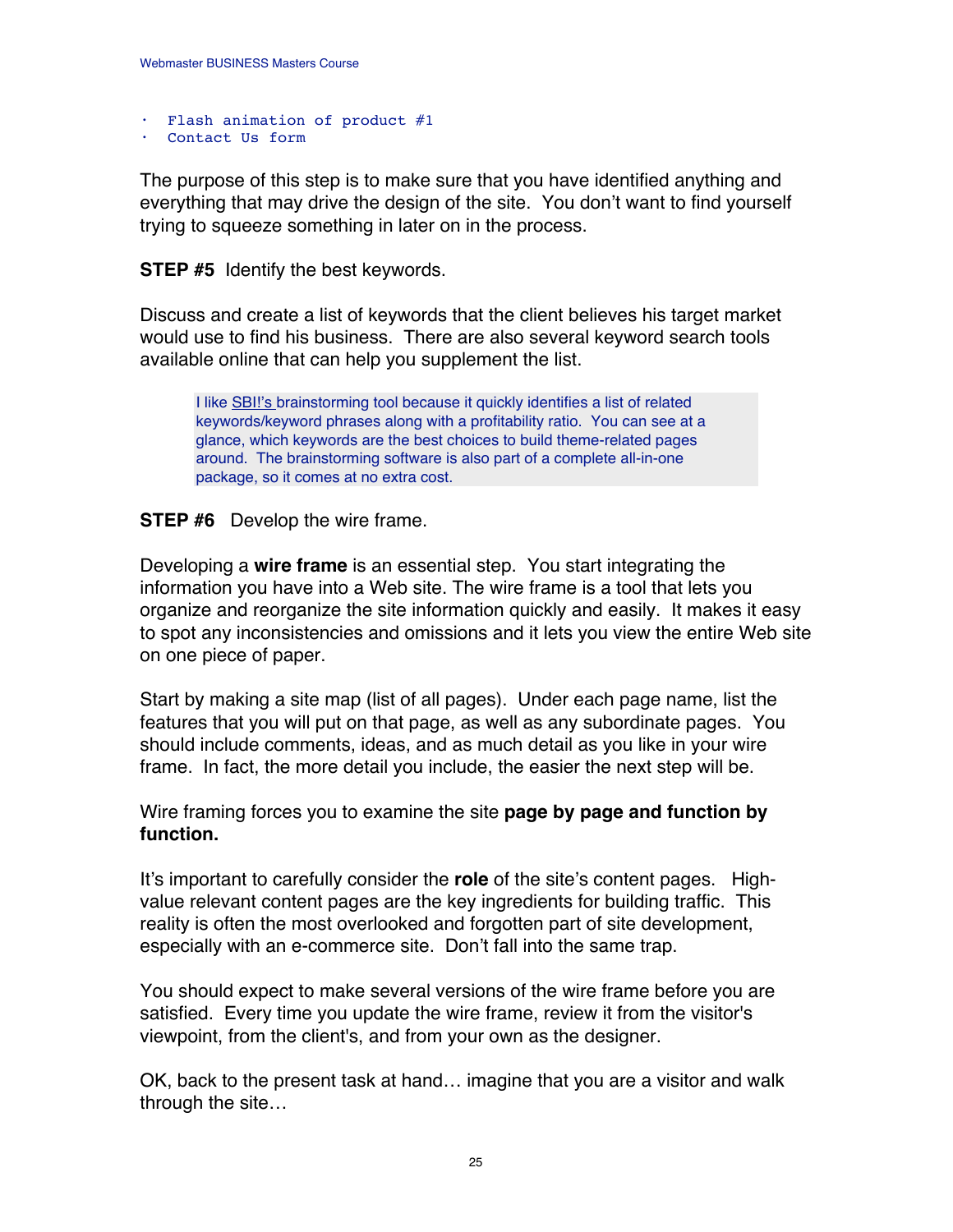Can you find the information you need? Can you select a product, add it to your shopping cart, and place the order? If not, go back and revise it.

Secondly, examine it from the client's perspective…

Does it include everything that was discussed in the interviews? Does it have all of the critical features that the competition has in their sites? If not, go back and revise it.

Finally, look at it from a designer's viewpoint…

Do you see anything there that will drive the design? Is the structure so complex that it will be difficult to create a navigation scheme? Is there room for growth? Does the shopping cart that you want to use blend well with this structure, or will you need to change the wire frame because you are locked into a specific layout by the cart?

Invite others to look at the wire frame. Ask them to walk through it as a visitor would.

The more people you get, the more likely you are to find potential problems. But select them carefully. You don't want reviewers who will stay quiet rather than risk hurting your feelings. Choose people who will really help.

Go through the wire frame as many times as required to get it perfect. Add as much detail as you want so that you don't miss anything. Remember, if you miss anything now, you will have to add it later, and the impact can be significant.

Submit the completed wire frame to the client for review. By doing this, you are saying, "These are the requirements for the Web site as I understand them." You want the client to agree to them before you continue.

**STEP #7** Create the storyboard.

You are getting dangerously close to starting the layout, but you are not there yet. There is one more step -- "storyboarding."

Do you know how cartoons are developed? After the story and the dialog are written, but before the animation starts, the animators go through a process called storyboarding. In this step, simple sketches of key scenes in the cartoon are drawn and tacked to a wall in a meeting room. This allows everyone working on the project to develop a common baseline. It also defines critical features of each scene.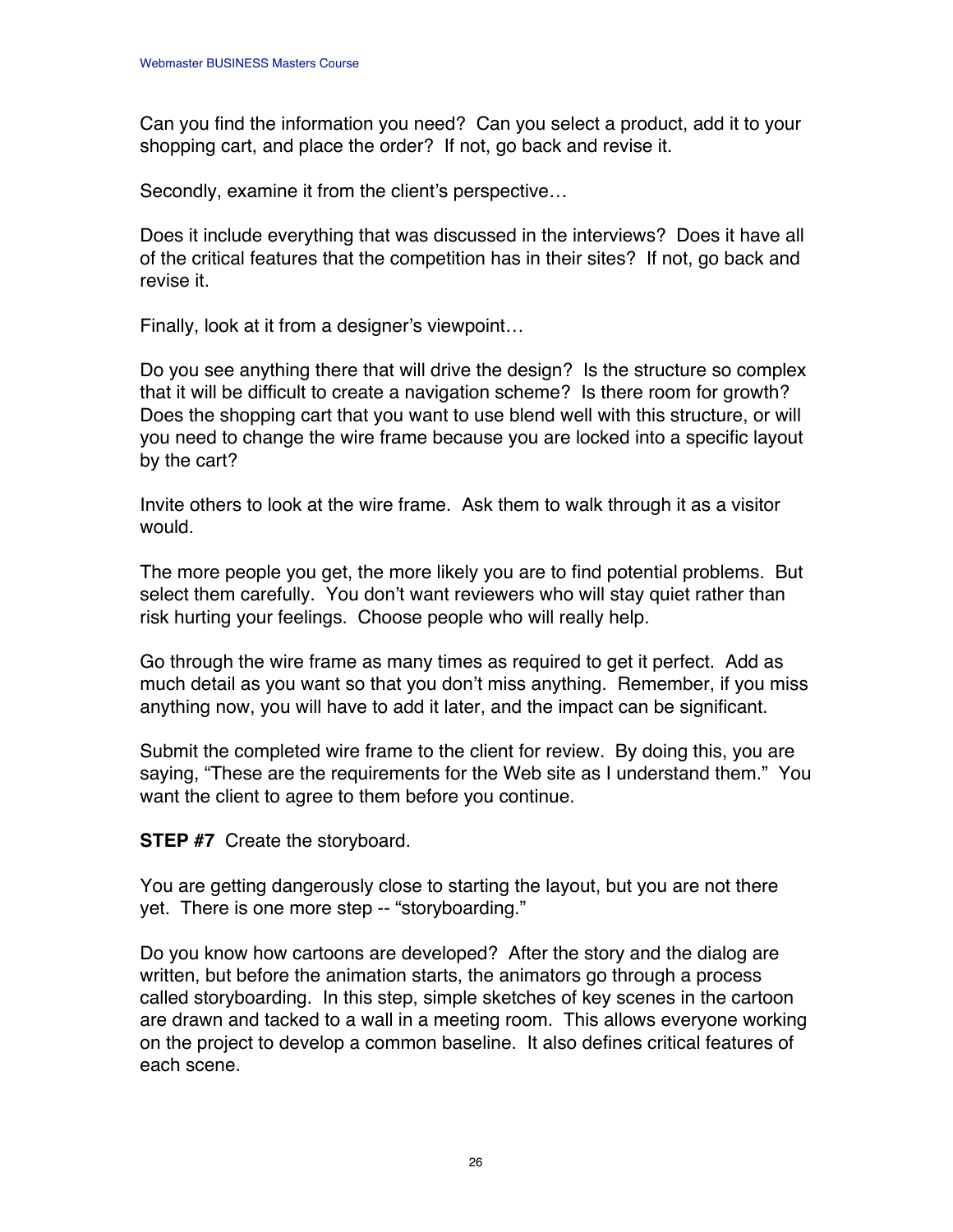You are going to use this basic storyboarding concept, but you are going to modify it a little. Your storyboard pages will not contain any graphics. Instead, each page in the storyboard will contain everything you know about each page in the site.

Every page in the wire frame will get its own storyboard page. These pages will define all of the functions, features, and content of the corresponding Web site pages. This means more than just rewriting the information found in the wire frame.

The storyboard is where you write the text for the page and insert the copy provided by the client. Develop keyword-focused, high-value, Search-Engine-Optimized content pages that will please both visitor and Search Engine alike. If you don't, the site will not deliver traffic or sales (i.e., results). And that means a dissatisfied client and no chance at repeat contracts or positive word-of-mouth referrals.

After you complete individual pages, you can organize them into a final storyboard that displays each page's position in the whole package. Doing this will help you to visualize the site and to see any problems in the relationships between the pages.

#### **STEP #8** Build the prototype.

Up to this point, you have been defining the requirements and contents of the site. Now you can start developing the layout. (Finally!) In this step, you will develop some nonfunctioning Web pages -- demo pages for the client to review.

Open your favorite graphics package and start developing your layout visually. Identify a section for the page header, for the menu, for the footer, and for all of the features of the site. Go through your storyboard sheets and make sure that every page can be comfortably mapped into the proposed layout. If something isn't right, change the layout or revise the storyboard until everything fits together.

Once you have a rough layout, start the detailed graphic design. Pick the colors for the site based on client preferences, site themes, the target market, the products or services, or your personal preferences. Select your navigation scheme and draw the menu links on the page. Add a header and footer if they are part of your design. Continue to work on the layout until you are satisfied that it meets all of the requirements. If there are several distinct types of pages (content pages, product pages, etc.) then create layouts for each page type.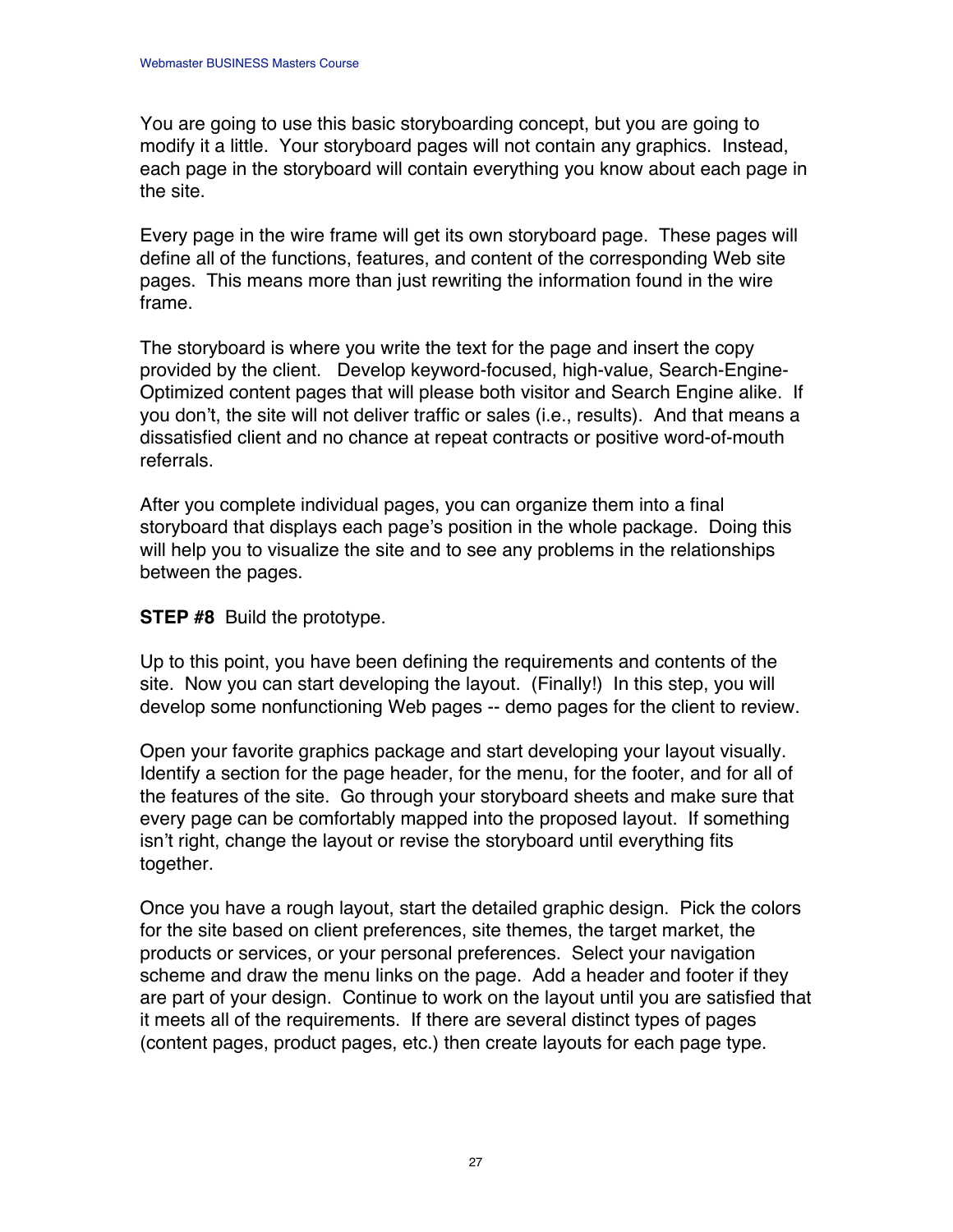Stop here and send an e-mail to the client. Attach the graphic images and ask for feedback. If the client doesn't like the layout, color scheme, etc., now is the time to find out. Ask the client to define comments as clearly as possible. It may take an additional revision or two, but if everything was defined up front, the approval cycle should go smoothly.

**STEP #9** Complete the final design.

Congratulations! You are almost finished. You have the requirements, the page contents, the layout, and client approval. It's time to do the detailed page layout.

Open your HTML editor and your graphics software and design a page template that matches the graphic version that your client approved. Include a functioning menu, define the font sizes, set up the links, and create areas where you can insert content. Save your design as a template so that you can just cut and paste all of the contents in place. If there are different page layouts, make a template for each type.

At this point, it is just a matter of integrating everything into the final product.

This isn't to say that this is a trivial step. The actual building process is still a lot of work, but you will have everything you need at your fingertips. You can now build the complete site, put it online and test it to verify that everything works.

The designing process, outlined in the nine steps above, works very well. If you follow it, your life as a designer will be much, much easier.

Please note that the process was developed for larger design shops. In these shops, the client calls and talks to a sales representative who addresses cost, contracts, etc. Once the contract is signed, the account passes to a design supervisor who manages the design and assigns it to a member of the design staff. When different people share responsibilities, it is essential that everything be well defined every step of the way or something may be overlooked.

In your one-person business, you will probably find yourself combining steps, especially when you are developing small Web sites. Let me emphasize something, though… I said, 'combining steps,' not 'skipping steps.'

When you develop the site map, you can also start collecting keywords, goals, and site features. You could also create the original site map as a wire frame. There is nothing wrong with that. The essential idea is to see that you have all of the requirements defined before you move from one stage to the next.

There is also one other consideration…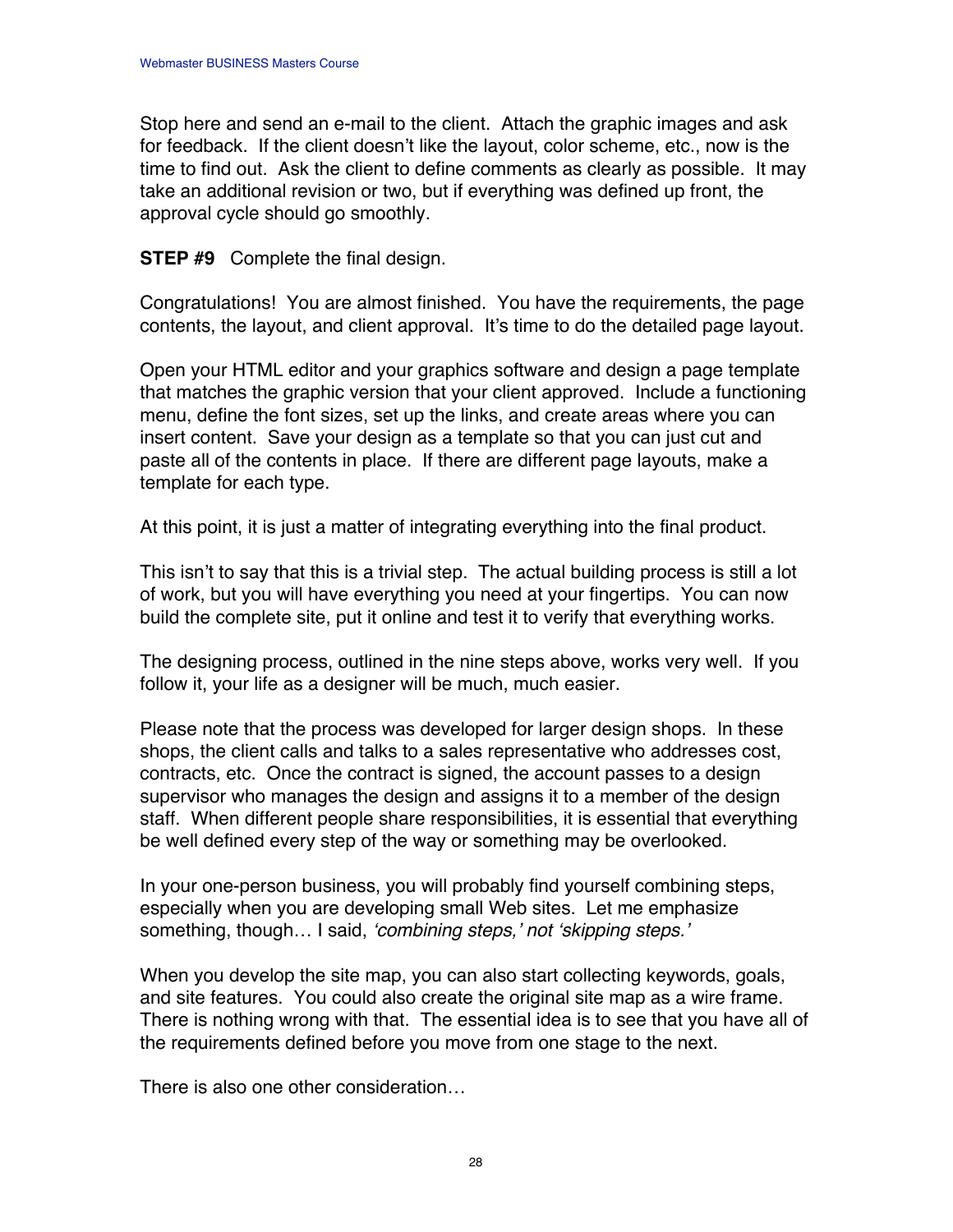The design process has been laid out step by step. In reality, design is a repetitive process and all of the steps are interrelated. You may need to do some of the steps out of order, revise previous steps based on the results of later steps, or combine steps.

The size of the job will also affect your design process. Larger jobs will drive you to follow the steps more closely and to document them. On smaller jobs, you will combine steps and do some of them in your head rather than on paper. Your design technique will be a reflection of your skills, training, and personality. You will find that as you gain experience, you will tailor the procedure to fit the way you work.

It all boils down to this…

If you are going to build a successful Web site design business, you need to know how to design successful Web sites -- sites that produce income for your clients.

That's the bottom line outcome your clients want and need. And, if you meet their needs, they will help you build your business by repeat contracts and wordof-mouth referrals.

Always keep in mind that you are not just designing Web sites. You are building **your business** by developing marketing tools for your clients.

There are many site development resources available. Some you can buy in bookstores. Others you can buy online. But most of these only give you little pieces of the puzzle.

They teach you about usability, or they tell you about copywriting. But they don't tie everything together. And very few of these resources tell you how to use Web sites as Internet marketing tools. They don't really give you what you need to make your Webmaster business soar.

There is, however, one small business source that ties marketing and design information together superbly… **SiteSell.com**.

This company already has an impressive world-wide following so it knows what it takes to be successful. SiteSell provides three valuable resources that will ensure the success of your Webmaster business…

**Make Your Content PREsell!**

[http://mycps.sitesell.com/](http://mycps.sitesell.com/gitbwebaffiliate.html                       )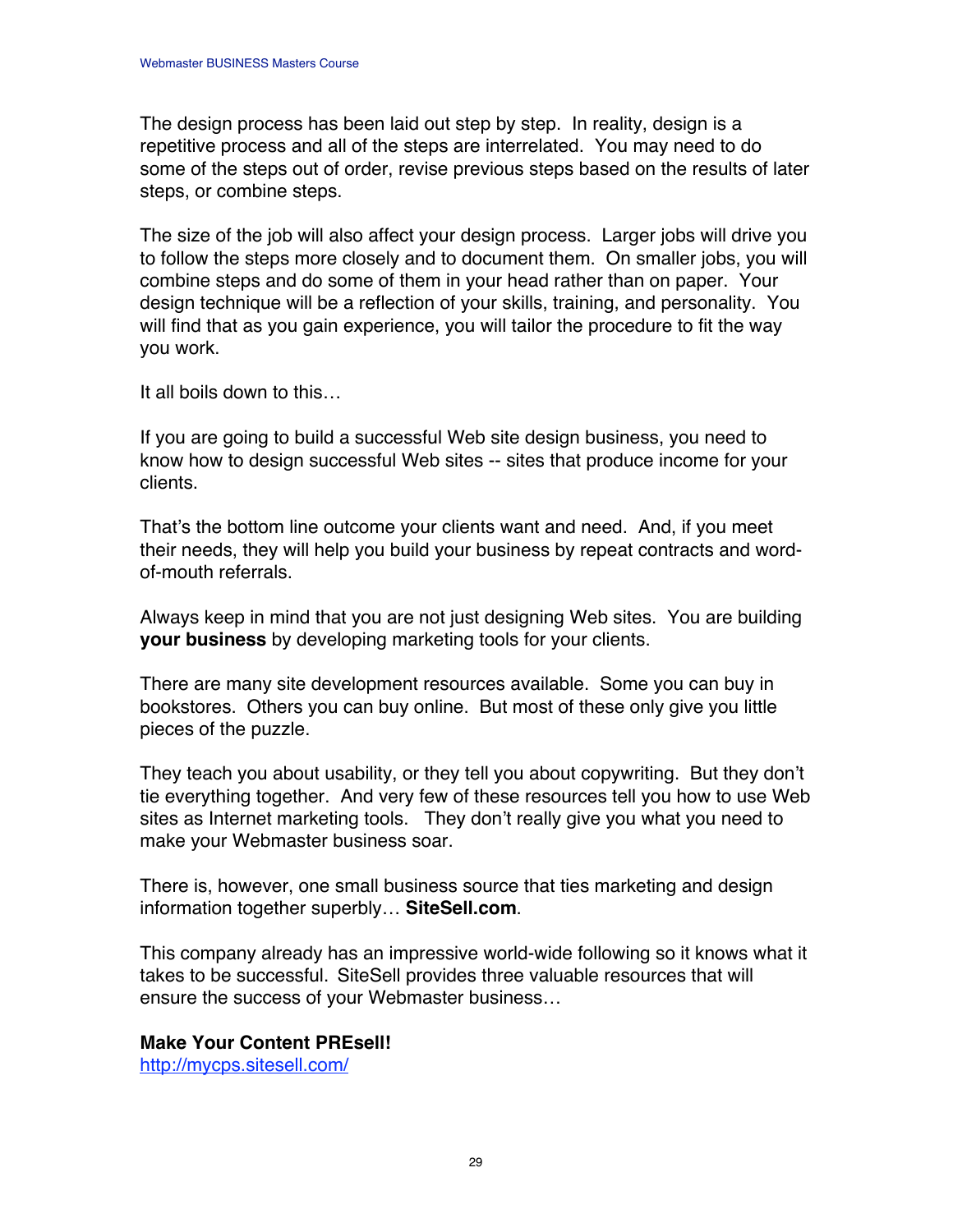#### **Make Your Words Sell!**

[http://myws.sitesell.com/](http://myws.sitesell.com/gitbwebaffiliate.html                        )

**Make Your Links WORK!** [http://value-exchange.sitesell.com/](http://value-exchanges.sitesell.com/gitbwebaffiliate.html             )

**Site Build It!** [http://tools.sitesell.com/](http://tools.sitesell.com/gitbwebaffiliate.html                       )

Since there is only enough time and space to highlight one of the above, let's focus on **Site Build It!.**

There are several "do it yourself" Web site tools on the market. For the most part, they are tools for amateurs. These tools boast about how easy they are to use and how beautiful their templates are, but few (if any) address the "business side" of site design.

They don't consider Search Engine ranking. They don't address the importance of customer-oriented copywriting. The simplest ones just let you get "something" online. Even the more complex ones don't do much more than that. In short, most of these tools make no concerted attempt to build high trafficked salesgenerating Web sites.

As a professional designer, only one allows you to overdeliver for your client… Site Build It!.

Use Site Build It! (SBI!) to create sites for 1-10 person small businesses (SSBs = small-small-businesses). Its 50+ modules and sub-modules will help you build a high trafficked site faster and more efficiently at a lower cost. Compare the competition… [http://compare.sitesell.com/](http://compare.sitesell.com/gitbwebaffiliate.html                     )

Enhanced productivity lets you move on to the next contract in line sooner. SBI! will enable you to grow your business quickly as you complete project after project within budget and at a profit.

SBI! also includes a set of Net-marketing tools that lets you easily deliver valueadded services (for example, e-mail marketing, real link-building program, social media marketing, interactive Content 2.0) at no extra cost to you**.**

Visit [http://webmaster.sitesell.com](http://webmaster.sitesell.com/gitbwebaffiliate.html                   )**/** for more details.

Okay. The next two challenges go hand in hand… attracting new clients and then dealing with them. First things first…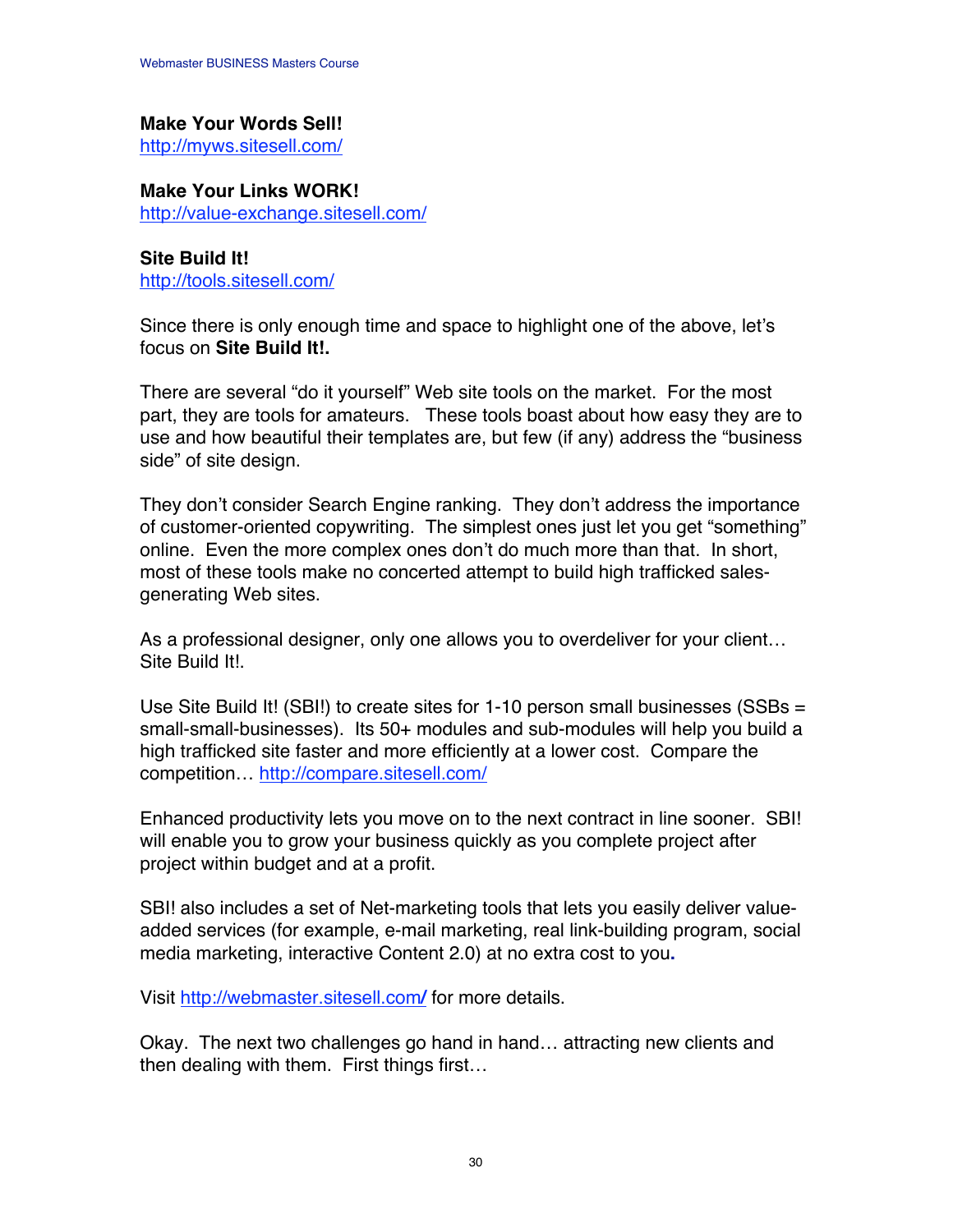### **5. Attracting New Clients**

Too many new designers make the mistake of putting up a Web site, sitting back, and waiting for the phone to ring. If only business was that easy.

There are thousands of designers promoting their services on the Internet. Some of them are very good at getting top Search Engine rankings for their Web site. However, unless your site shows up within the first few pages of the Search Engine listings, most searchers will never even see it.

This isn't to say that you shouldn't have a Web site. A good site is an important part of your promotional activities. You just have to realize that although your site is a contact point and a place to show off your skills and abilities, it probably won't be your primary advertising tool.

So how do you find work? You find clients by advertising.

However, this won't be "broadcast" advertising where you put your message in front of millions of people in hopes that one of them will call you. Instead, it will be **focused** directly at your target market -- small business owners who are already looking for your services.

Your clients aren't going to come to you. **You have to go to them.**

There are several effective strategies for getting new clients. This Course will provide a few pointers to get you started in the right direction. As always, a much more detailed explanation is available in [Start Your Own Home-Based Website](http://www.websitedesignbiz.com/) [Design Business.](http://www.websitedesignbiz.com/)

Do a quick examination of Web site designer ads in the newspaper, in the phone book, and on the Internet. You will notice that most of them are very poorly done. The colors are bright. The graphics are nice. The layouts are very attractive. But the advertising copy in most of these ads is absolutely terrible.

Here's an advertisement that I found under a "Web Site Development" heading in my local phone book…

Total Web Site Design Services

Database Development Multimedia Interactive Forms Custom Designs HTML, ASP, XML Web Marketing Solutions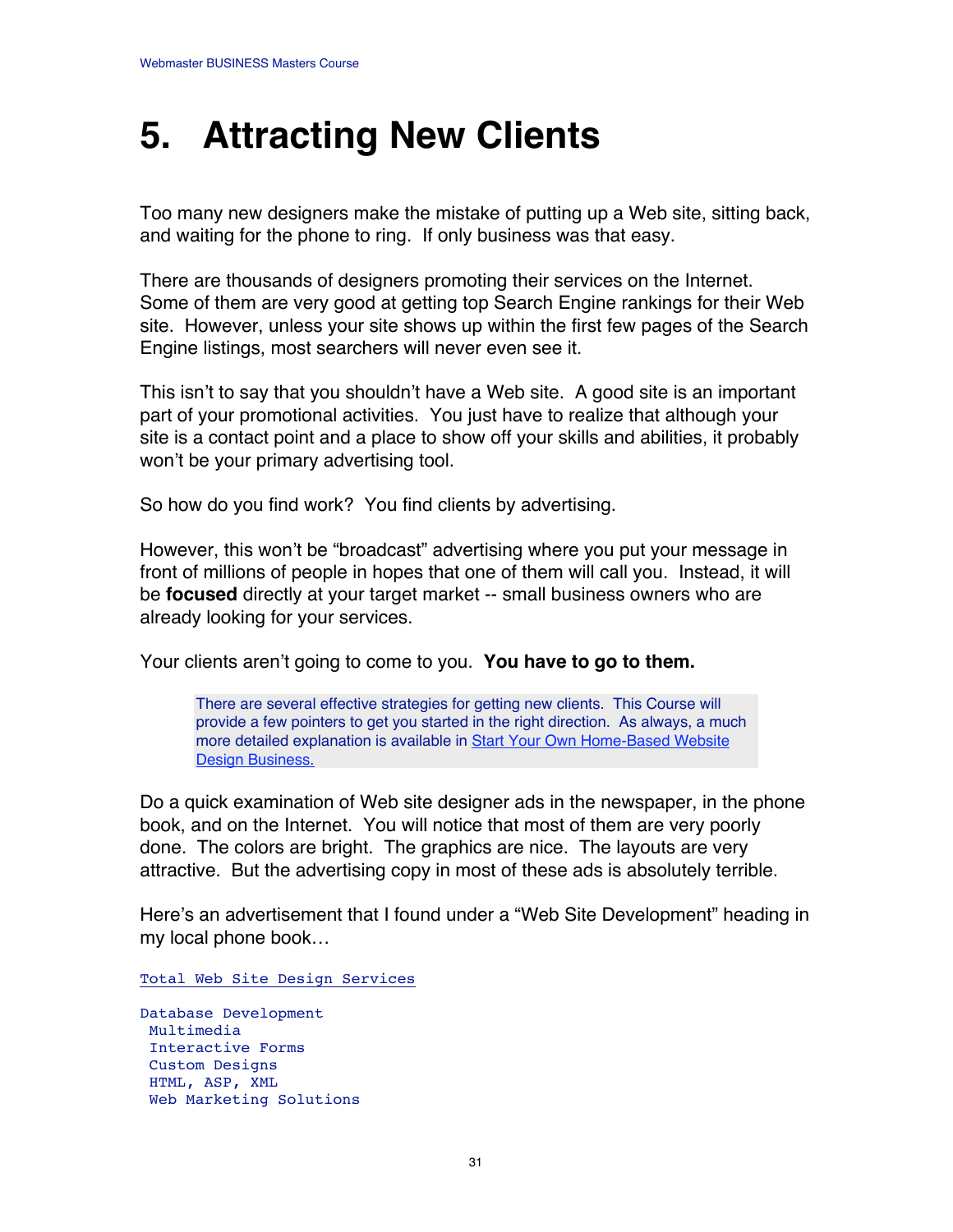There were dozens of ads under Web Site Development and this was the best of the lot. How pitiful! If you were a business owner, and you weren't experienced with the Internet, would you know if you needed a database? Would you know the difference between ASP and XML? Would this ad mean anything to you?

Probably not. And it won't mean anything to the majority of your clients either. You need to speak to your clients in terms that they will understand. You have to focus on their businesses and on their needs. Potential clients want to know what you can do for them. So when you write your advertising copy, remember…

**1)** Your clients are small businesses that advertise but don't have Web sites.

**2)** Your clients want their businesses to be more successful.

With these two points in mind, we can rewrite the ad to look like this…

Total Web Site Design Services

 Harness the power of the Internet Expand your customer base Increase your sales and profits Sell your products and services online Complete design, copywriting, and technical support

Isn't this what your clients are looking for? It says, "I understand what you need and I can help you get it." Figure out what your clients want and show them that you can provide the appropriate solution. It's okay to list **your** credentials and skills, but remember that "all about you" is secondary to your clients' needs.

#### **Your clients' needs always come first.**

This same approach applies to all of the advertising you do whether it is on the Internet, in print, or face-to-face. Focus on the client. Describe the benefits of having a Web site. Use terms that will appeal to the client (ex., saving time, saving money, increasing profits, etc.)

You don't need to convince them that you are the greatest designer on the planet. You just have to **convince them that you understand their problems and that you can help to solve them.** This is why understanding your target market is so very important. The better you know what your clients need, the better equipped you are to meet those needs.

Where you position your promotional material is just as important as the material itself. If you put it in the wrong place, your target market will never see it and you will have wasted your time, effort, and money.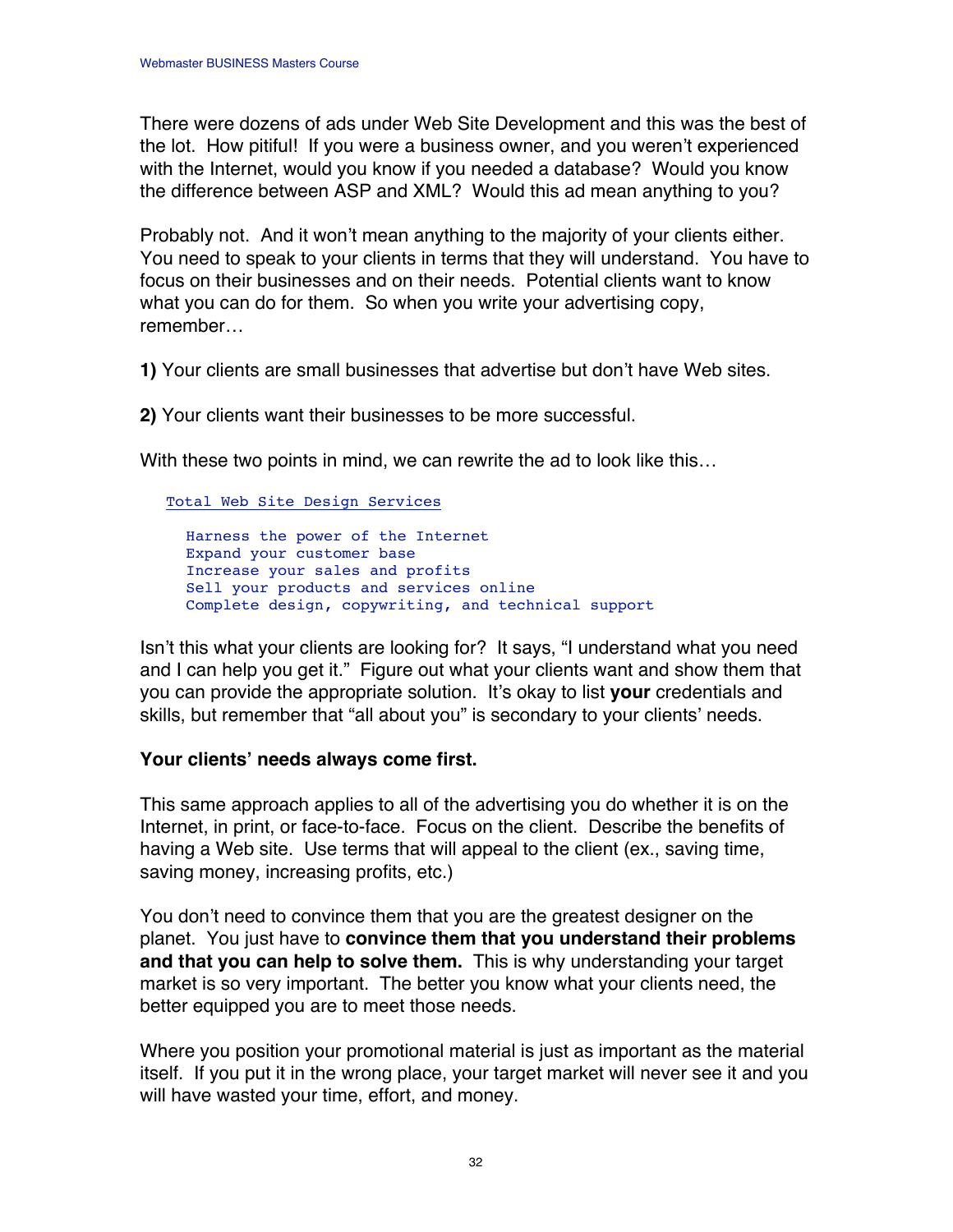Place your advertising where potential clients will see it. Ask yourself these questions about your target market…

- **•** Where do they go?
- **•** What do they read?
- **•** Who do they talk to?
- **•** What do they like to do?
- **•** What interests do they have?

And most important…

**•** Where are they likely to see or hear your promotions?

Local small business owners often belong to community associations and business associations, and they usually support community activities. So consider joining your local Chamber of Commerce and other local business and community associations. These networking opportunities will give you a chance to meet prospective clients in a relaxed setting.

Organizations/associations also distribute newsletters to their members on a regular basis. Put your ad into one of these newsletters and it will be delivered directly into the hands of your target market.

In addition, every business segment has its own trade journals, meetings, conventions, Web sites, etc. These can all be great places to advertise because they already have the attention of your target market.

The bottom line is…

Don't waste your time and money trying to flood the marketplace with your promotions. Position your advertising where the right people will find it.

Here are three promotional strategies to get the ball rolling…

#### **1) Spread the word.**

Your own "word of mouth" is your best marketing tool. Tell everyone. EVERYONE!

Tell all your friends, relatives, and co-workers that you are starting a Web site design business and are openly looking for clients. The more people know about this exciting development, the more likely the news will get passed along to the right ears.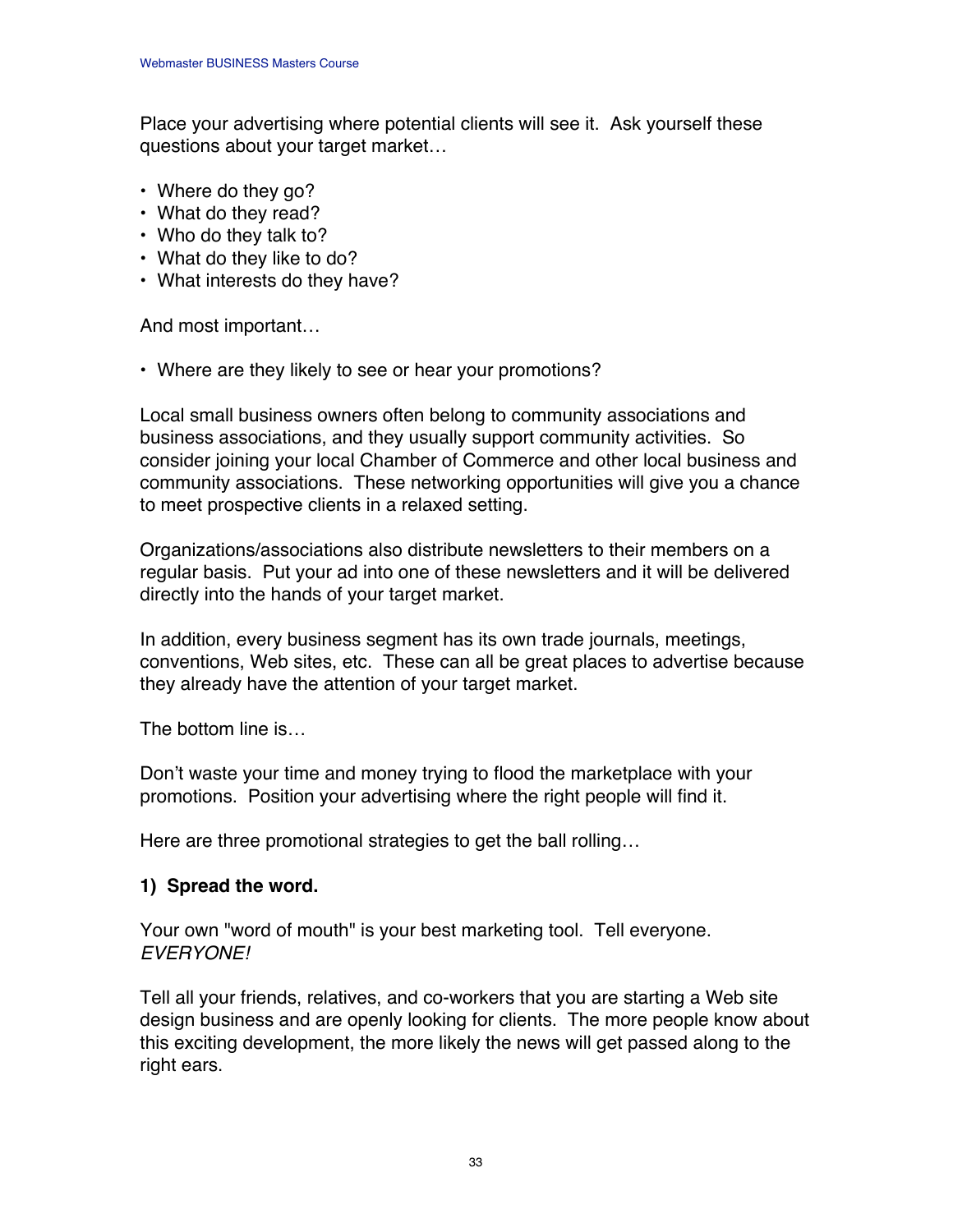When an opportunity to discuss your business comes up, make sure that you cash in on it. When people around you are discussing the Internet, join the conversation. Casually work in references about your design experience and your new business.

Be careful with this though, because it is easy to overdo this casual type of promotion. If your friends start avoiding you, you may want to ease up a bit.

#### **2) Cash in on free publicity.**

The best publicity you can get is free. Get your name in the newspaper. Contact your local community paper and tell them about your new business. They might send someone out to interview you, and your business could get some free press. It's an easy way to introduce your services to the community.

If you design a site for a well-known national business, tell your local paper. This is the kind of human interest story that small papers love. Even if you don't make the front page, the exposure will create a buzz locally.

Newspapers also know that if they give support to local businesses (that's you), they often get support back in the form of advertising. So don't be hesitant to contact a reporter.

#### **3) Become a contributing author.**

Try writing a column, such as "Promoting Your Business on the Internet," for your local paper, Chamber of Commerce, community association, or business association newsletter -- anywhere to get your name in front of your target audience.

This may seem like a stretch if you are just starting out. You may not have the skills and experience to do this yet. Don't worry… you will soon.

Once you really start learning the craft, you will be amazed at how much more you know than everyone else does. You will also be surprised at how quickly you become a recognized expert after your name has been in print a few times.

Writing takes a little effort on your part, but it is free advertising and it can pay off handsomely if you choose your forums carefully. However, be sure that you only submit articles to publications geared to your target group. Otherwise, it's not worth your time and effort.

These are three simple techniques to get your name out to your target audience effectively and inexpensively (an important consideration when you are just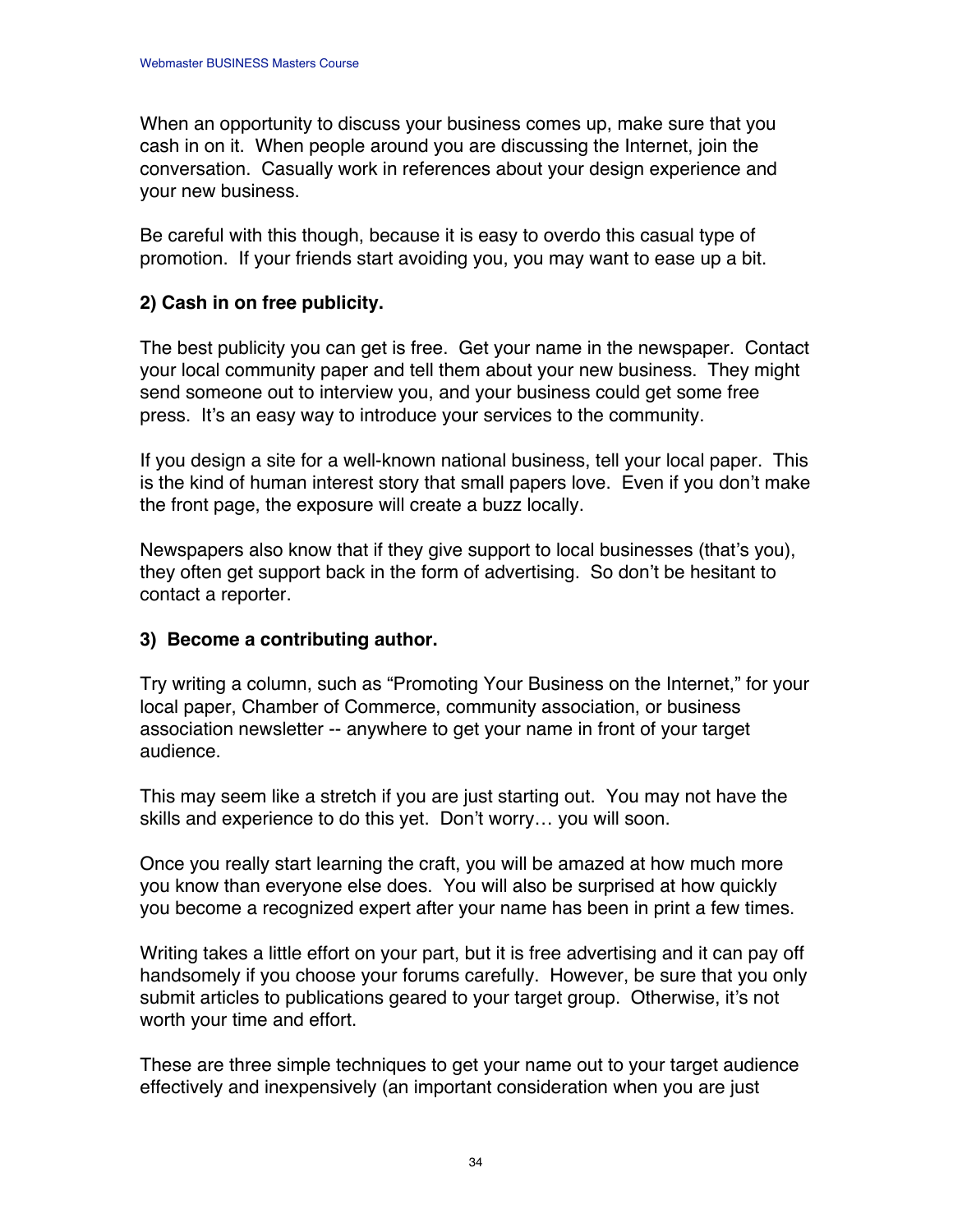starting up a business). They require some effort on your part, but the payoff is worth it.

(If you need additional ideas, [Start Your Own Home-Based Website Design](http://www.websitedesignbiz.com/) **Business** has more than twenty promotional techniques that will help you find work.)

The thought of "promoting yourself" to others may make you a little uncomfortable, but it's just part of the job. You had to learn HTML, layout, and design. Self-promotion is just another skill that you have to master to make your business work.

You don't have to be pushy. You don't have to be obnoxious. Just be friendly, courteous, and informative. Don't spend your limited time with potential clients talking about your business and your problems. Talk about theirs. People like people who listen to them. Once you have established a relationship with your client… **and** understand his or her business needs… you will be in a position to recommend solutions. (Solutions = you!)

Just remember to keep your advertising focused on your clients' needs. Figure out what they want and need to make their business better…

Then tell them how you can help them get it.

You can also apply to SiteSell Services and join its team of Specialists. SiteSell Services does the marketing for you! [http://services.sitesell.com/](http://services.sitesell.com/gitbwebaffiliate.html                    )

Your "people skills" are just as important as your design skills as you will see in the next chapter…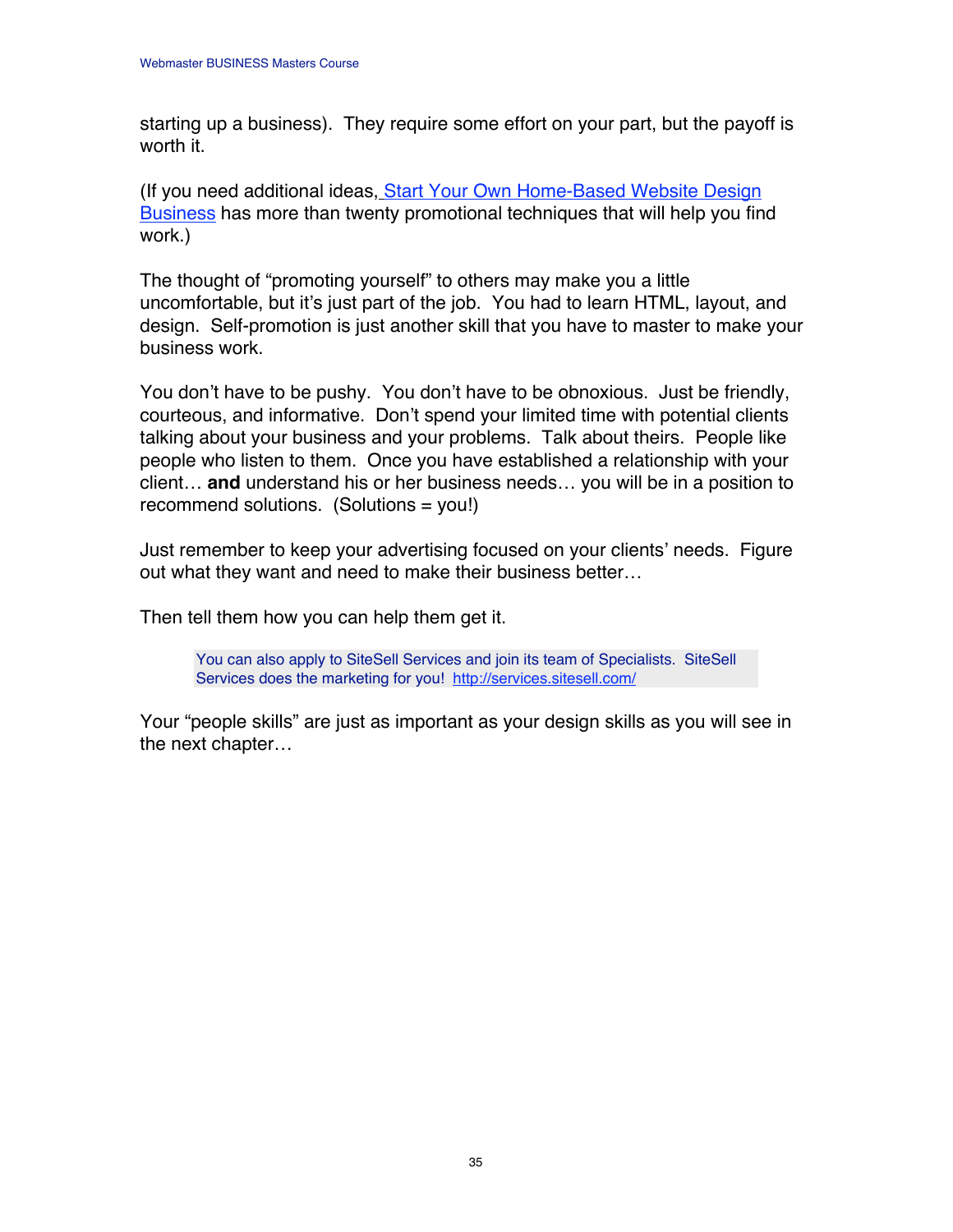### **6. Dealing With Clients**

One of the most interesting things about running a business is the people you will meet. Or in the case of an Internet-based business, the people you won't meet.

Once your business site is online, it will attract clients from all over the country and from all over the world. As a result, many of your clients will only be voices on the phone. Some you will know only through e-mail.

This can create some unique situations for you. Communication is hard enough when you meet face to face. When you add the complications of distance, voice only (phone), or text only (e-mail), it can become very difficult.

It's important to learn how to communicate and to develop close working relationships with your clients despite these barriers.

The best way to keep clients happy is to keep them informed. Answer their questions and keep them updated on the status of their new Web sites. This could take a lot of your time, but it is an essential part of the job.

The key is to communicate with your client frequently. The two of you have to define the Web site in words before you can start coding Web pages. You also have to document any agreements or understandings that you make.

Let's look at the different forms of contact…

### **1) Telephone**

The telephone is the fastest and most efficient means to communicate with your clients. On the phone, you can ask questions, discuss issues, and reach agreements. If there is any misunderstanding or confusion, it can be cleared up very quickly and at a relatively inexpensive cost.

Unfortunately, phone calls don't leave written records. So, after you complete a phone call where decisions and agreements were reached, document it with a follow-up e-mail. This will provide both you and your client with written confirmation of the discussions.

This follow up is a critical management step. It provides both you and your client with documentation of the design (and changes to the design). You can check with the records as you progress through the process in order to make sure that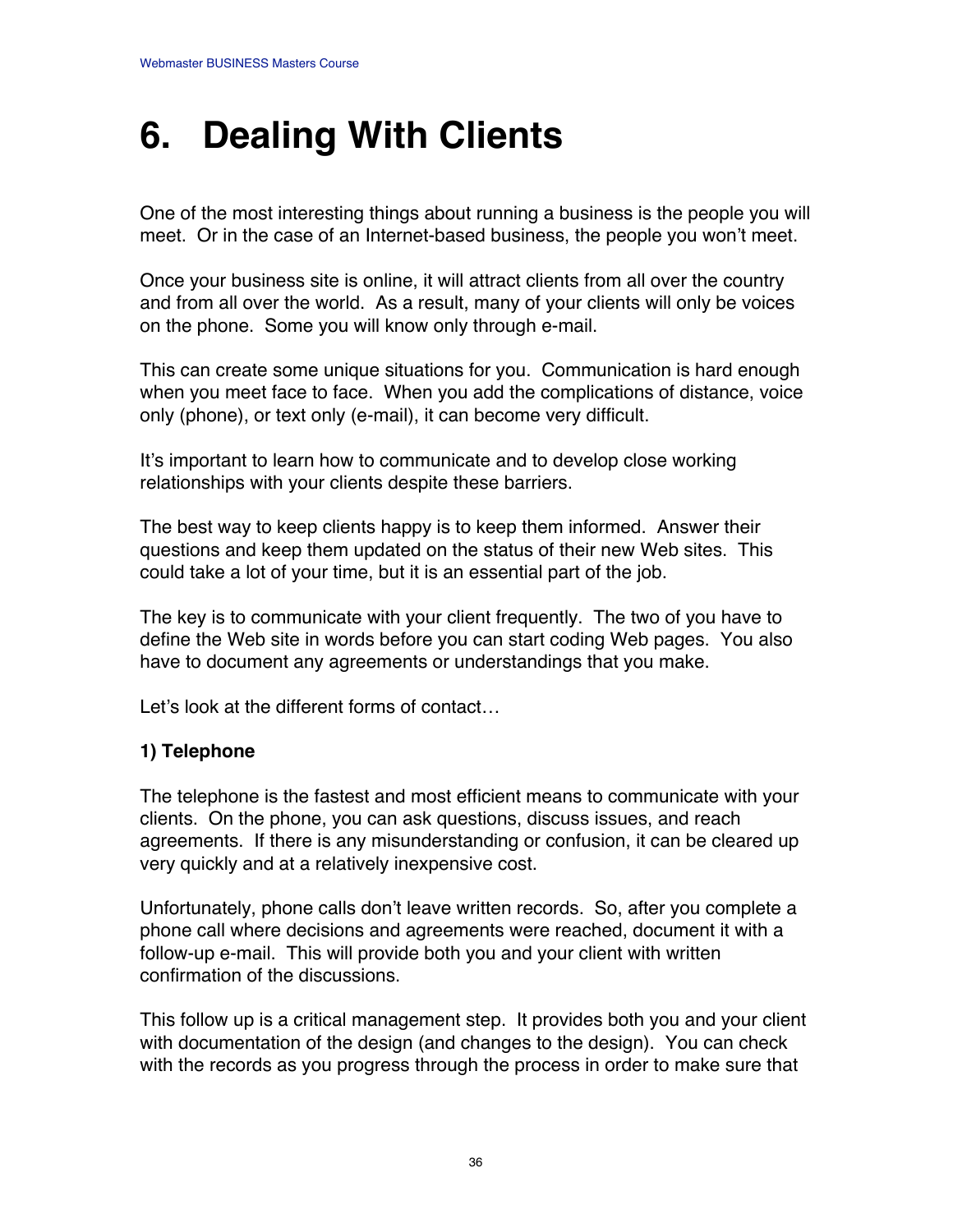you haven't missed any details. They also can be used to justify charging for work that was beyond that required by the initial contract.

#### **2) E-mail**

When you meet with someone in person, what you say is balanced by the tone of your voice, facial expressions, and eye contact. When you speak on the phone, the visual cues are gone, but your voice is still rich with tone and inflections.

None of these are present in e-mail. So be very careful. It is very easy to offend with e-mail. Jokes will be misinterpreted. Casual comments will be misunderstood. Keep your e-mails professional. Use them as a vehicle to communicate ideas and as a means to document site requirements.

Whenever you send an e-mail to a client, send a copy to yourself as well. Keep these copies in a folder with any messages that you receive from a client. These will provide both you and your client with a written record of discussions and agreements for future reference.

#### **3) In Person**

Face-to-face conversations have the advantage that you can express ideas freely and quickly with little chance of misunderstanding. If there is ever any confusion, you can pull out a piece of paper and clarify things with a sketch. If you have the option, always deal with your clients in person.

Similar to phone conversations, there is no concrete documentation of conclusions or agreements. Be sure to follow up every meeting with a written summary and send it to your client (and yourself) by e-mail.

From types of contact to types of clients…

People come in different sizes, shapes, and temperaments. Sizes and shapes have no effect on your relationships with your clients, but temperaments can be a major issue.

You will find that your clients fall into three categories…

- **•** Nice
- **•** Non-responsive
- **•** Demanding

To make your business successful, you need to be able to deal with all of them…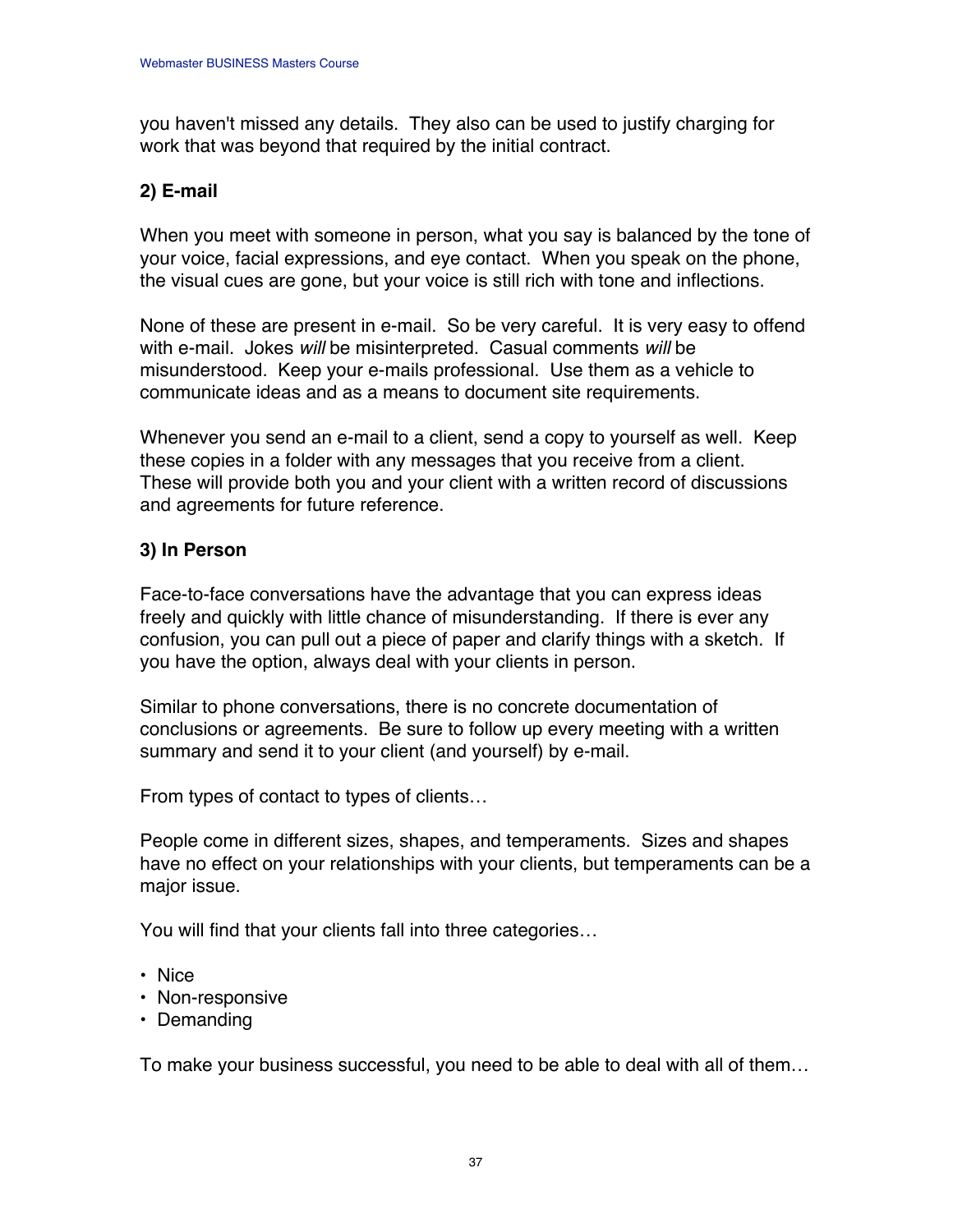#### **1) The Nice Clients**

Many of your clients will not have the slightest idea what goes into making a Web site. They will be quite content to work with you as you lead them through the design process. When they disagree with something you propose, they will normally accept your judgment as long as you offer a reasonable explanation.

For the most part, these people are just like you, and working with them will be very pleasant. Communicate with them openly and often and things will go very smoothly.

#### **2) The Non-responsive Clients**

One day a client will contact you about a Web site, sign a contract, send you the first payment… and then he will drop off the face of the planet.

He will not provide the information that you need. The graphics that you ask for will never arrive. And when you ask for reviews of your work, you will not get them. Behavior like this may sound odd, but it is really one of the most common problems you will face with clients.

Why would anyone pay for a Web site and then not support its development?

- **•** He expects you to do everything. That's why he hired you.
- **•** He has no idea how to create content for a Web site.
- **•** He is afraid of making a mistake.
- **•** Your questions and requests intimidate him.
- **•** He has more pressing things to do.
- **•** He doesn't know how to use e-mail.

How do you deal with this?

Probably the best way to approach this is to call your client as soon as you see this problem developing. He might ignore your e-mail, but once you have him on the phone, he will normally talk to you. This may be the only way that you will get information.

If a phone call doesn't work, then what?

Picture this scenario… You set up your contract so that you received an initial payment (correct action). Then you started on the job and reached a point where you could go no further without input or reviews from the client. You contacted the client repeatedly (you have copies of the e-mails). And you have had no response.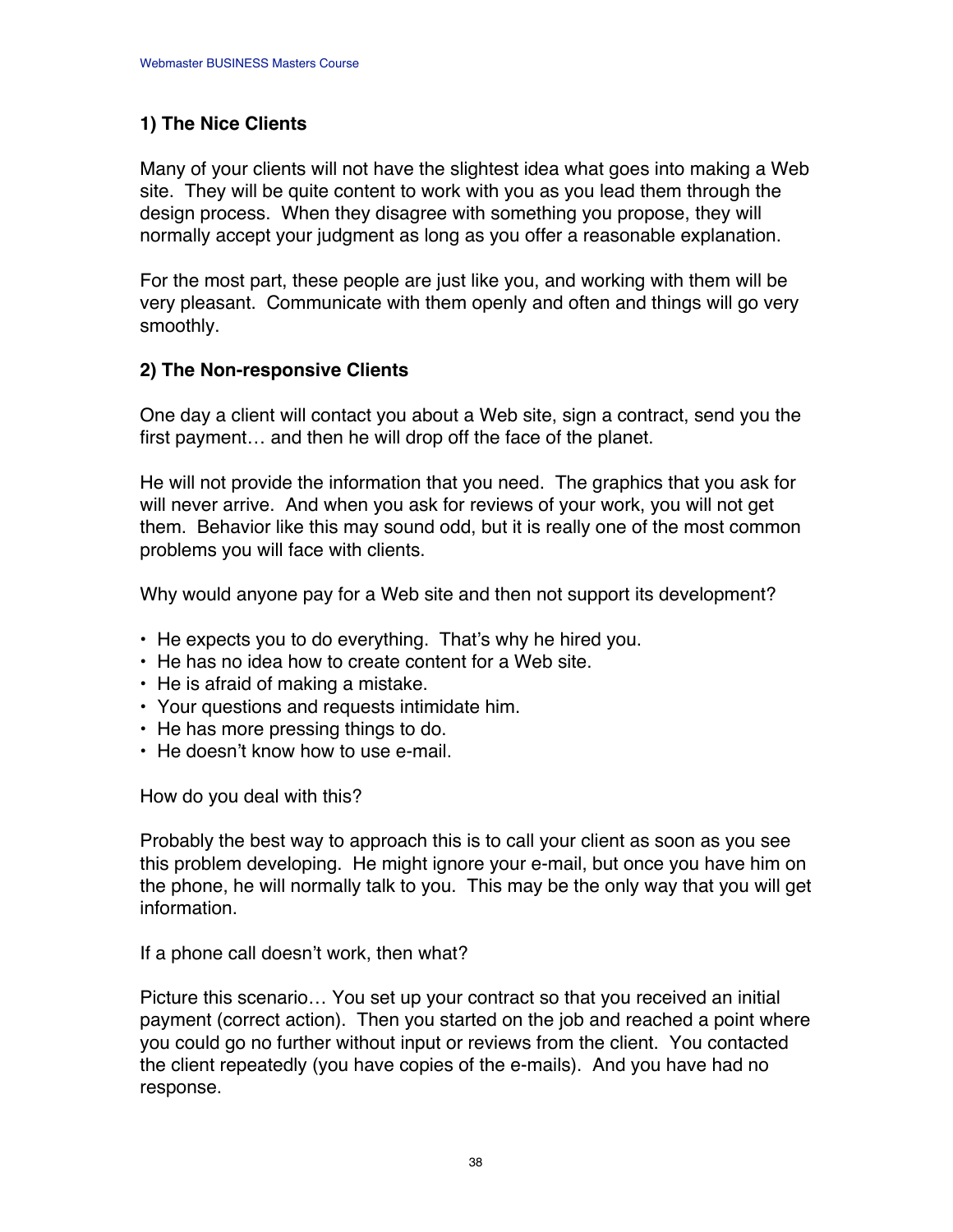What do you do at this point?

#### **Stop working.**

Notify your client that you have reached a contract milestone and can do no more work on the site until everything is approved and the next payment is made. Send the notice by registered mail so that you will have confirmation of delivery.

After they receive a notice, some clients will fuss because the site is not as complete as they think it should be, and they will finally send the information that you need. Others will fuss but still won't send any information, and some will still not respond.

Continue to work with the clients that responded to the registered letter. File the others away. Send an e-mail to the non-responders every three or four weeks. If they still haven't responded after a few months, just give up. Put all of their records in a safe place and focus your efforts on paying clients.

Be careful not to burn any bridges -- they may be back.

#### **3) The Demanding Client**

While the non-responsive client is frustrating, the demanding client is irritating.

The demanding client has the type of personality that has to be in control of everything. These clients will ignore most of the advice you give them regarding good site design practices, and they will insist that you do everything their way. They will tell you what to do and exactly how to do it.

Clients like this can be a real challenge. Fortunately, these traits normally show up in the client interview and you can usually avoid contracting with overly demanding clients.

If you do get one, be sure to **document every conversation.** Get all change instructions in writing (e-mail) and verify all verbal directions by e-mail (...as we agreed on the phone...). In the event of a legal dispute, your e-mail documentation will demonstrate that you provided advice and that the client chose to ignore it.

A demanding client presents a real problem for a conscientious designer. You want to design the best Web site possible, and your client will direct you to do things that you know will reduce the effectiveness of the site. All you can do is inform your client of the drawbacks of his approach, and then do as you are instructed.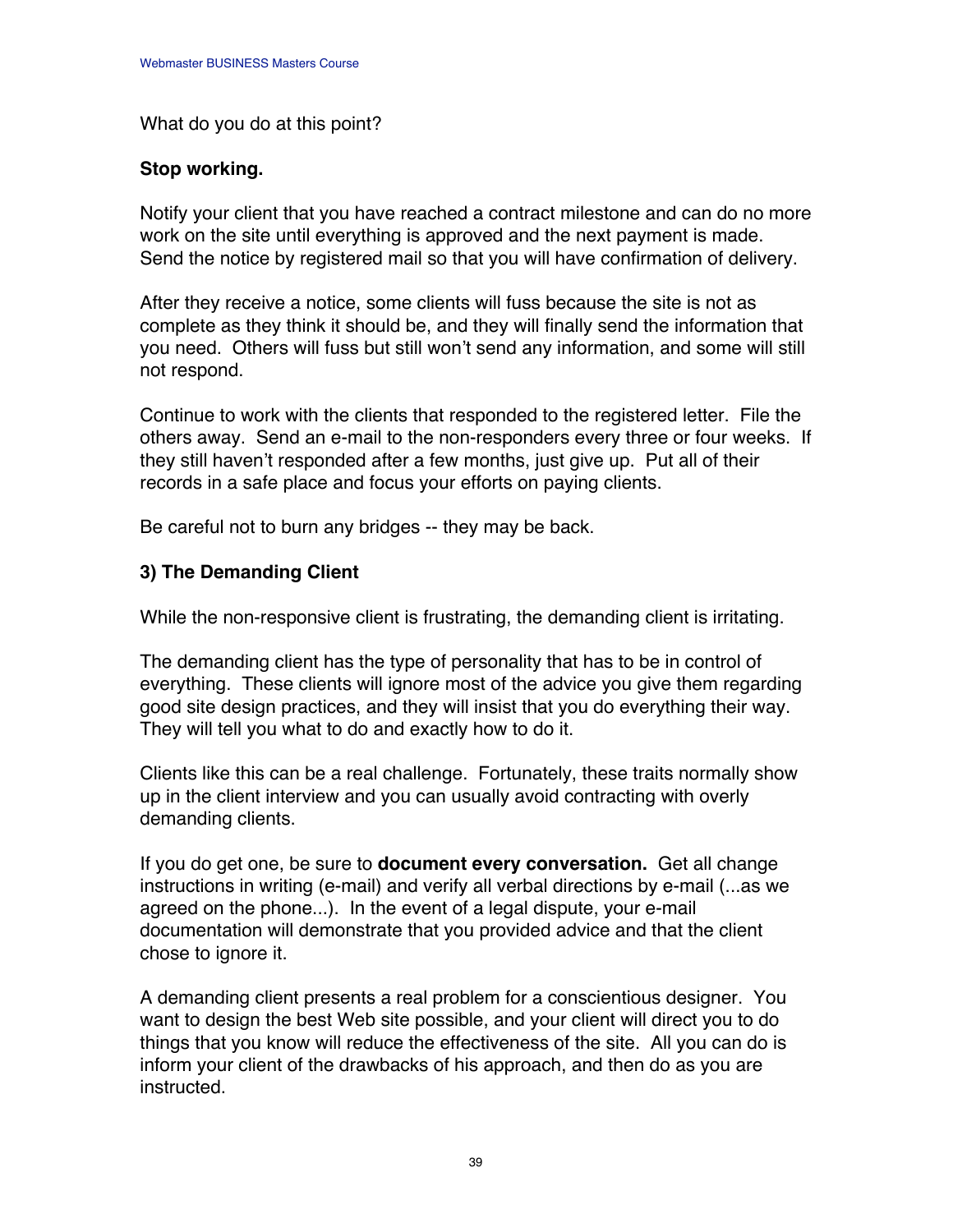It's his site and he is paying the bill. Give him what he wants, even if it is not what he needs.

Client personalities directly affect the way you "do" business and can often cause communication difficulties. Unfortunately, your challenges do not stop there.

There are a few other problems that may show up along the way. Don't worry. These concerns are not insurmountable. By being aware of what could happen, you can tackle any concern immediately and effectively.

Let's start with a concern that happens fairly frequently…

#### **• Lack of Direction**

Some clients feel their task is done after they sign the contract and send you the first payment. These are the ones who see a Web site as a commodity that is purchased as one would purchase a pair of shoes. The materials that they submit are sketchy and vague because they don't know what they need. They are not really non-responsive. They just have no concept of the design or marketing issues involved.

It can be difficult to identify these people during the initial interview. Once you get one, you may wind up developing the contents of their Web site for them. This is fine if that is what you contracted to do. If it isn't, you need to let them know that there is a problem.

If your agreement does not include developing site content and copywriting, you need to stop working and re-negotiate your agreement. Just be sure to do this tactfully so as not to drive your client away.

#### **• Submission of Materials**

Every Web site development task requires some input from the clients. Sometimes, the submissions will be unusable. Graphics/photos will be of poor quality and text will be poorly written or just a series of notes.

Deal with this as a contract issue. If the client is to provide photos and they provide bad ones, put a couple online for them to see. If they are satisfied, get written approval via e-mail and you are covered. If they are not satisfied, ask them to provide new ones. You may also have the option of buying or creating the images yourself (at an additional charge).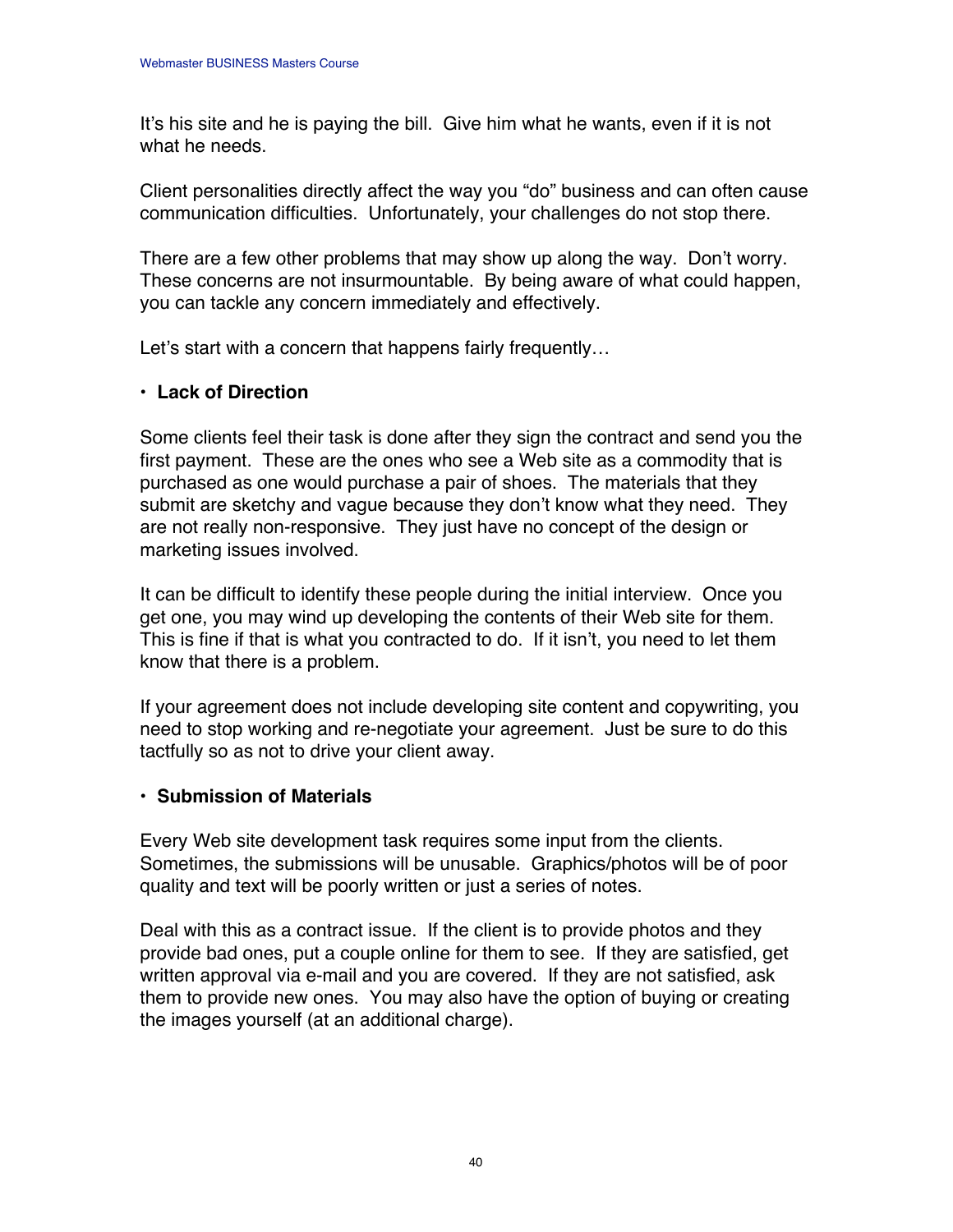How you handle the text will also depend on the initial contract you established. If the client is responsible for providing all site content, let him know that there is a problem and explain the impact in terms of labor hours and cost.

If you are responsible for doing the copywriting, but you don't have sufficient information, you can either stop working or you can take your best shot at it and submit it for their review. Sometimes clients just need a place to start and they will be able to edit what you have written.

Be sure to keep the lines of communication open to avoid creating misunderstandings and resentment.

#### **• Scope Creep**

Your contract should clearly define the scope of the work involved.

Most clients will ask for more once you begin. Some will do this intentionally, but most will not realize that they are doing it. Be careful how you deal with these requests. Many of the requests will be trivial and you will want to do them just to keep your client happy. But some will require hours of work.

Don't hesitate to inform the client that these requests are beyond the scope of the contract and that they will have impact on cost and schedule.

As the site is being developed, the client should have some input as to its final appearance. However, once a client approves the overall layout, further layout changes are "out of scope."

When you get one of these requests, send an e-mail that identifies it as a change of scope. Outline the impact, give a time and cost estimate, and cite a specific clause in the contract. The client will then have the option to proceed or cancel the request.

#### **• Preconceived Ideas**

Most clients start off with some idea of what they want in their Web sites. Some of these ideas will be good. Others will not be so great. You need to support the good ones and eliminate the bad ones, and you need to do this very tactfully. Your client probably thought about these ideas for a long time before contacting you, and many of them will be firmly planted in her vision of the site.

The best way to convince clients that their ideas have potential problems is simply to explain your concerns in terms of site performance (i.e., "Large images mean slow loading time and drive visitors away," or "Pages with no text suffer in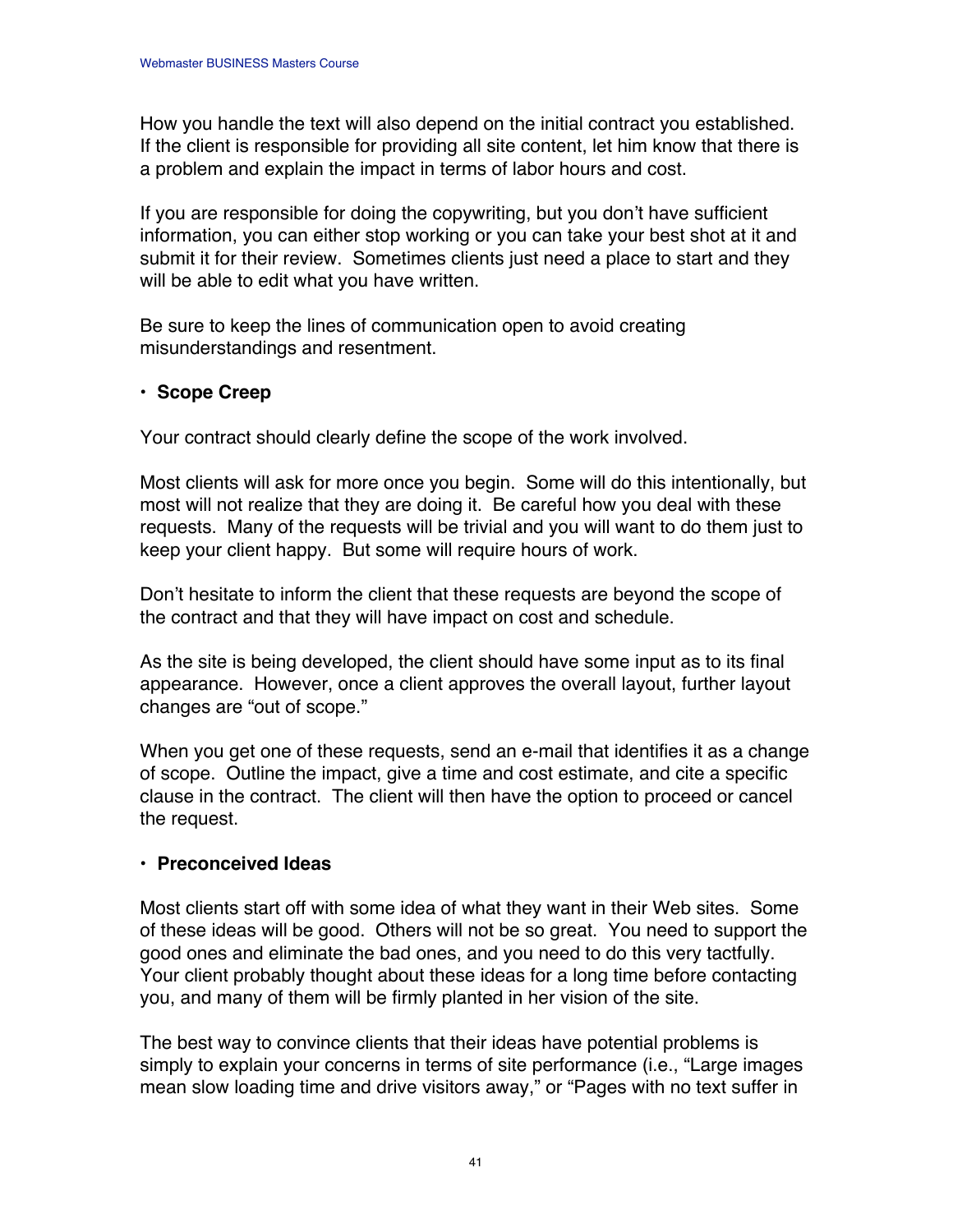Search Engine rankings.") This shows that you really know what you are talking about and that you have the client's best interests at heart.

Communication has to be two-way. You are the Web site expert so the client should listen to you. The client is the business expert (i.e., knows own customers and business) so the Webmaster should listen to her. Both parties have to work together.

In most cases, the client will accept your judgment and give up on the idea… but not always. If there is a real issue, a quick search of the Internet will usually provide several references that will support your point of view. Consider sharing this with your client. Let her know that the final choice is hers and that you are just making sure that she has sufficient information to make her decision.

Be very careful about how you do this. You want to educate your client, not offend her. If your client still wants the idea incorporated into the site, put it in. It is her site and she is paying the bills.

Whenever you deal with people, there is a possibility of conflict.

Some conflict is good. It can encourage the creation of new and different ideas. Some conflict is bad. It can create negative feelings and can slow down or stop the business process.

If you run into a problem and you don't know how to deal with it, determine whether it is an interpersonal issue (you and your client just can't agree) or a contract issue (your client has asked for something that is not in your agreement).

Just remember…

Your clients are people. They are paying you to provide a service. Treat them with respect and give them what they want in a professional manner. If you follow this advice, your business will prosper.

One small caveat…

Some people are just plain nasty. Life is too short. Find a way to "fire" them if they are abusive and move on. (Of course, this requires a mutually acceptable termination of contract between the two parties.)

We are now at the last (and certainly not least) section of this Course -- the art of formulating winning (and legal) proposals and contracts...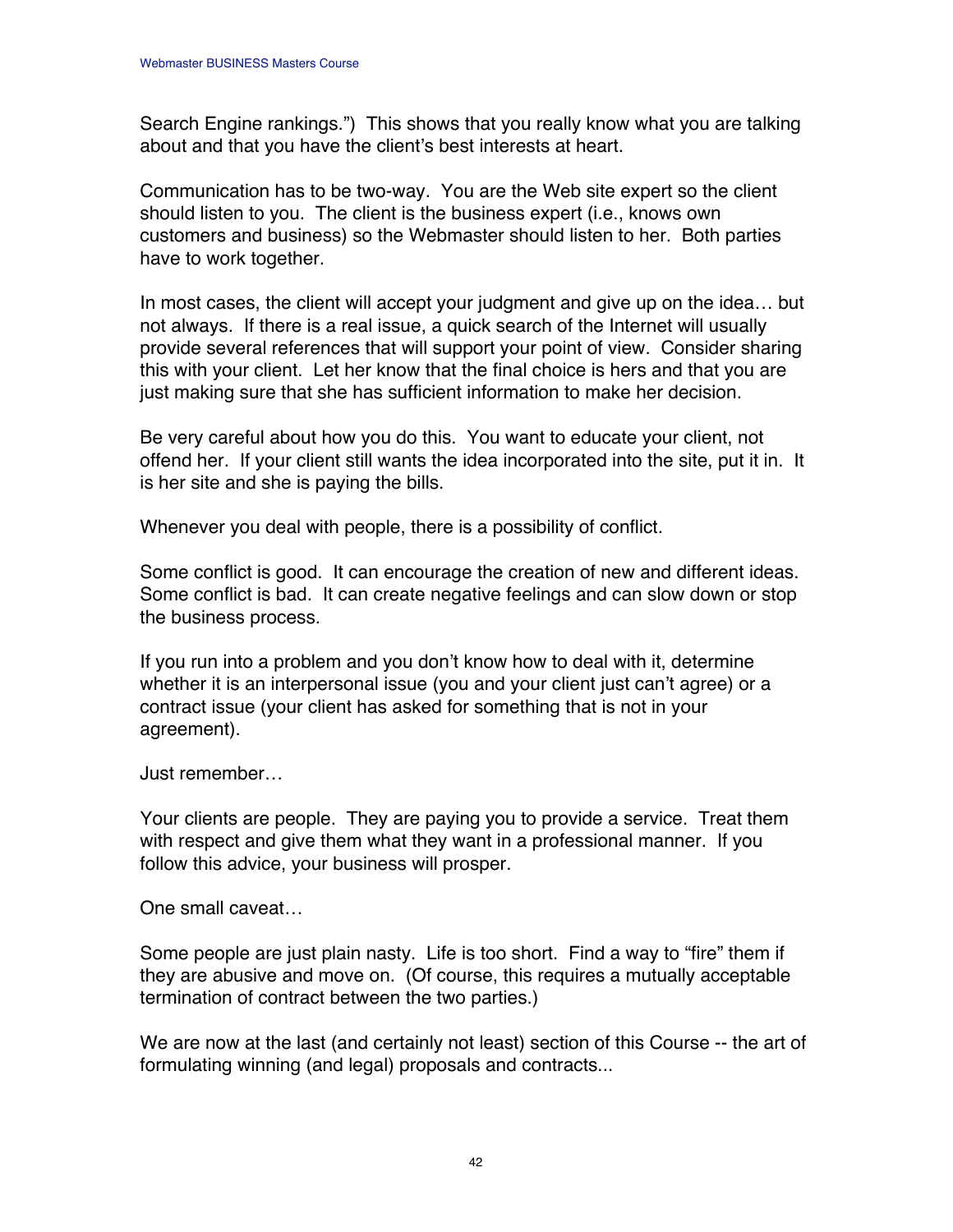### **7. Proposals and Contracts**

So far, The Webmaster BUSINESS Masters Course has covered business setup, marketing secrets, designing for success, advertising tips and good client communications. This chapter deals with proposals and contracts.

 Proposals are the tools you use to **get work.** Contracts are the tools you use to **get paid.**

A good proposal gives your prospective client evidence that you understand the work to be accomplished and that you can deliver in a timely manner. It will also give you a chance to outshine your competition and get the job.

Once you have the job, you need to document your business agreement with a contract.

Your contract will define in detail what tasks are to be done, who is to do them, when they are to be done, what is *not* going to be done... and most importantly, what and when you get paid!

We'll begin with…

#### **A Proposal**

During your initial contacts with a new client, you will determine the requirements of the new Web site. After you have discussed this in some depth, you should have a good concept of what your client wants and what you intend to provide.

The proposal puts this understanding in writing. It shows that you understand the client's needs and explains how you intend to go about meeting those needs.

Special warning…

One of the mistakes that beginning designers make is to design the client's new site during the proposal phase. It is very tempting to try to impress your prospective client with the splendor of your work.

Don't do this! Prospective clients do not always become paying clients.

Sometimes they change their minds and decide not to get a site after all. Sometimes, they find someone cheaper. And very often, they are just gathering pricing information and have no intention of getting a Web site.

But there's more…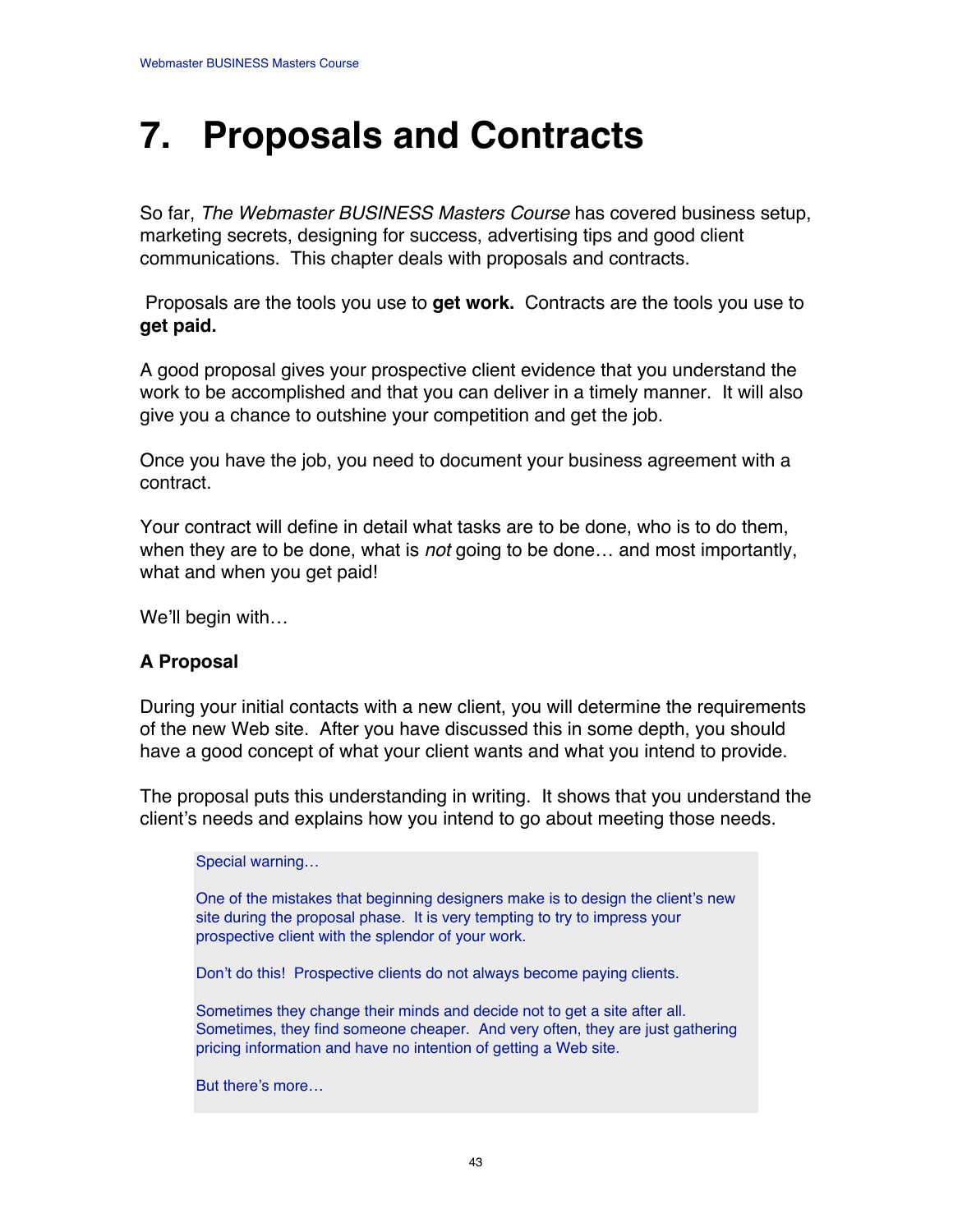If you provide too much information, your prospective client won't need you. He will also have the option of sending your proposal (with your beautiful design) to another designer who can do it cheaper (because the design is already done).

Working without being paid and giving your work to your competitors are not good business-sustaining practices. You can't pass the buck and blame someone else. Your business depends on your decisions and actions.

So be disciplined. When a client asks for a proposal, work out the details and give him a proposal, not a design.

Almost everything in the proposal will be copied into the contract, so you want to capture as much detail as possible.

If you are clever, your proposal will even be structured so that most of it can be incorporated directly into the contract. This lets you reduce the time required to write the contract and allows you to give your client a contract that contains information in a familiar format.

At a minimum, your proposal should include these six items…

- **•** Statement of the Work
- **•** Basis of your cost estimate
- **•** Exclusions
- **•** Site Map
- **•** Schedule
- **•** Fees

You can change the order and give them different names if you wish. Just be sure to include all of them somewhere in your proposal.

Here's a quick overview of the six…

#### **1) Statement of Work**

The Statement of Work defines the tasks required to complete the Web site design from start to finish.

You may wish to divide the Statement of Work into several sections. The individual sections should include a description of the final product as well as a description of the work you are going to do. (If you are using **SBI!,** remember to include the value-added features that fit for that particular client.)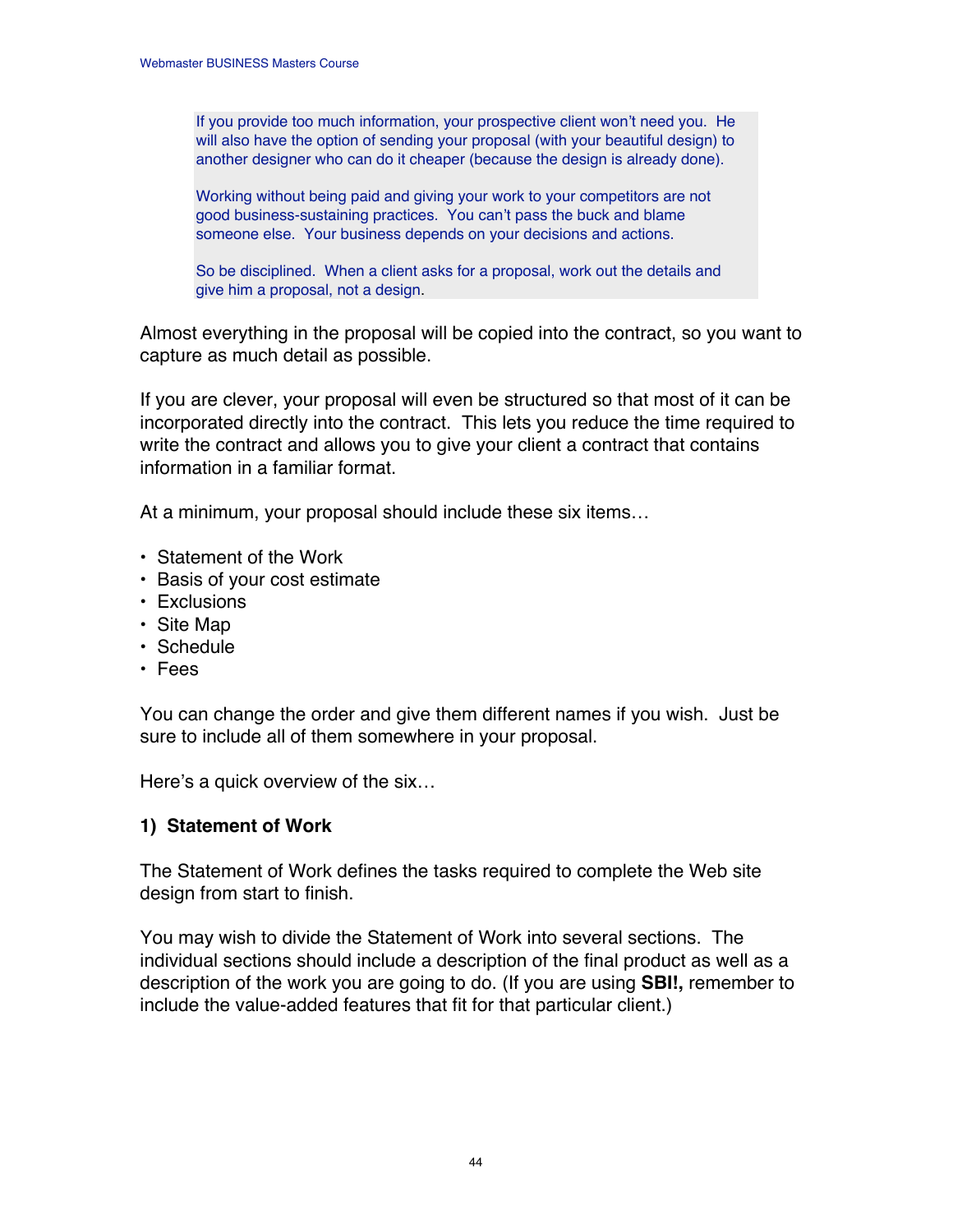#### **2) Basis of Cost Estimate**

When you quote a price for a Web site, you have to be able to justify it to your prospective client. Your justification comes in the form of a list of services you are going to provide, and lists of conditions and constraints.

The "services" list should include a description of every service you intend to provide. Typical services include…

- Developing a page layout to be used throughout the site.
- Designing the navigation scheme.
- **•** Developing graphics required to support the page layout and navigation scheme.
- **•** Submitting the Web site to Search Engines

You should also include a list of assumptions (conditions and constraints) in your proposals. This is how you build flexibility into the proposal but still maintain reasonable limits on what you are going to do.

As an example, if you agree to build a site with photos of the client's products, you have to place a reasonable limit on the number of photos. Let's say that you based your quote on two or three per page. Then you get an envelope in the mail with 4,271 photographs to scan, edit, and incorporate. You need to be able to pull up the proposal and point to the line that says "…up to two photographs per page, not to exceed 12 total."

The same sort of logic applies to the amount of text you will write, special features on the site, additional services, etc.

The Basis of Cost Estimate is there to show the client exactly what you are going to do. It is also there to limit you client's ability to add surprises or extra work without paying additional fees.

### **3) Exclusions**

Everything up to this point has been describing what you **will** do. The Exclusions section describes what you **will not** do.

Exclusions are an essential part of the proposal because many of your clients are not computer literate. Even those that have some computer skills don't know much about Web site design (or they would do it themselves).

Before you know it, your clients will start asking you questions about setting up their e-mail and problems with their computers. They will also start forwarding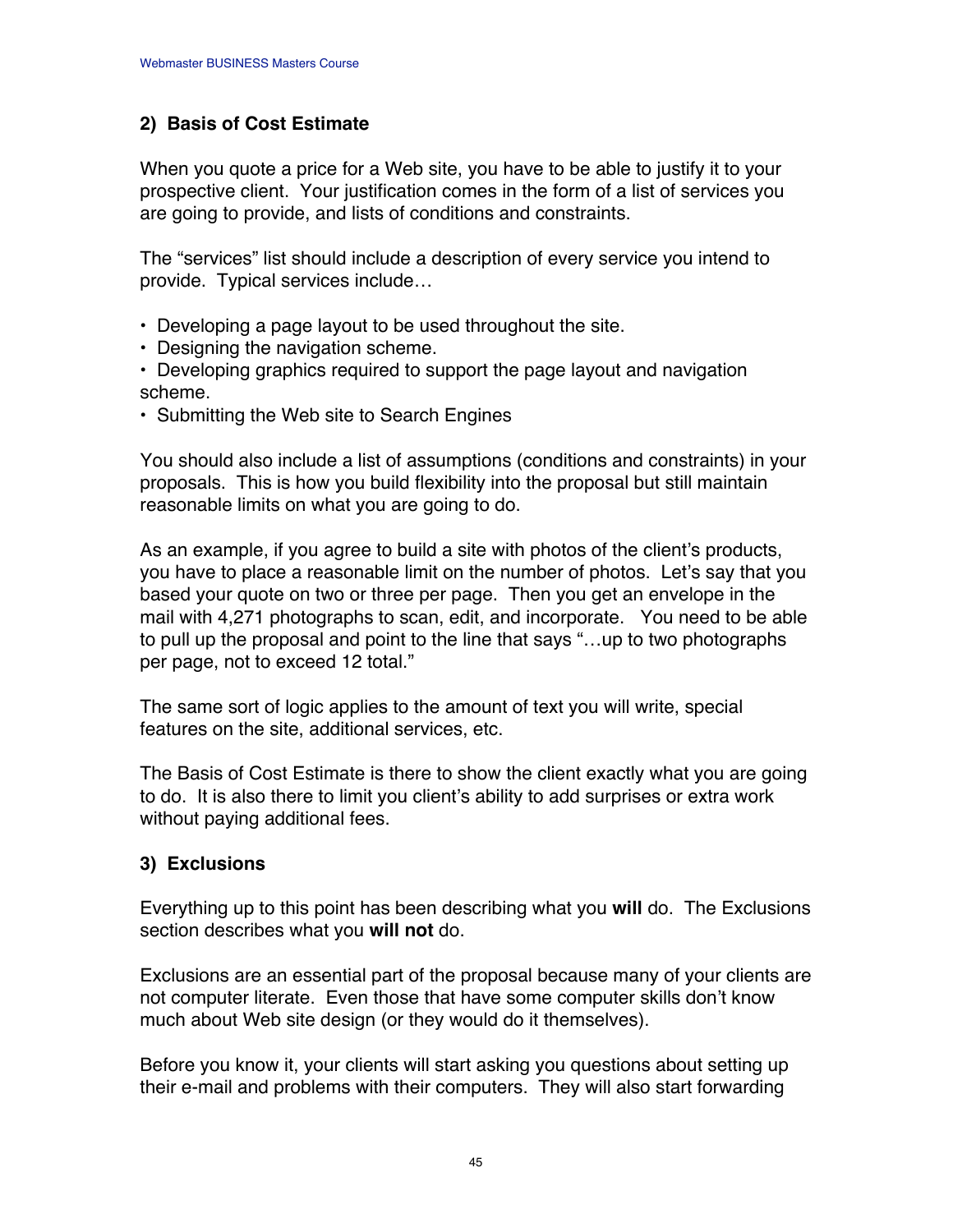SPAM (that shows up in their inbox) to you for your comment. (Yes, they really do this!) You will also get questions about Web site design, HTML, and other Web sites. You certainly want to provide a high level of support to your clients, but you need to be able to put reasonable limits on that support. With the incorporation of the Exclusions paragraph, you can point out to them that these questions are beyond the scope of the agreement and you can justify charging an hourly consulting fee to address them.

Be sure to include something like this in every proposal you write…

This proposal does not cover:

- **•** HTML instruction
- **•** Computer instruction
- **•** Web site design instruction
- **•** Web site and computer support beyond that specified herein

#### **4) Site Map**

The site map is a list of pages that you expect to include in the new site. It should also include a brief description of each page and a list of special features that will be found on that page.

Define the site map as accurately as possible because the size and complexity of the job are defined here. If this is not done correctly, you may not be paid what the job is worth, or you may have to increase the client's cost. Both scenarios are not pleasant.

The site map in your proposal can be very simple…

```
• Home Page -- introduction to the client's business and products
• Article Pages -- up to six article pages, written by the client
• FAQ -- Frequently Asked Questions
• Guarantee -- product warranty information
• Testimonials -- comments and feedback from customers, includes a
feedback form
• Contact Us -- company address, phone, fax, e-mail link, map, contact
form
```
#### **5) Schedule**

Both you and your client need to know how long the work is going to take.

And just so you know, it will take longer than you expect, especially if you are just starting out. (Unless, of course, you are using SBI! which will look after much of the tedious, time-consuming work.)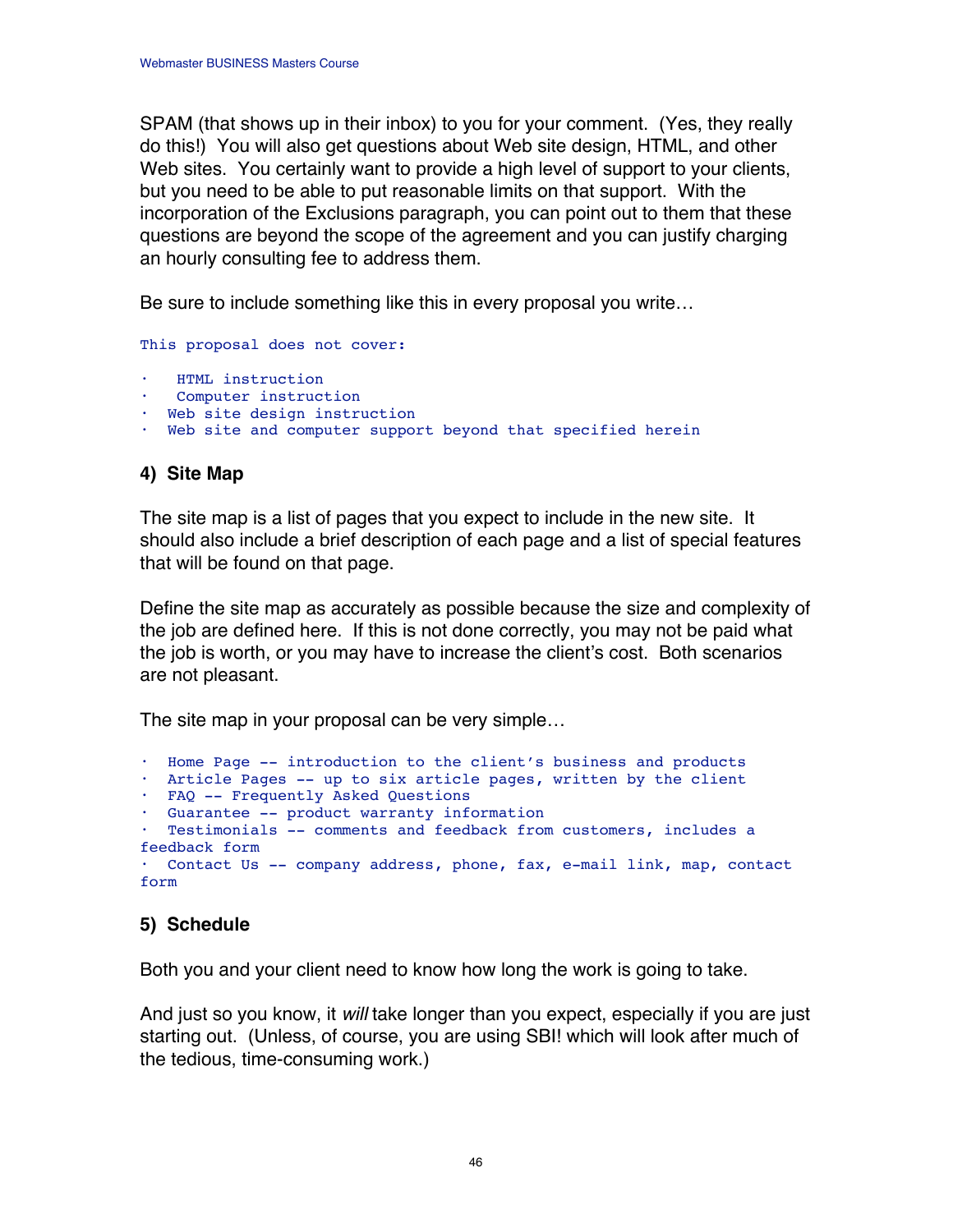You need to be very careful with the schedule. It will eventually be incorporated into the contract and will become legally binding. You don't want to commit yourself to any dates you can't achieve. You also don't want to miss any contract dates because of things you can't control.

There are easy ways to deal with this…

First, break the job into three or four major sections and define the tasks to be done within each section. This will give you bite-size pieces. It is much easier to estimate the time required for small tasks.

Next, use approximate estimates (3-4 days, 2-3 weeks, etc.). This will give you a lot of breathing room in your schedule.

Finally, include the following paragraph in your proposal…

This schedule defines the major tasks to be completed during the life of the project. Individual tasks may be added, deleted or moved as required to meet the demands of the design. The elapsed times are estimates and may vary depending on workload, changes, customer submissions, and third-party service providers.

Unless your client is working against a specific deadline, he will probably accept these parameters.

#### **6) Fees**

How much is it going to cost? This is the most important thing your client wants to know.

You have to make this part very clear. No matter where you put it in the proposal, the cost quote will be the first thing your client reads. In fact, it may be the **only** thing your client reads.

Your cost quote must be very easy to understand…

| Web site Development (80 hours $\theta$ \$75.00/hr.)                                                           | \$6,000  |
|----------------------------------------------------------------------------------------------------------------|----------|
| Search Engine Registration Fees                                                                                | 449      |
| Domain Name Registration Fees                                                                                  | 30<br>S. |
|                                                                                                                |          |
| Total                                                                                                          | \$6,479  |
| - SALA MARINE AND A MARINE AND A MARINE AND A SALAMA AND A SALAMA AND A SALAMA A SALAMA A SALAMA A SALAMA A SA |          |

Additional work will be billed at \$75.00 per hour.

Payment is to be made in three installments of \$2,160, \$2,160, and \$2,159 per the attached schedule.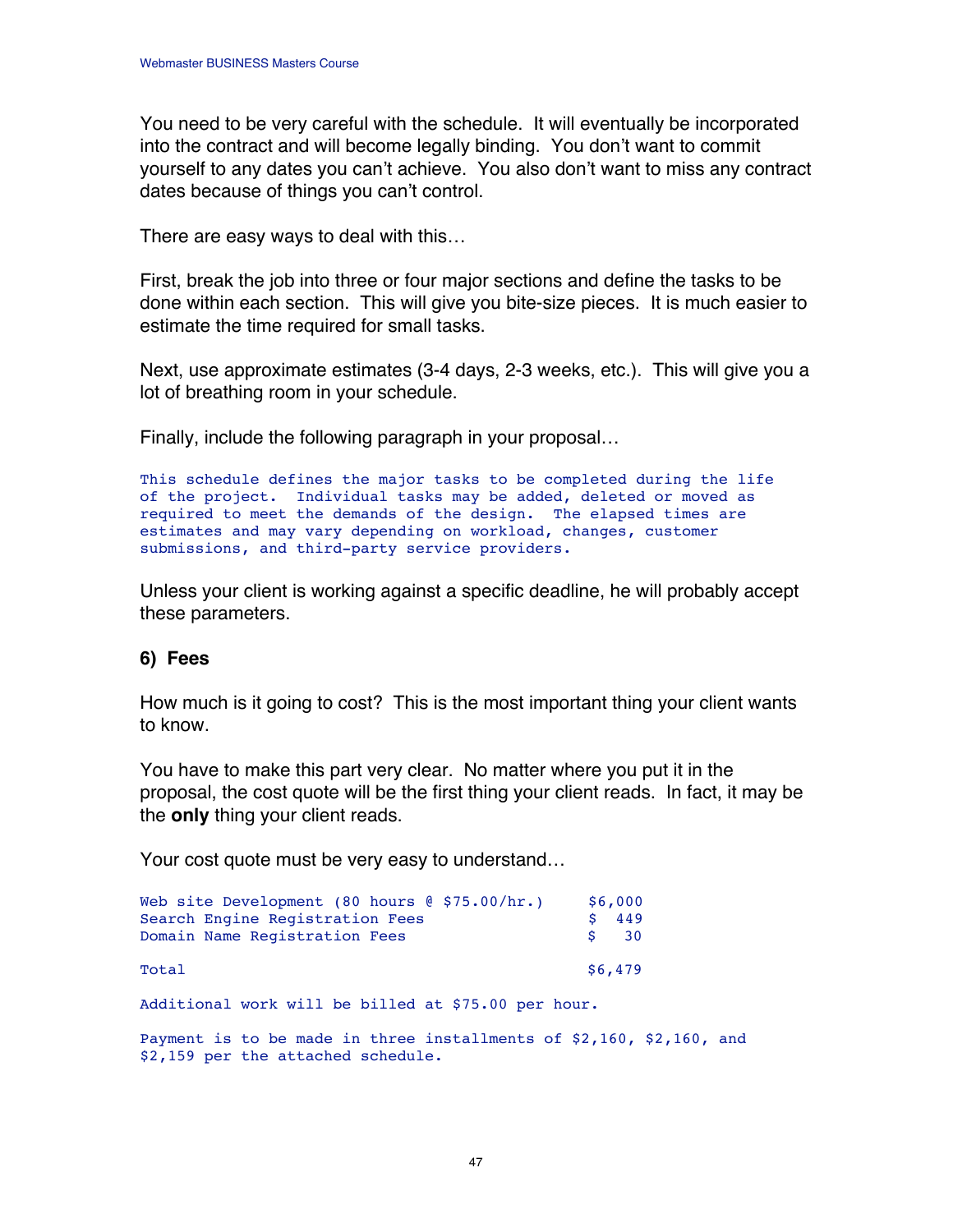Generally, the payment schedule follows this pattern… 1/3 advance, 1/3 midpoint (client approval) and 1/3 delivered (client approval).

You should also include a separate section for recurring fees (hosting, domain name renewal, etc.).

### **7) Submitting Your Proposal**

After your proposal is complete, you need to submit it to your prospective client.

Your proposal is a marketing document. It can make the difference between working (i.e., \$\$\$) and not working.

Make it impressive. It should be visually appealing, clear and easy to read, and free of typos and errors in grammar. If you have difficulty with any of these things, get someone to help you. Your client will make his final decision based on your proposal. It would be very sad to lose this job because of a few spelling mistakes.

You must also make sure that the proposal addresses all of the client's requirements and that it answers all of his questions.

You can submit your proposal in one of three ways…

- **•** Mail
- **•** E-mail
- **•** Deliver in person

If you are going to send a hard copy, print it out on a laser printer, or better yet, a color laser printer.

If you choose e-mail, don't just copy it into the email, send it as an attachment so your prospective client can see your proposal in all its glory on the screen. If you just paste it into the e-mail, it will be sent as simple text and all of your layout efforts will be lost.

If you deliver it in person, be sure to present a professional appearance.

The proposal should include a cover letter that introduces the proposal and perhaps highlights some special features or skills that your design and/or company has to offer. Anything that you can do to make yourself stand out from the competition will work to your advantage.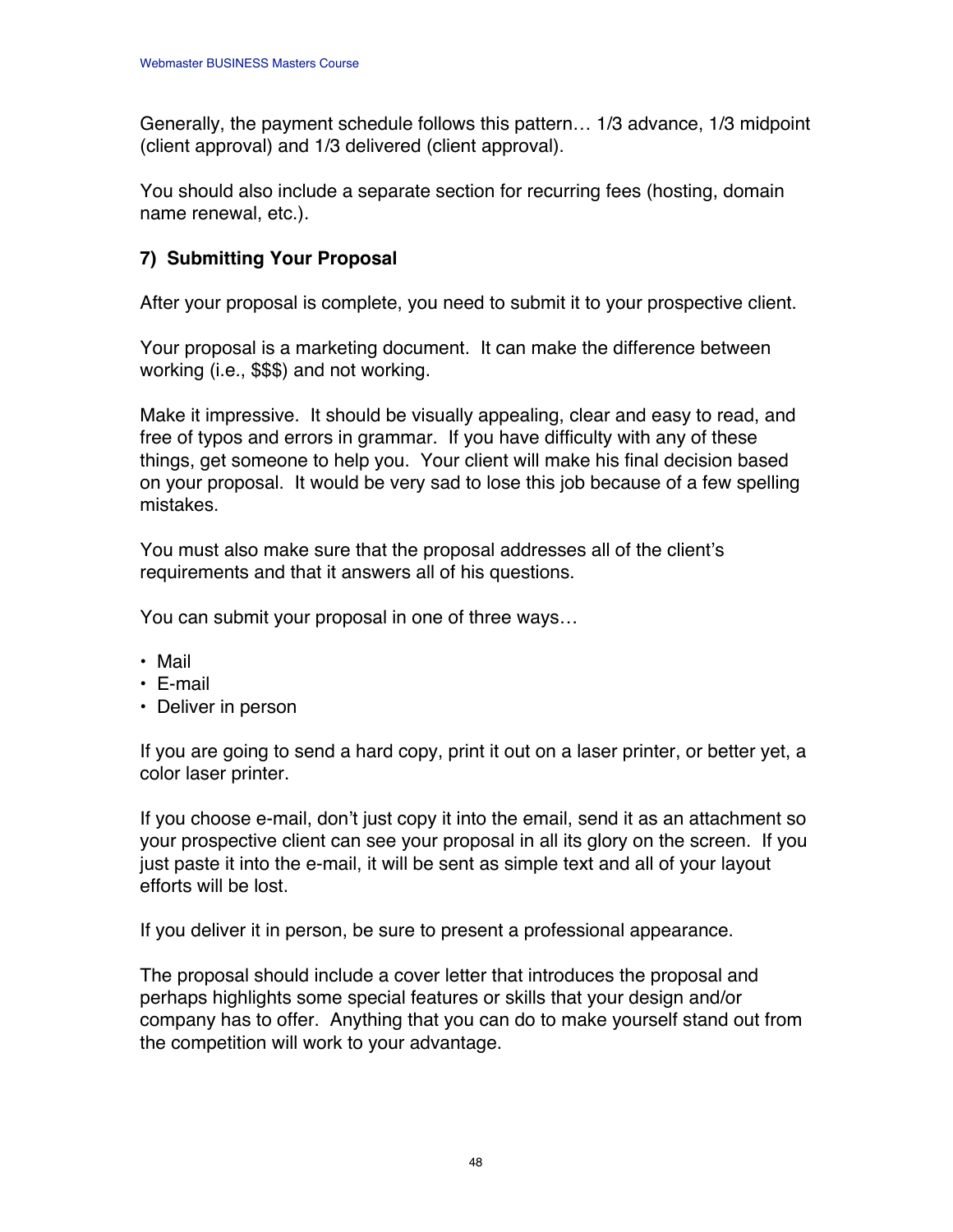After you send the proposal, call your prospective client to tell him that it is on its way. Offer to go over it when it arrives so that any questions can be cleared up quickly. If you don't get a call in a day or so, follow up with another phone call to verify that the proposal was received and to answer any questions.

#### **8) Contract**

Whereas, the party of the first part, hereafter known as The Party Of The First Part, shall agree to enter into agreement, hereafter known as The Agreement, with the party of the second part, hereafter known as The Party Of The Second Part...

What does it all mean? Why is it so confusing?

As a designer, you speak one language (HTML, CSS, Search Engine positioning, etc.). Lawyers speak a different language. They don't have to learn yours, but because you are the party of the first part (or is it the second part?) and you will be issuing contracts, you should learn to understand theirs. So let's start with some contract basics…

A contract is a signed, legally binding agreement between you and your client. It defines your responsibilities (design), the client's responsibilities (payment), and the requirements and limitations of the job.

As a professional designer, you will have a standard contract. It will have a large section of "standard legal stuff" where you fill in the blanks (your name, client's name, etc.). It will also include a place where you will insert the specifics of the job from the proposal.

Here is some sample information that should be in the "standard legal stuff" section of your contract…

### **a) Who's who…**

Your name and client's name, or the names of your businesses

#### **b) Responsibilities of both parties…**

What services you are going to provide (Web site design, Search Engine submission, graphic design, etc.)

What your client will provide so that you can complete your task (graphics/photos, information, etc.) and what your client will pay you for your services.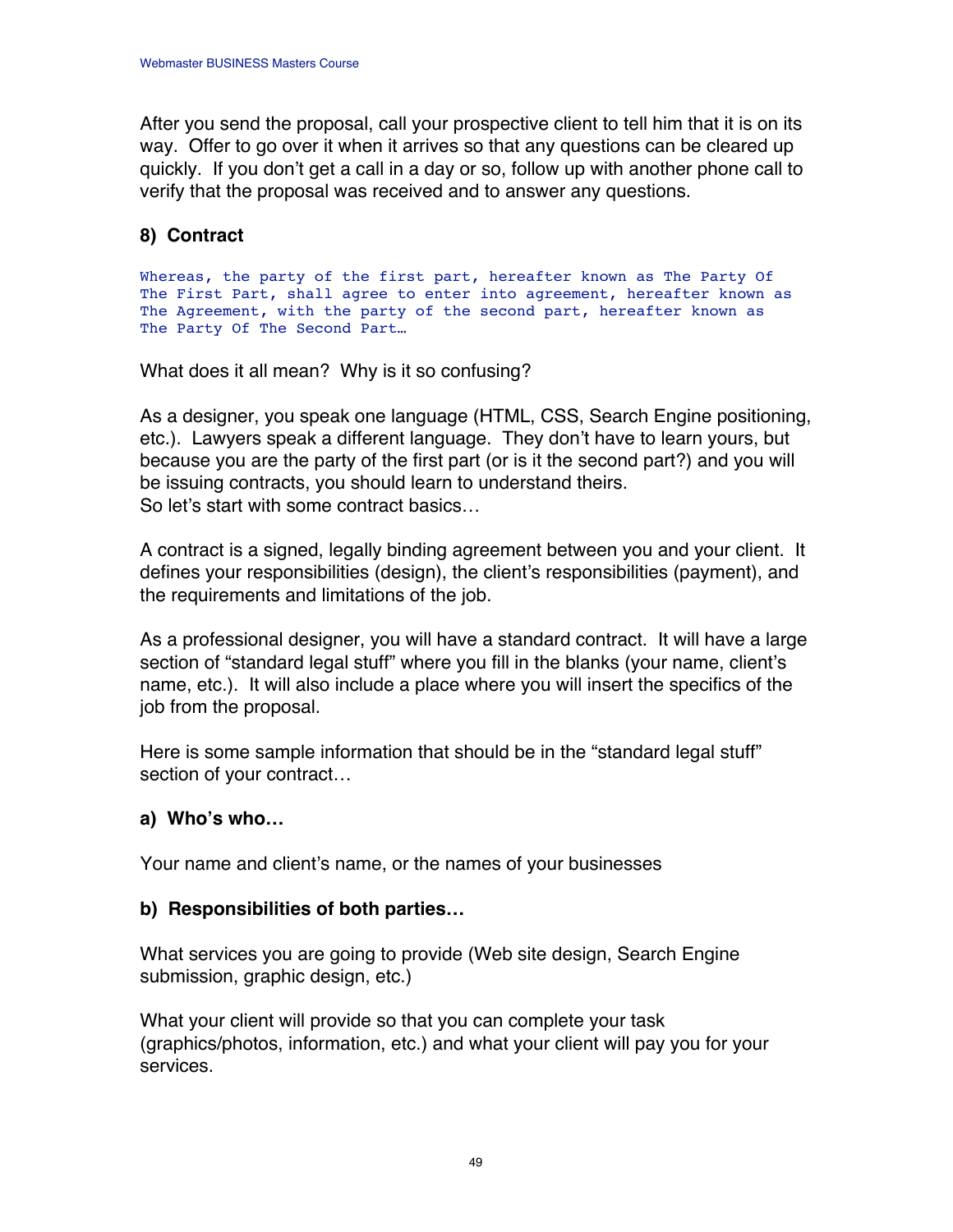#### **c) Special considerations…**

Limitations on the work you will do, fees for additional work, etc.

#### **d) Confidentiality…**

You agree not to give any of the client's proprietary information to anyone. Your client agrees not to give any of your proprietary information to anyone.

### **e) Copyrights…**

Who owns the work products (Web site, graphics, text, etc.) when the work is done? Does the client have unlimited rights to sell and distribute these, or is he limited to just the one copy on the Web site? Do you have the ability to use the same design and graphics for another client?

### **f) Indemnification…**

If your client gives you material to use on the site that belongs to someone else and you get sued, what happens? The contract should include a clause that says the client will assume financial responsibility if you are sued because of his actions. He should also be protected from you.

### **g) Termination of contract…**

What happens if one party wants to end the agreement? Do you get paid? Suppose you are the one who wants to quit? Can you?

### **h) Limited warranty…**

If you run into problems and cannot deliver the final product, what are the client's legal options? Can he sue you for millions of dollars? Your contract should limit your liability to just the value of payments that were made to you. The client should be able to get his money back, but no more.

### **i) Governing law…**

Contract laws vary from country to country and state to state. Where is your contract defined?

### **j) Severability…**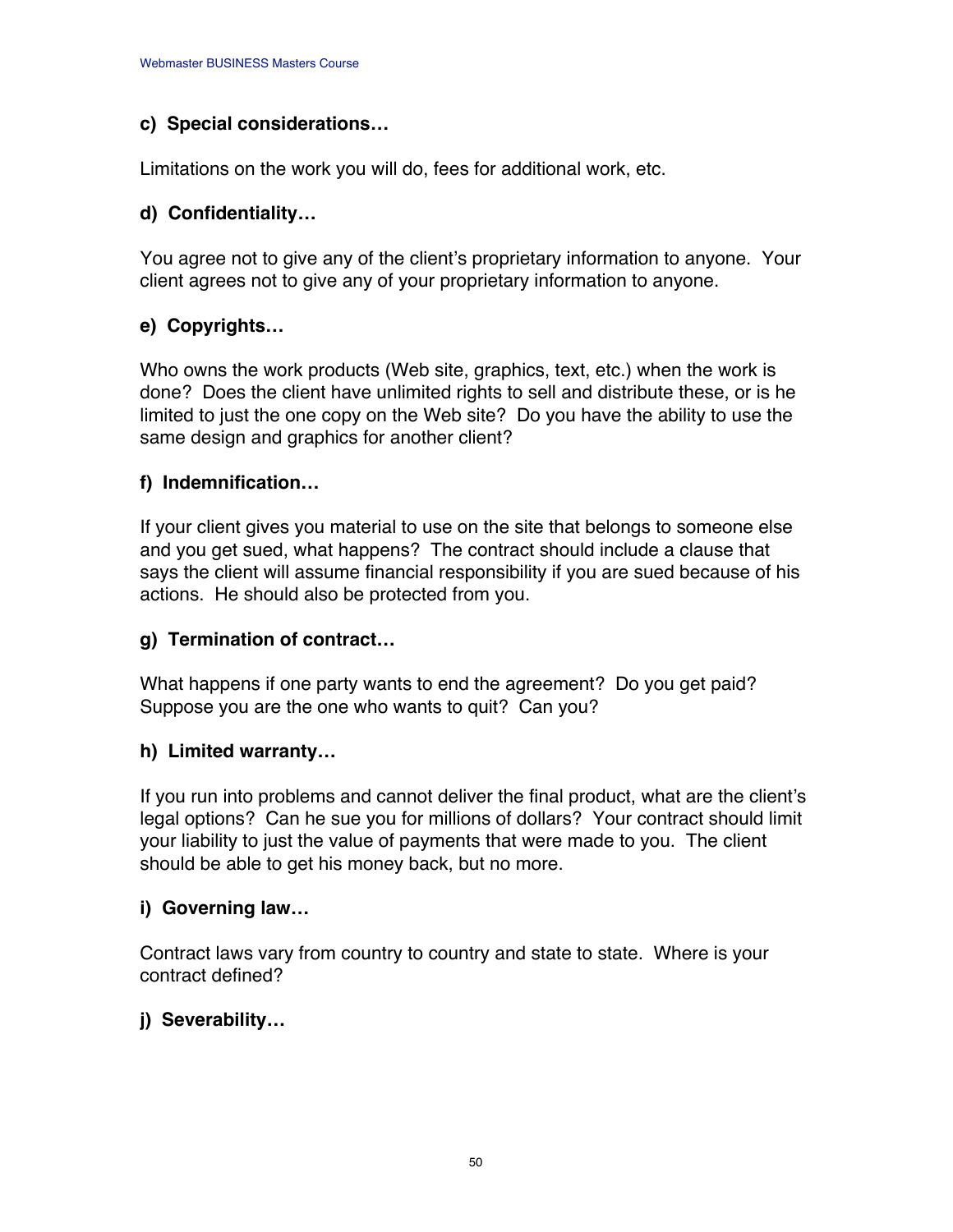If one paragraph of this agreement is declared invalid, the rest of the agreement is still in effect. This is necessary in the event that a court declares part of your contract invalid.

#### **k) Force Majeure…**

The client cannot hold you responsible for events beyond your control (earthquakes, floods, personal tragedy, etc.). However, you are still responsible for completing the work after the problems have passed.

When you take all of this legal stuff and incorporate the contents of your proposal, you will have a very complete contract to give to your client. It will define who is responsible for what, what work is to be done, how much you are to be paid, etc.

Some designers prefer to work without contracts. They feel that contracts are impersonal and that a handshake is sufficient. This sounds great until you get a client who decides not to pay you. It happens all the time. And if you get stuck in a position like this, there is little you can do about it.

**Never accept a job without a contract.** You have no legal protection without one…

#### **And don't even consider writing your own contract.**

Contracts are written in a very specific language that only lawyers and judges speak. The language is very clear to those who speak it. Many words that you and I use everyday have a completely different meaning when used in a legal context.

If you write your own contract and you have to go to court to enforce it, the slightest mistake in the legal language can render it invalid -- or may even turn it against you. Your contract should come from a lawyer and it should reflect the conditions and events found in your business. But having a lawyer write a Web site design contract for you can be fairly expensive.

There are some free contracts available on the Internet. They tend to be very simple and most don't address all of the problems you will run into. There is also no guarantee that these freebies were written by legal professionals. Do your research carefully.

["Start Your Own Home-Based Website Design Business"](http://www.websitedesignbiz.com/) includes a contract that my lawyer and I developed specifically for my business, **Website Design Biz.com** [\(http://websitedesignbiz.com/\).](http://www.websitedesignbiz.com/)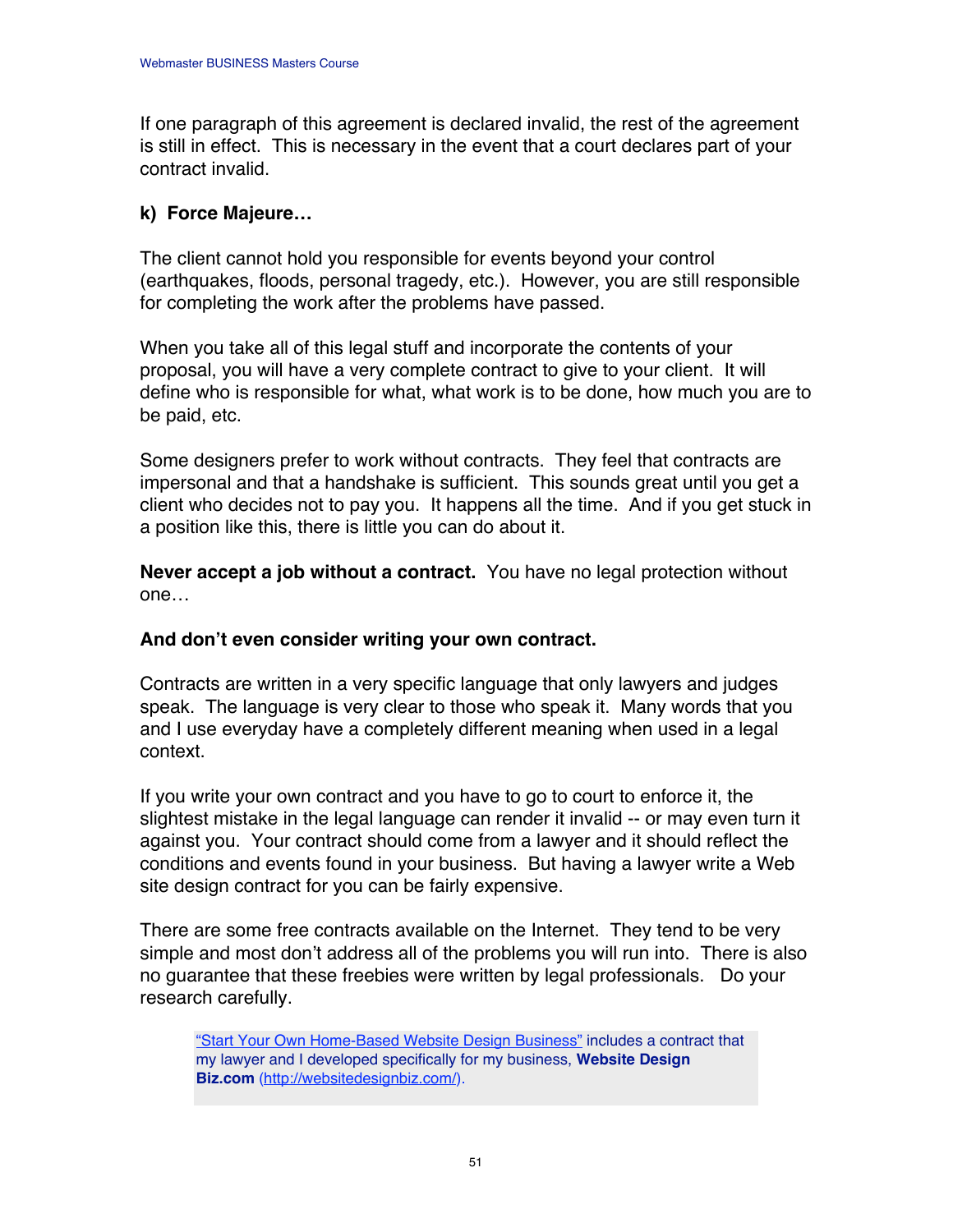We started with a standard services contract, and then I had my lawyer add clauses to address every problem that I ever faced and every problem that I heard that other designers had to face. And when it was complete, I went through it clause by clause and translated the "legalese" into English.

You are free to customize this template for your own use.

Well-written legal proposals and contracts are essential to the longevity of your business. They protect the obvious -- your time and finances. However, they also protect your *enthusiasm* -- a precious asset that is not always valued in the early days of your business.

A constant struggle to make ends meet, due to avoidable mistakes or omissions in either the proposal or contract, is psychologically draining. This type of situation can make you question your ability to run your own business.

Don't get caught in a downward spiral. Spend the necessary time to get things right at this critical beginning stage!

There are so many variables to consider when you are starting up your own business. This Course highlighted a few of the more important ones to get you off on the right track. It's now in your hands.

OK, a few final words and then you're off…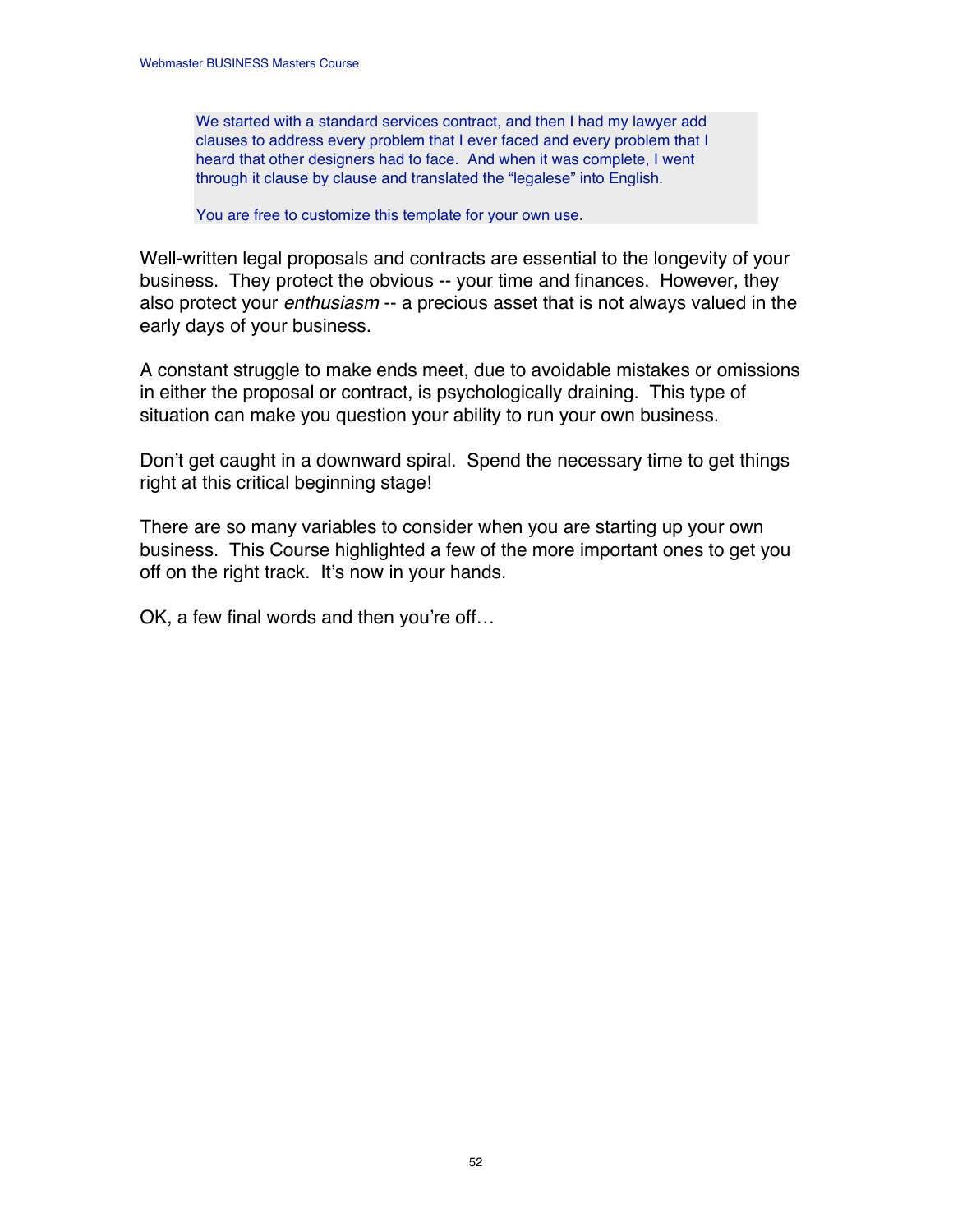### **8. The Wrapup**

Congratulations, you made it through The Webmaster BUSINESS Masters Course. You are ready to strike out on your own and start your own independent Web site design business.

Before you ride off into the sunset to seek your fortune, I would like to leave you with a few last thoughts…

Web site design for small businesses is very much a "cottage industry." Most of your competition consists of independent designers working in the comfort of their own homes.

Site Build It! is probably one of the best system of tools on the Net for Webmasters and as you can tell by now, I highly recommend it.

SBI! is an affordable and easy way to stand out from the crowd. With its HTML Editor compatibility, you can put your personal design stamp on site creation - important for you. And with SBI!'s backend traffic-building functionality/automation, your sites will generate consistently high traffic results - important for your clients!

SBI! will be a great fit for the majority of your small business clients, including those who need e-commerce/transaction processing.

Build your business while you build sites that work. For more information, visit… [http://webmaster.sitesell.com/](http://webmaster.sitesell.com/gitbwebaffiliate.html                   )

Every day, the demand for Web sites (and Web site designers) grows. Ignore anyone who says that the peak demand has passed and that there is no market for designers. In ten years, they may be standing outside of your corporate headquarters asking you for a job.

And my final piece of guidance…

Don't give up. Every small business has its ups and downs. Don't let these discourage you. They are part of doing business.

Stay focused on your goals. Work when work is available. Use your time to improve your field-related skills/knowledge if work slows down.

Good luck with your new business. You can do this!

Mark Frank <http://www.websitedesignbiz.com/>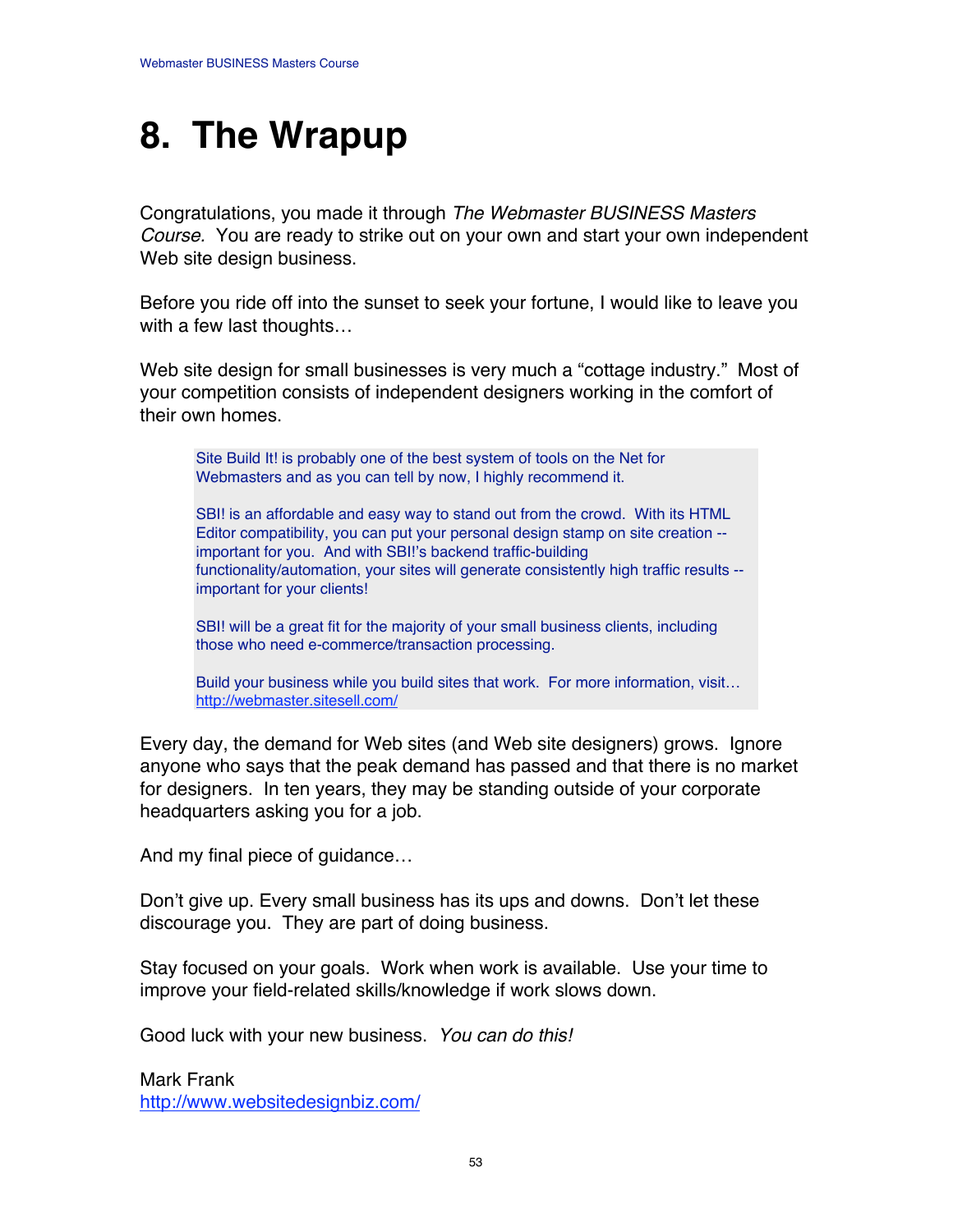**["Start Your Own Home-Based Website Design Business"](http://www.websitedesignbiz.com/)** is an excellent resource for Webmasters. It's a "hands-on" tool that will put your business on the right (and profitable) track… and it all begins with those critical start-up steps.

Mark Frank shares his knowledge and experience so that you can bypass common business mistakes (caused by inexperience) which can cost you time and money.

The book is comprehensive in scope and focuses on your needs as a Webmaster business owner. It gives an insider's view into some of the variables involved in setting up a business, creating a contract, working with clients, and other important operational aspects.

Here is a small sampling of what **Start Your Own Home-Based Website Design Business** provides…

- **•** A proposal template
- **•** A Web site design contract

**•** Guidance for running your design business -- chapters on setting up your office, determining your rates, getting work, how to manage a design, and other essential factors

**•** Practical aids

For more extensive details about **Start Your Own Home-Based Website Design Business** or to order this valuable resource book, go to…

<http://www.websitedesignbiz.com/>